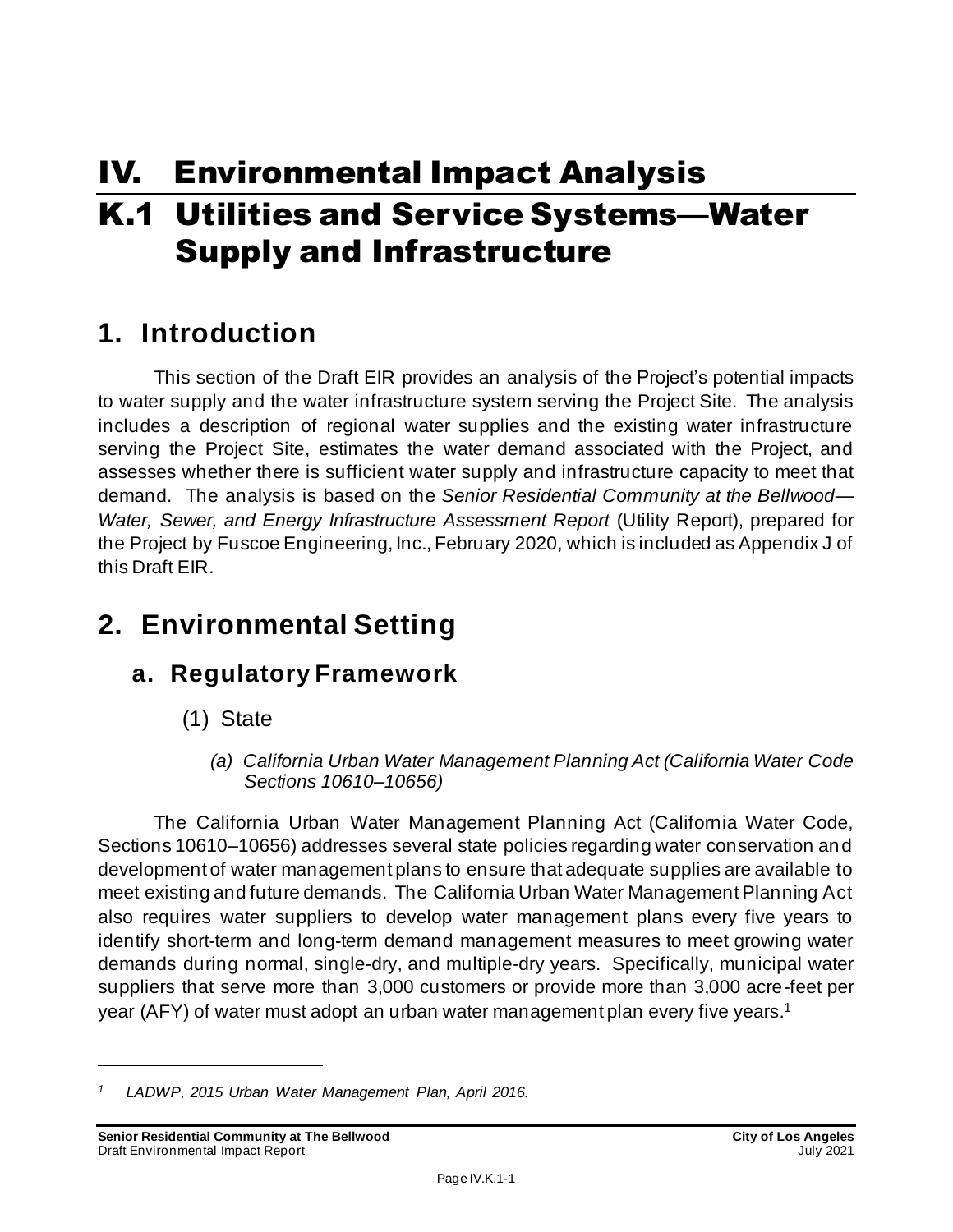A number of recent requirements regarding preparation of water management plans have been added to the Urban Water Management Planning Act. These additional requirements include: (i) a narrative description of water demand measures implemented over the past five years and future measures planned to meet 20 percent demand reduction targets by 2020; (ii) a standard methodology for calculating system water loss; (iii) a voluntary reporting of passive conservation savings, energy intensity, and climate change; and (iv) an analysis of water features that are artificially supplied with water.<sup>2</sup>

#### *(b) Senate Bill X7-7 (California Water Code Section 10608)*

Senate Bill (SB) X7-7 (Water Conservation Act of 2009), codified in California Water Code Section 10608, requires all water suppliers to increase water use efficiency. Enacted in 2009, this legislation includes the setting of an overall goal of reducing per capita urban water use, compared to 2009 levels, by 20 percent by December 31, 2020. The state was required to make incremental progress towards this goal by reducing per capita water use by at least 10 percent on or before December 31, 2015. Monthly statewide potable water savings reached 13.3 percent in January 2019 as compared to production in January 2013.<sup>3</sup>

#### *(c) Senate Bill 610 (California Water Code Sections 10910 et seq.)*

SB 610, codified in the California Water Code Sections 10910 et seq., became effective January 1, 2002. SB 610 requires counties and cities to consider the availability of adequate water supplies for certain new large development projects as part of the California Environmental Quality Act (CEQA) process. Specifically, SB 610 requires that for certain projects subject to CEQA, the urban water supplier must prepare a Water Supply Assessment (WSA) that determines whether the projected water demand associated with a project is included as part of the most recently adopted urban water management plan. The WSA shall identify existing water supply entitlements, water rights, or water service contracts held by the public water system, and prior years' water deliveries received by the public water system. In addition, it must address water supplies over a 20-year future period and consider average, single-dry, and multiple-dry years. accordance with Water Code Section 10912, projects subject to CEQA requiring preparation of a WSA include the following:

• Residential developments of more than 500 dwelling units;

*<sup>2</sup> California Water Code, Section 10631.*

*<sup>3</sup> SWRCB, Fact Sheet, January 2019 Statewide Conservation Data.*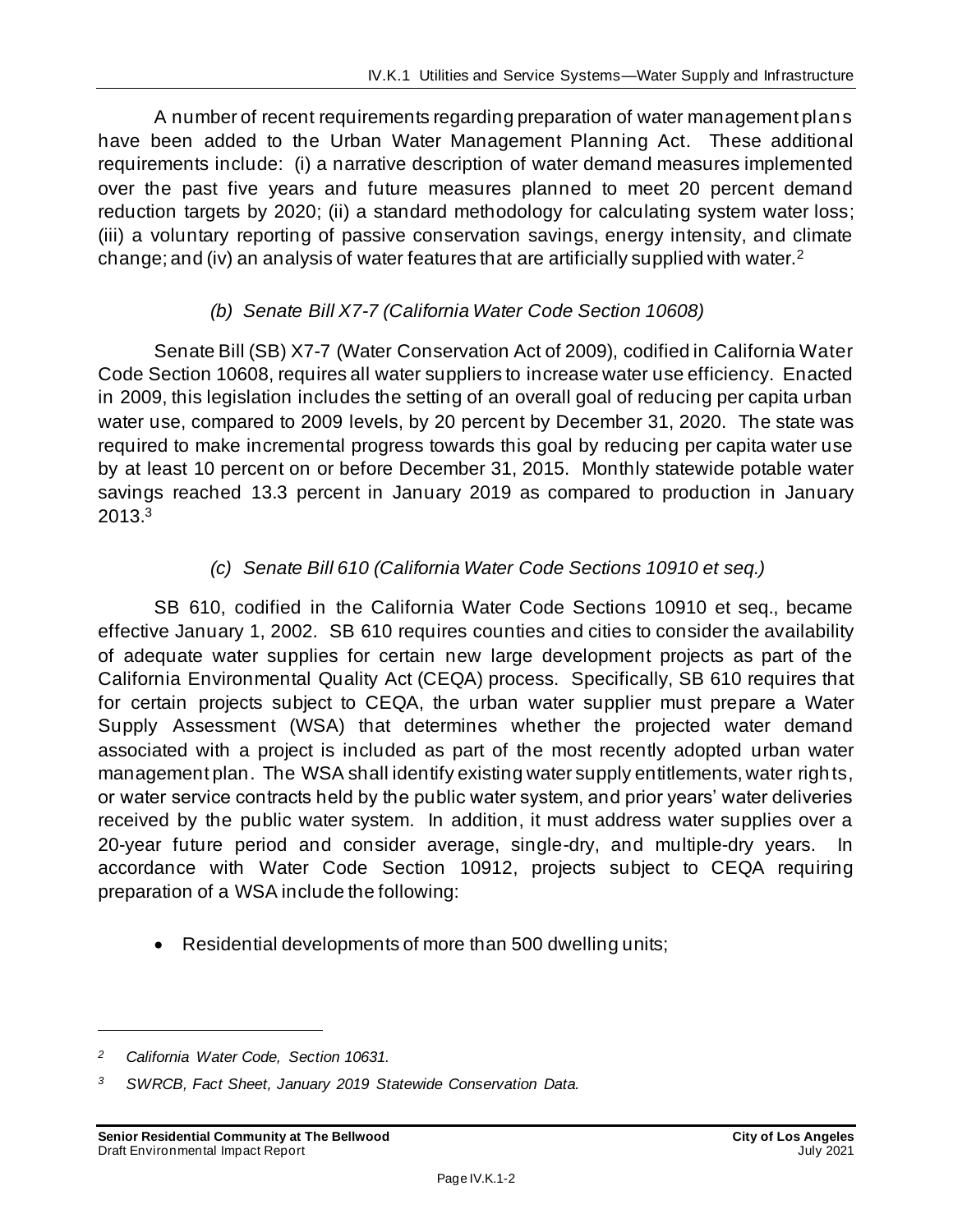- Shopping center or business establishment employing more than 1,000 persons or having more than 500,000 square feet of floor space;
- Commercial office buildings employing more than 1,000 persons or having more than 250,000 square feet of floor space;
- Hotels, motels, or both, having more than 500 rooms;
- Industrial, manufacturing, or processing plant, or industrial park of more than 40 acres of land, more than 650,000 square feet of floor area, or employing more than 1,000 persons;
- Mixed-use projects that include one or more of the above-identified categories; or
- A project that would demand an amount of water equivalent to or greater than the amount of water required by a 500-dwelling unit project.

The WSA must be approved by the public water system at a regular or special meeting and must be incorporated into the CEQA document. The lead agency must then make certain findings related to water supply based on the WSA.

As discussed in Section II, Project Description, of this Draft EIR, the Project would construct 192 senior housing residential units, including 71 senior-independent dwelling units, 75 assisted living guest rooms, and 46 memory care guest rooms. Therefore, the Project does not meet any of the project thresholds above and the preparation and approval of a WSA by LADWP is not required.

#### *(d) Senate Bill 606 and Assembly Bill 1668*

On May 31, 2018, Governor Edmund G. "Jerry" Brown (Governor Brown) signed SB 606 and Assembly Bill (AB) 1668 into law.<sup>4</sup> The pair of bills sets permanent overall targets for indoor and outdoor water consumption. The bills set an initial limit for indoor water use of 55 gallons per person per day in 2022, dropping to 50 gallons per person per day by 2030. The Department of Water Resources (DWR) and the State Water Resources Control Board (SWRCB) will recommend standards for outdoor use by October 2021.

#### *(e) California Plumbing Code*

Title 24, Part 5 of the California Code of Regulations (CCR) establishes the California Plumbing Code. The California Plumbing Code sets forth efficiency standards

*<sup>4</sup> Office of Edmund G. Brown, Jr., "Governor Brown Signs Legislation Establishing Statewide Water Efficiency Goals," May 31, 2018.*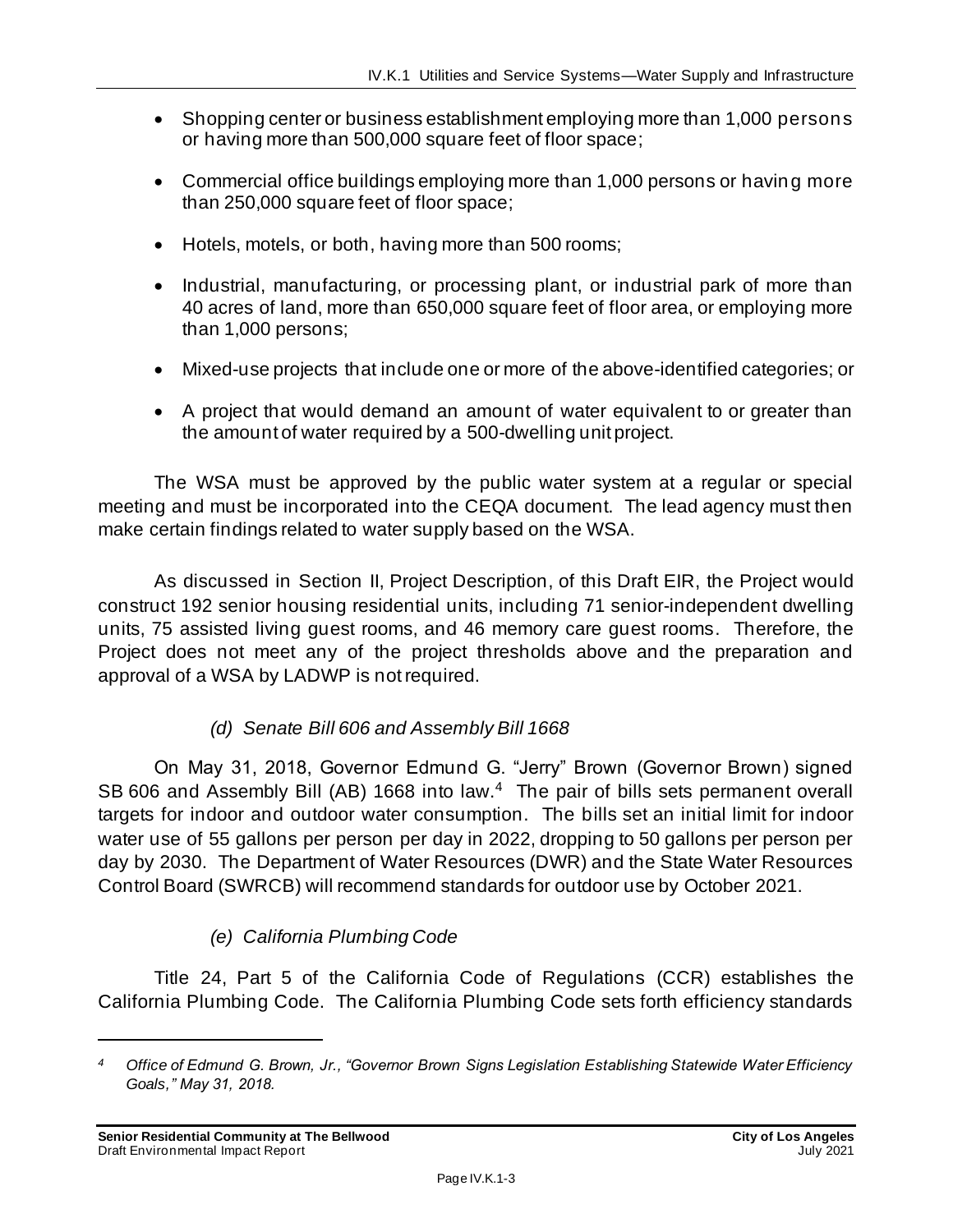(i.e., maximum flow rates) for all new federally-regulated plumbing fittings and fixtures, including showerheads and lavatory faucets. The 2019 California Plumbing Code, which is based on the 2018 Uniform Plumbing Code, has been published by the California Building Standards Commission and went into effect on January 1, 2020.

#### *(f) Sustainable Groundwater Management Act of 2014*

The Sustainable Groundwater Management Act of 2014, passed in September 2014, is a comprehensive three-bill package that provides a framework for the sustainable management of groundwater supplies by local authorities.<sup>5,6</sup> The Sustainable Groundwater Management Act requires the formation of local groundwater sustainability agencies to assess local water basin conditions and adopt locally based management plans. Local Groundwater Sustainability Agencies (GSAs) were required to be formed by June 30, 2017.

Under Water Code Section 10720.7, groundwater sustainability agencies responsible for high- and medium-priority basins that are subject to critical conditions of overdraft must adopt groundwater sustainability plans by January 31, 2020. Plans for high- and medium-priority basins that are not in critical overdraft must be adopted by January 31, 2022. The Sustainable Groundwater Management Act provides 20 years for groundwater sustainability agencies to implement plans and achieve long-term groundwater sustainability, and protect existing surface water and groundwater rights. The Sustainable Groundwater Management Act provides local groundwater sustainability agencies with the authority to require registration of groundwater wells, measure and manage extractions, require reports and assess fees, and request revisions of basin boundaries, including establishing new sub-basins. To date, no groundwater sustainability agency has been formed for the Coastal Plain of Los Angeles Groundwater Basin, which includes the Project Site.<sup>7</sup>

As required by the Sustainable Groundwater Management Act, in December 2016, the California Department of Water Resources (DWR) published on its website the best management practices (BMPs) for sustainably managing groundwater.

- BMP 1. Monitoring Protocols, Standards, and Sites;
- BMP 2. Monitoring Networks and Identification of Data Gaps;

*<sup>5</sup> Sustainable Groundwater Management Act [And Related Statutory Provisions from SB 1168 (Pavley), AB 1739 (Dickinson), and SB 1319 (Pavley) as Chaptered], 2015 Amendments, effective January 1, 2016.*

*<sup>6</sup> DWR, SGM Sustainable Groundwater Management, www.water.ca.gov/Programs/Groundwater-Management/ SGMA-Groundwater-Management, accessed January 15, 2021.*

*<sup>7</sup> California Department of Water Resources, SGMA Portal, All Posted GSA Notices, https://sgma.water. ca. gov/portal/gsa/all, accessed December 11, 2020.*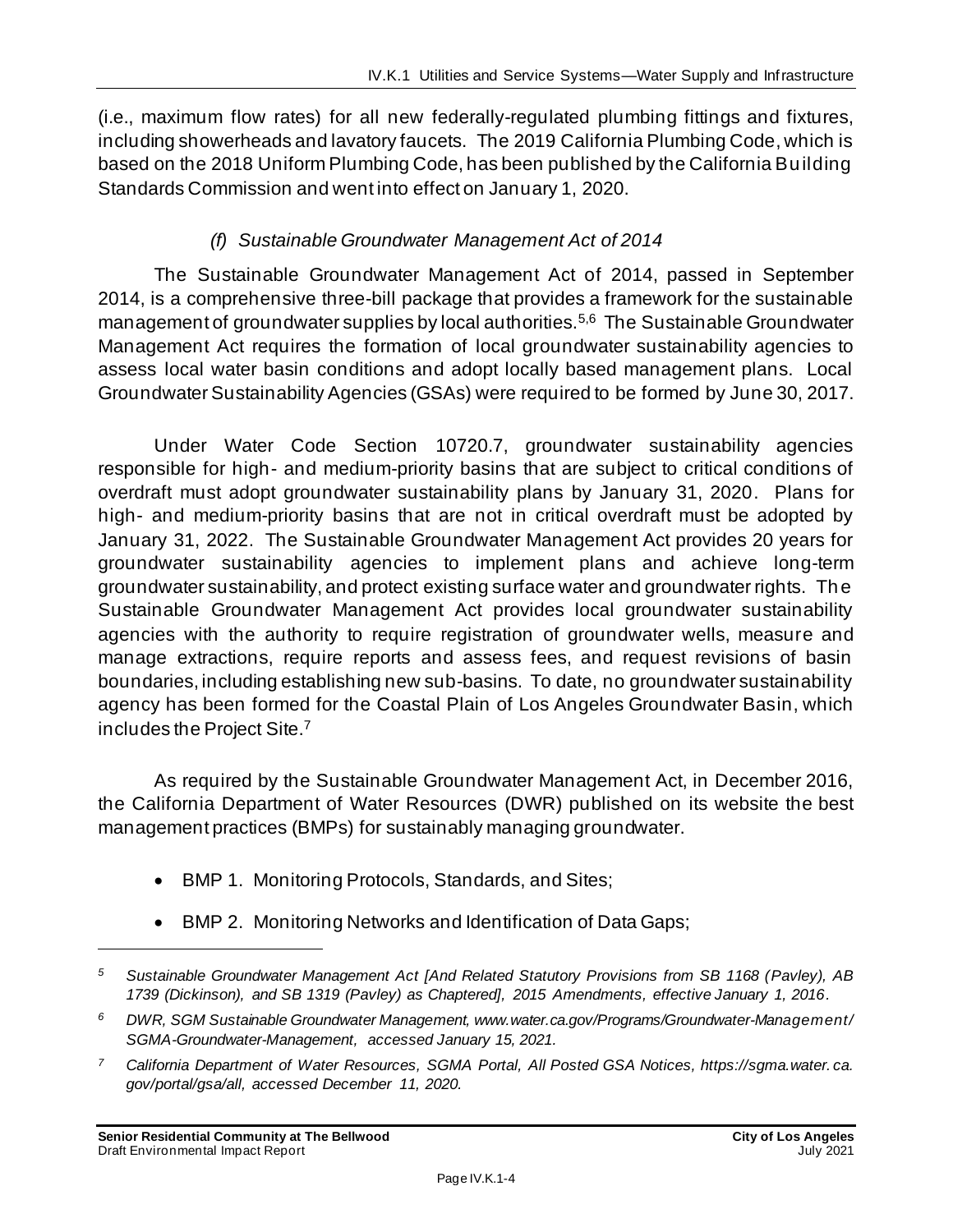- BMP 3. Hydrogeologic Conceptual Model;
- BMP 4. Water Budget; and
- BMP 5. Modeling. $8$

In November 2017, BMP 6 for Sustainable Management Criteria was released for a public comment period, which closed on January 8, 2018. As of December 2020, BMP 6 is still in draft form.<sup>9</sup> Furthermore, under Section 10720.7 of the Sustainable Groundwater Management Act, groundwater sustainability agencies responsible for high- and medium-priority basins must adopt groundwater sustainability plans by January 31, 2020, or January 31, 2022, depending on whether the basin is in critical overdraft. The Coastal Plain of Los Angeles Groundwater Basin, which includes the Project Site, is not currently in critical overdraft; therefore, no groundwater sustainability plan has been adopted.

#### *(g) Article 22.5 Drought Emergency Water Conservation, California Code of Regulations (Emergency Declaration and Executive Orders)*

In response to California's drought conditions, Governor Brown issued numerous Executive Orders regarding water conservation. Executive Order B-37-16, which was issued in May 2016, extended the mandatory water reduction measures outlined in a previous Executive Order B-29-15 and further directed the DWR and the State Water Resources Control Board (SWRCB) to develop long term efficiency targets that go beyond the 20 percent reductions mandated by SB X7-7, discussed above. The executive order also establishes longer-term water conservation measures that include permanent monthly water use reporting, new urban water use targets, reducing system leaks and eliminating wasteful practices, strengthening urban drought contingency plans and improving agricultural water management and drought plans.

Due to improved hydrologic conditions statewide, on April 7, 2017, Governor Brown issued Executive Order B-40-17 lifting the drought emergency in all but four California counties.<sup>10</sup> Executive Order B-40-17 also rescinds the Drought Emergency Proclamations issued in January and April 2014 as well as four drought-related Executive Orders issued in 2014 and 2015. However, Executive Order B-40-17 also directs the SWRCB to maintain

*<sup>8</sup> DWR, Best Management Practices, www.water.ca.gov/Programs/Groundwater-Management/SGMA-Groundwater-Management/Best-Management-Practices-and-Guidance-Documents, accessed December 11, 2020.*

*<sup>9</sup> DWR, Best Management Practices, www.water.ca.gov/Programs/Groundwater-Management/SGMA-Groundwater-Management/Best-Management-Practices-and-Guidance-Documents, accessed December 11, 2020.*

*<sup>10</sup> The Counties of Fresno, Kings, Tulare, and Tuolumne remain under a drought state of emergency, per Executive Order B-40-17.*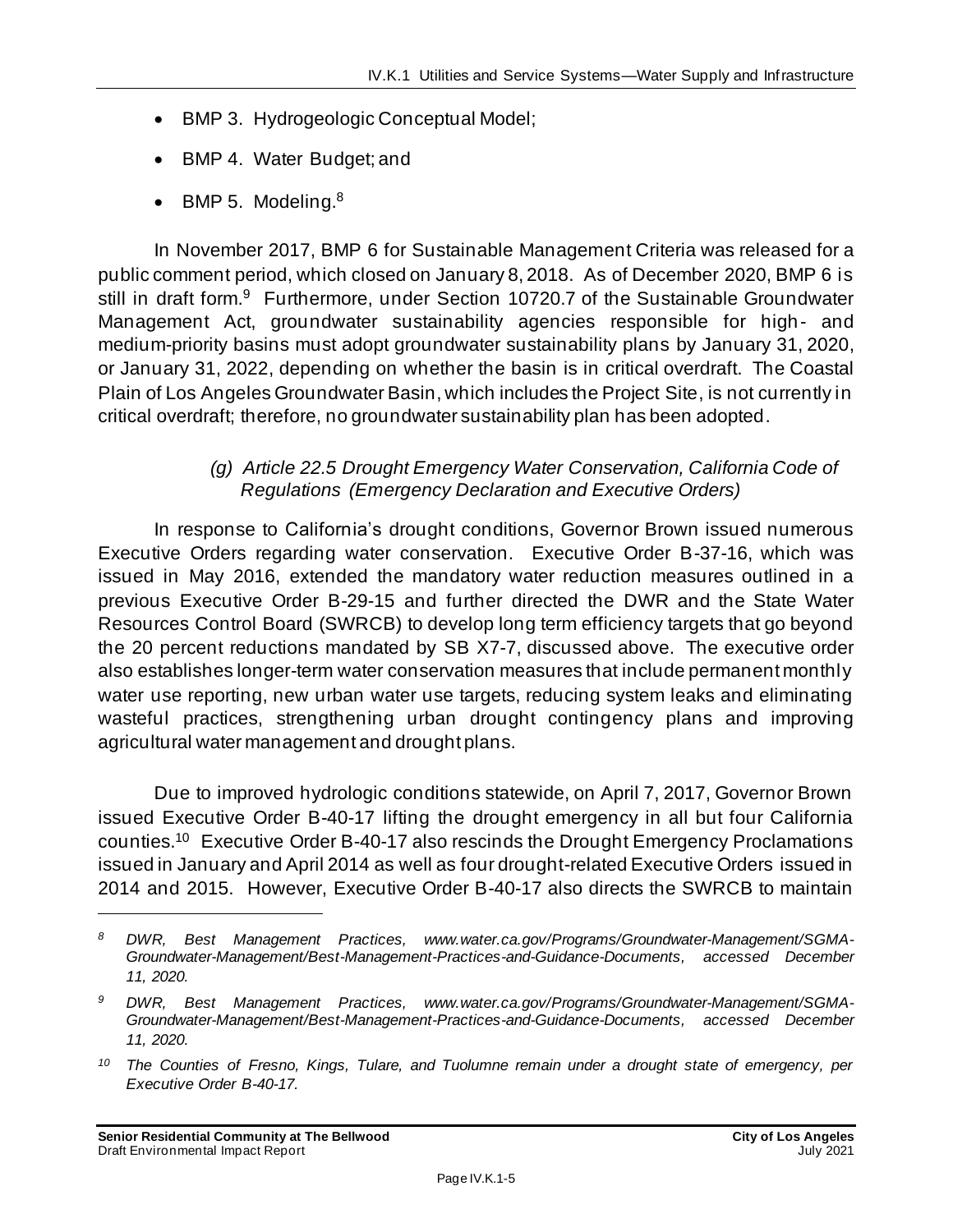urban water use reporting requirements and prohibitions on wasteful practices, including watering during rainfall, hosing off sidewalks, and irrigating ornamental turf on public street medians. Water agencies will continue to strengthen drought readiness and water use efficiency.<sup>11</sup> The regulatory requirements resulting from the existing Executive Orders have been codified in Article 22.5, Drought Emergency Water Conservation, of the California Code of Regulations.

#### *(h) California Water Plan<sup>12</sup>*

Required by Water Code Section 10005(a), the California Water Plan is the State's strategic plan for managing and developing water resources statewide for current and future generations. It provides a collaborative planning framework for elected officials, agencies, tribes, water and resource managers, businesses, academia, stakeholders, and the public to develop findings and recommendations and make informed decisions for California's water future.

Updated every five years, the plan presents the status and trends of California's water-dependent natural resources, water supplies, and agricultural, urban, and environmental water demands for a range of plausible future scenarios. The California Water Plan also evaluates coordinated efforts of regional and statewide resource management strategies to reduce water demand, increase water supply, reduce flood risk, improve water quality, and enhance environmental and resource stewardship. The evaluations and assessments thus help identify effective actions and policies for meeting California's resource management objectives in both short term and long term of future decades. While the California Water Plan cannot mandate actions or authorize itemized spending, policy-makers and lawmakers have the ability to authorize specific actions and appropriate necessary funding. Released in July 2019, the California Water Plan Update 2018 recommends 19 priority actions to improve integrated watershed management; strengthen infrastructure resiliency; restore ecosystem functions; empower under-represented communities; improve inter-agency alignment; address regulatory challenges; and support decision-making, adaptive management, and long-term planning.<sup>13</sup> The California Water Plan Update will work in tandem with the California Water Action Plan, as discussed further below.

*<sup>11</sup> Governor Brown Lifts Drought Emergency, Retains Prohibition on Wasteful Practices, Executive Order B-40-17.*

*<sup>12</sup> DWR, About the Water Plan, https://water.ca.gov/Programs/California-Water-Plan, accessed December 11, 2020.*

*<sup>13</sup> DWR, DWR Released Final California Water Plan Update 2018, published July 16, 2019, https://water.ca. gov/News/News-Releases/2019/July-19/Final-Water-Plan-Update-2018, accessed December 11, 2020.*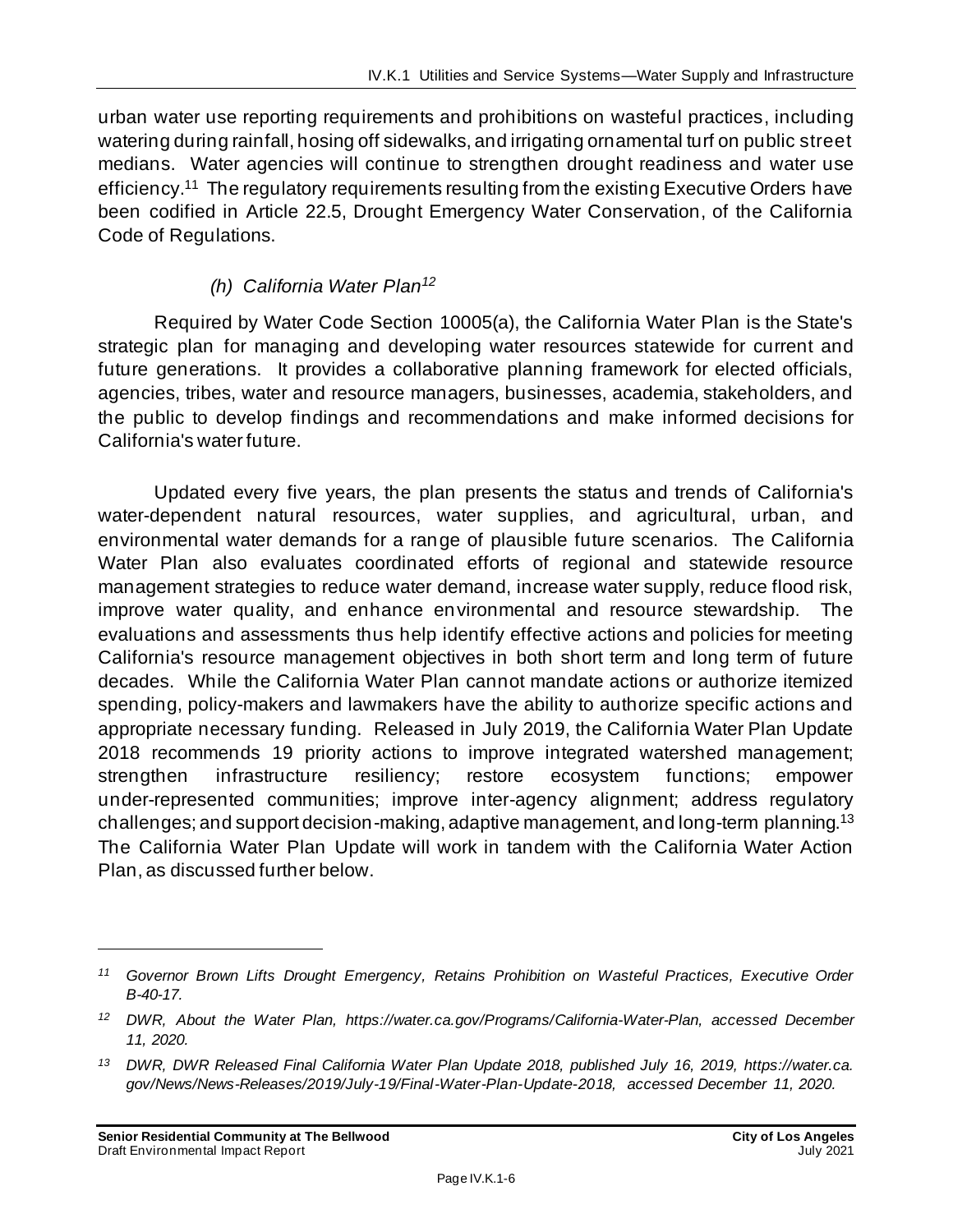#### *(i) California Water Action Plan*

The first California Water Action Plan (Action Plan), issued by Governor Brown in January 2014 and updated in 2016, provides a roadmap for the State's path toward sustainable water management.<sup>14</sup> The Action Plan discusses the challenges for managing the State's water resources supply, scarcity, and quality, and also considers the effects of ecosystems, flooding, population growth, and climate change and floods. The following ten actions were presented:<sup>15</sup>

- 1. Make conservation a California way of life;
- 2. Increase regional self-reliance and integrated water management across all levels of government;
- 3. Achieve the co-equal goals for the Delta;
- 4. Protect and restore important ecosystems;
- 5. Manage and prepare for dry periods;
- 6. Expand water storage capacity and improve groundwater management;
- 7. Provide safe water for all communities;
- 8. Increase flood protection;
- 9. Increase operational and regulatory efficiency; and
- 10. Identify sustainable and integrated financing opportunities.

In complementing local efforts, the Action Plan emphasizes collaboration between different levels of government, water agencies, conservationists, tribes, farmers, and other stakeholders. Since the release of the Action Plan Update for 2016, its implementation progress has also been documented with focuses on policy, funding, and coordinated projects. The Action Plan will continue to be implemented simultaneously with the California Water Plan Update 2018.

*<sup>14</sup> California Department of Natural Resources, California Water Action Plan 2016 Update.*

*<sup>15</sup> California Department of Natural Resources, California Water Action Plan 2014.*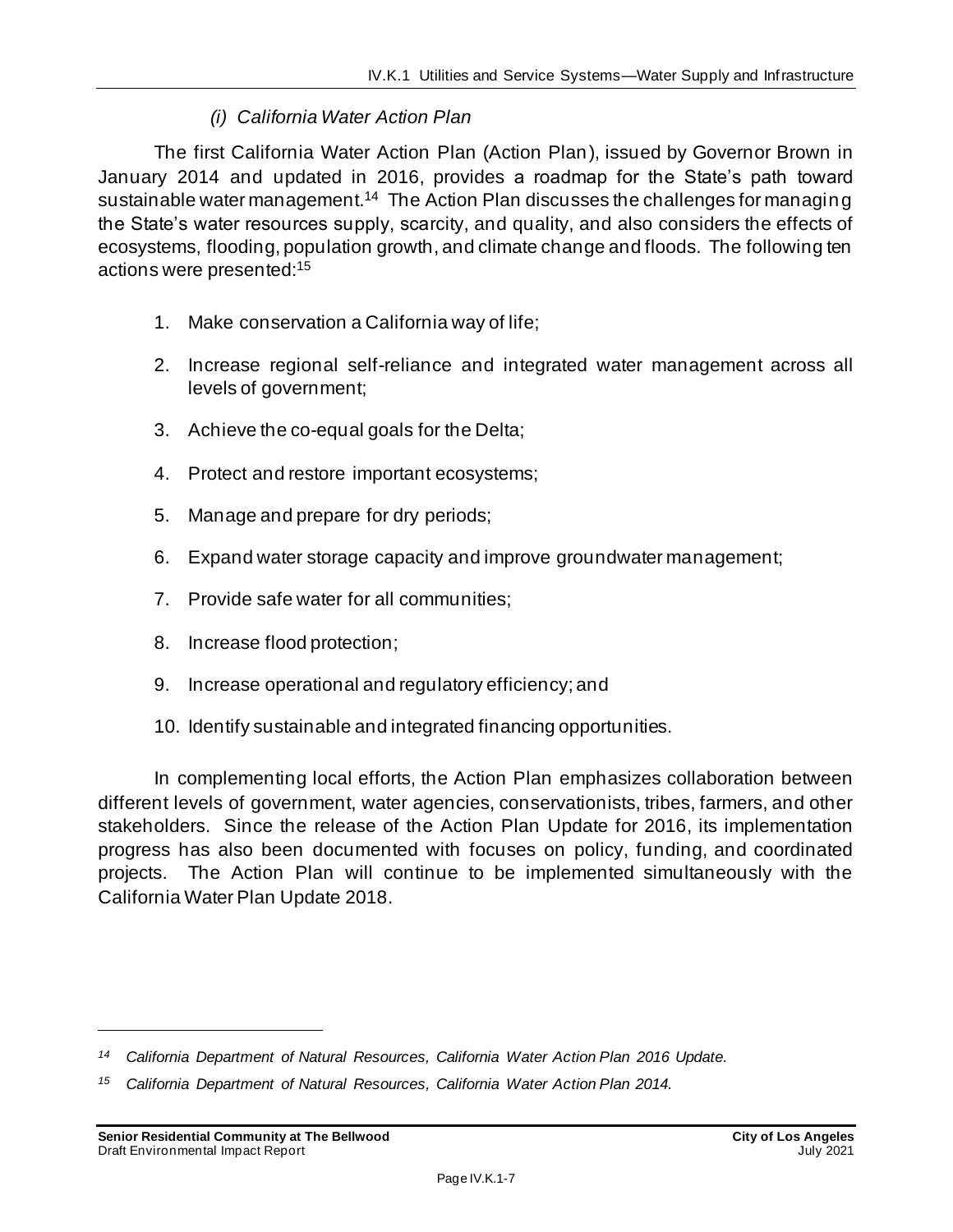# (2) Regional

As discussed in detail below, the Metropolitan Water District of Southern California (MWD) is a primary source of water supply within Southern California. MWD imports a portion of its water supplies from Northern California through the State Water Project's California Aqueduct, and from the Colorado River through MWD's own Colorado River Aqueduct. LADWP is a member agency and purchases supplemental water from MWD in addition to the supplies from local groundwater and the Los Angeles Aqueduct.

Based on the water supply planning requirements imposed on its member agencies and ultimate customers, MWD has adopted a series of official reports on the state of its water supplies. As described in further detail below, in response to recent developments in the Sacramento Delta, MWD has developed plans intended to provide solutions that, when combined with the rest of its supply portfolio, will ensure a reliable long-term water supply for its member agencies, including the LADWP.

#### *(a) MWD's Integrated Water Resources Plan*

MWD first adopted its Integrated Water Resources Plan (IRP) in 1996. The MWD's IRP is updated every five years. The goal of the MWD's IRP is for Southern California to have a reliable water system that extends to the future. The MWD's 2015 IRP Update, adopted in January 2016, provides MWD's strategy for water resource reliability through the year 2040. The IRP represents MWD's long-term plan to assure adequate water supplies for Southern California, whereas MWD's 2015 Urban Water Management Plan (UWMP), discussed in more detail below, describes and evaluates sources of supply, efficient uses, water recycling and conservation activities.

The MWD's 2015 IRP Update calls for stabilizing and maintaining imported water supplies; meeting future growth through increased water conservation and sustaining and developing new local supplies; pursuing a comprehensive transfers and exchanges strategy; building storage in wet and normal years to manage risks and drought; and preparing for uncertainty with Future Supply Actions. Overall, the strategies presented in MWD's 2015 IRP Update include investments to maintain the reliability of imported water supplies, expansion of local water supplies, and reduction in water demand through a variety of conservation and water use efficiency initiatives.<sup>16</sup>

*<sup>16</sup> MWD, Integrated Water Resources Plan 2015 Update, January 2016.*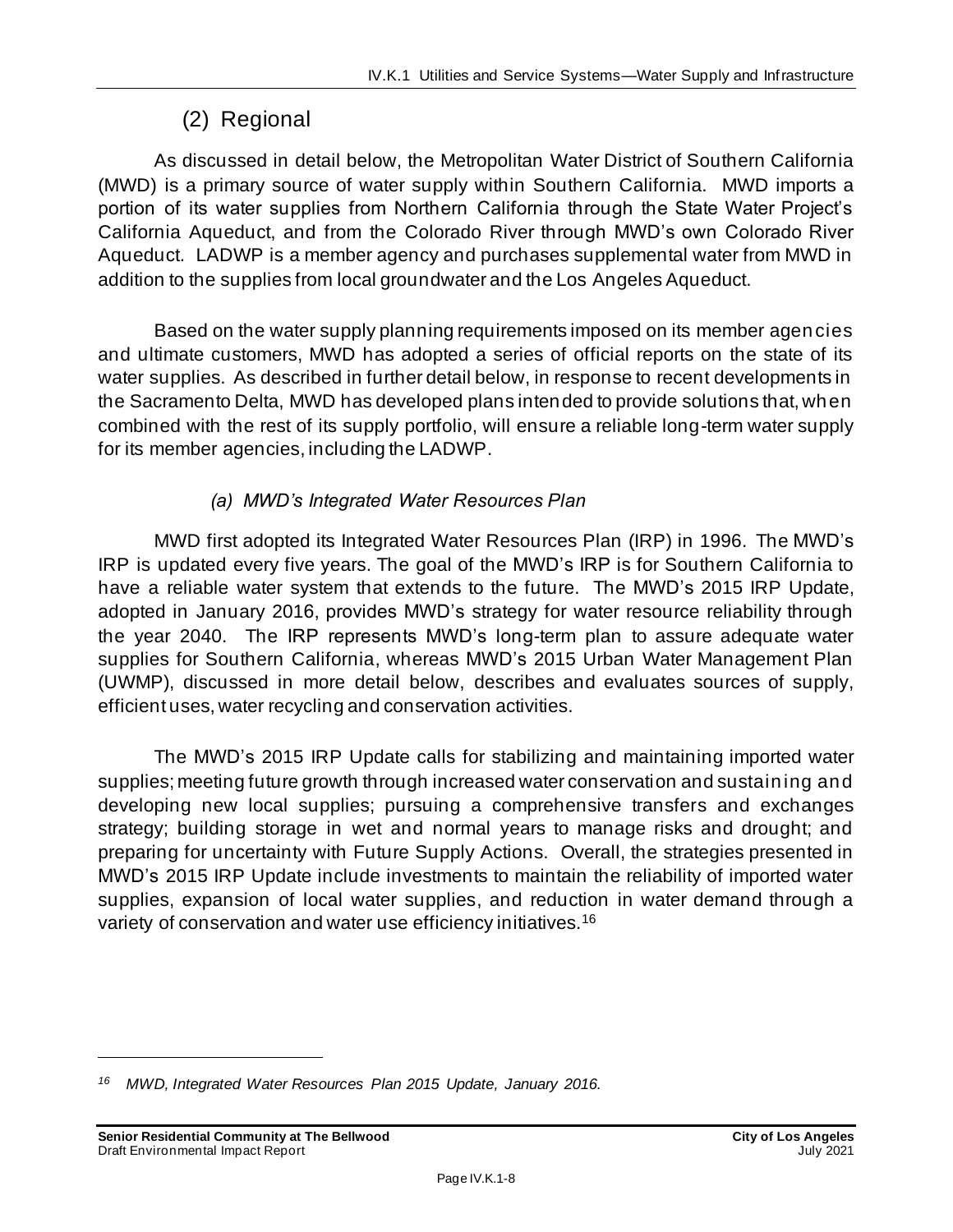#### *(b) MWD's 2015 Urban Water Management Plan*

MWD's 2015 UWMP addresses the future of MWD's water supplies and demand through the year 2040.<sup>17</sup> Based on its 2015 UWMP, MWD has supply capabilities that would be sufficient to meet expected demands from 2020 through 2040 under single dryyear and multiple dry-year hydrologic conditions. MWD has comprehensive plans for stages of actions it would undertake to address up to a 50-percent reduction in its water supplies and a catastrophic interruption in water supplies through its Water Surplus and Drought Management and Water Supply Allocation Plans. MWD has also developed an Emergency Storage Requirement to mitigate against potential interruption in water supplies resulting from catastrophic occurrences within the Southern California region and is working with the State to implement a comprehensive improvement plan to address catastrophic occurrences that could occur outside of the Southern California region . MWD is also working with the State on the Delta Risk Management Strategy to reduce the impacts of a seismic event in the Delta that would cause levee failure and disruption of State Water Project deliveries. In addition, MWD has plans for supply implementation and continued development of a diversified resource mix including programs in the Colorado River Aqueduct, State Water Project, Central Valley transfers, local resource projects, and in-region storage that enables the region to meet its water supply needs. As set forth in the 2015 UWMP, MWD will also continue investments in water use efficiency measures to help the region achieve the 20 percent per person potable water use reduction by 2020.

#### *(c) MWD's Water Surplus and Drought Management Plan*

In 1999, MWD incorporated the water shortage contingency analysis that is required as part of any urban water management plan into a separate, more detailed plan, called the Water Surplus and Drought Management Plan. The overall objective of the Water Surplus and Drought Management Plan is to ensure that shortage allocation of MWD's imported water supplies is not required.<sup>18</sup> The Water Surplus and Drought Management Plan provides policy guidance to manage MWD's supplies and achieve the goals laid out in the agency's IRP. The Water Surplus and Drought Management Plan separates resource actions into two major categories: Surplus Actions and Shortage Actions. The Water Surplus and Drought Management Plan considers the region to be in surplus only after MWD has met all demands for water, including replenishment deliveries. The Surplus Actions store surplus water, first inside and then outside of the region. The Shortage Actions of the Water Surplus and Drought Management Plan are separated into three subcategories: Shortage, Severe Shortage, and Extreme Shortage. Each category has associated actions that could be taken as a part of the response to prevailing shortage

*<sup>17</sup> MWD, 2015 Urban Water Management Plan, June 2016.*

*<sup>18</sup> MWD, Water Surplus and Drought Management Plan: Report No. 1150, August 1999.*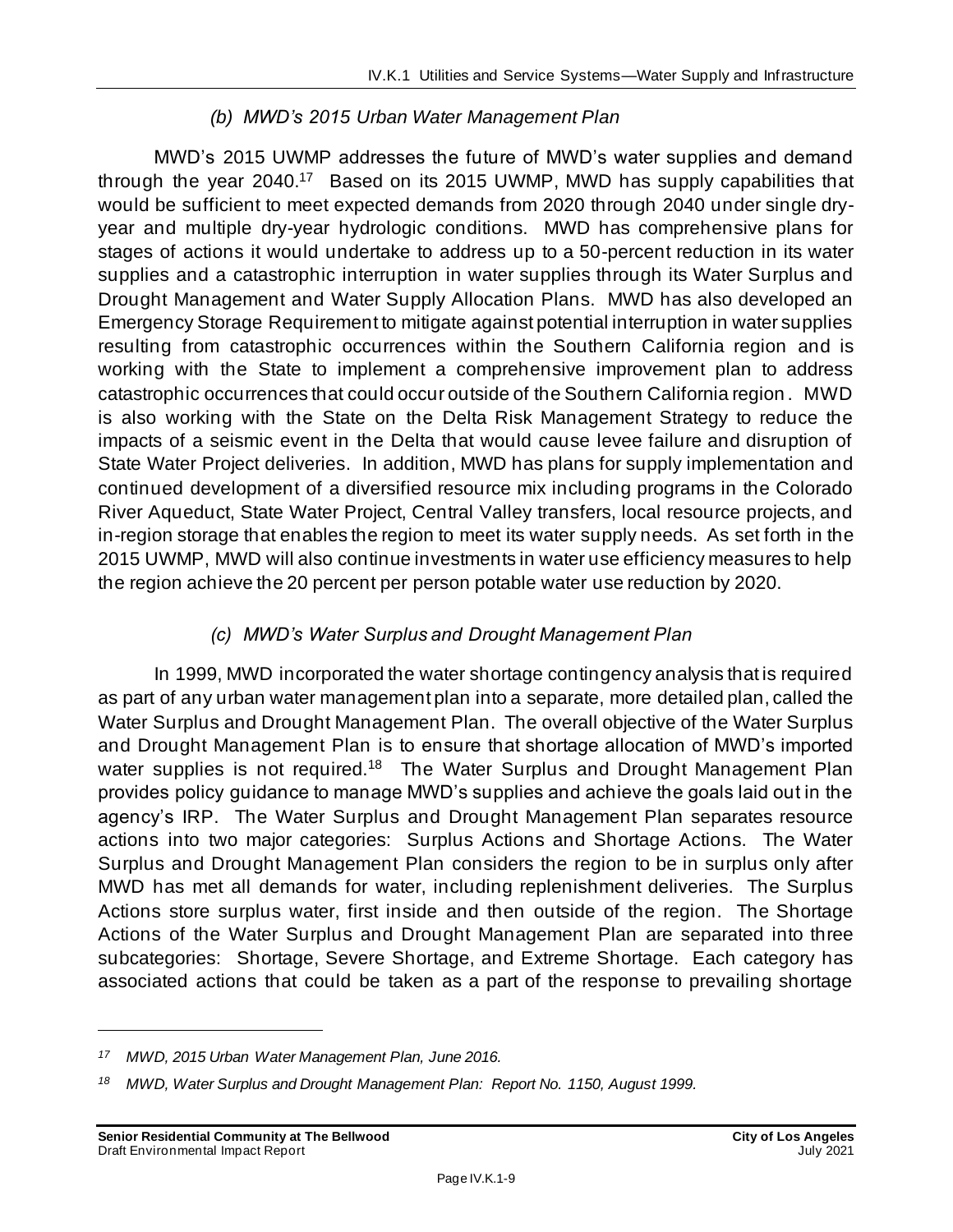conditions. Conservation and water efficiency programs are part of MWD's resource management strategy through all categories.

#### *(d) MWD's Water Supply Allocation Plan*

While the Water Surplus and Drought Management Plan included a set of general actions and considerations for MWD staff to address during shortage conditions, it did not include a detailed water supply allocation plan or implementation approach. Therefore, MWD adopted a water supply plan called the *Water Supply Allocation Plan* in February 2008, that has since been implemented three times, most recently in April 2015. The Water Supply Allocation Plan includes a formula for determining reductions of water deliveries to member agencies during extreme water shortages in MWD's service area conditions (i.e., drought conditions or unforeseen cuts in water supplies). The formula allocates shortages of MWD supplies and seeks to balance the impacts of a shortage at the retail level while maintaining equity on the wholesale level, and takes into account growth, local investments, changes in supply conditions and the demand hardening aspects of non-potable recycled water use and the implementation of conservation savings programs. The allocation period covers 12 consecutive months from July of a given year through the following June.

### (3) Local

#### *(a) Los Angeles Department of Water and Power's 2015 Urban Water Management Plan*

The City is required to adopt an UWMP every five years. In June 2016, LADWP adopted its 2015 Urban Water Management Plan (2015 LADWP UWMP), which is based on a 25 year planning horizon through 2040. The 2015 LADWP UWMP serves two purposes: (i) achieve full compliance with the requirements of California's Urban Water Management Planning Act (discussed above); and (ii) serve as a master plan for water supply and resource management consistent with the City's goals and objectives.<sup>19</sup>

A number of important changes occurred since the LADWP prepared its 2010 UWMP. The year 2012 marked the start of a multi-year drought in California, in response to which Governor Brown proclaimed a drought state of emergency in January 2014. In addition, as discussed above, in 2014, the SWRCB implemented its Drought Emergency Water Conservation Regulation, which mandates 25-percent reductions in water use statewide. In October 2014, City of Los Angeles Mayor Eric Garcetti issued Executive Directive No. 5 (ED 5), which set goals to reduce per capita water use, reduce purchases of imported potable water by 50 percent, and create an integrated water strategy to

*<sup>19</sup> LADWP, 2015 Urban Water Management Plan, June 2016.*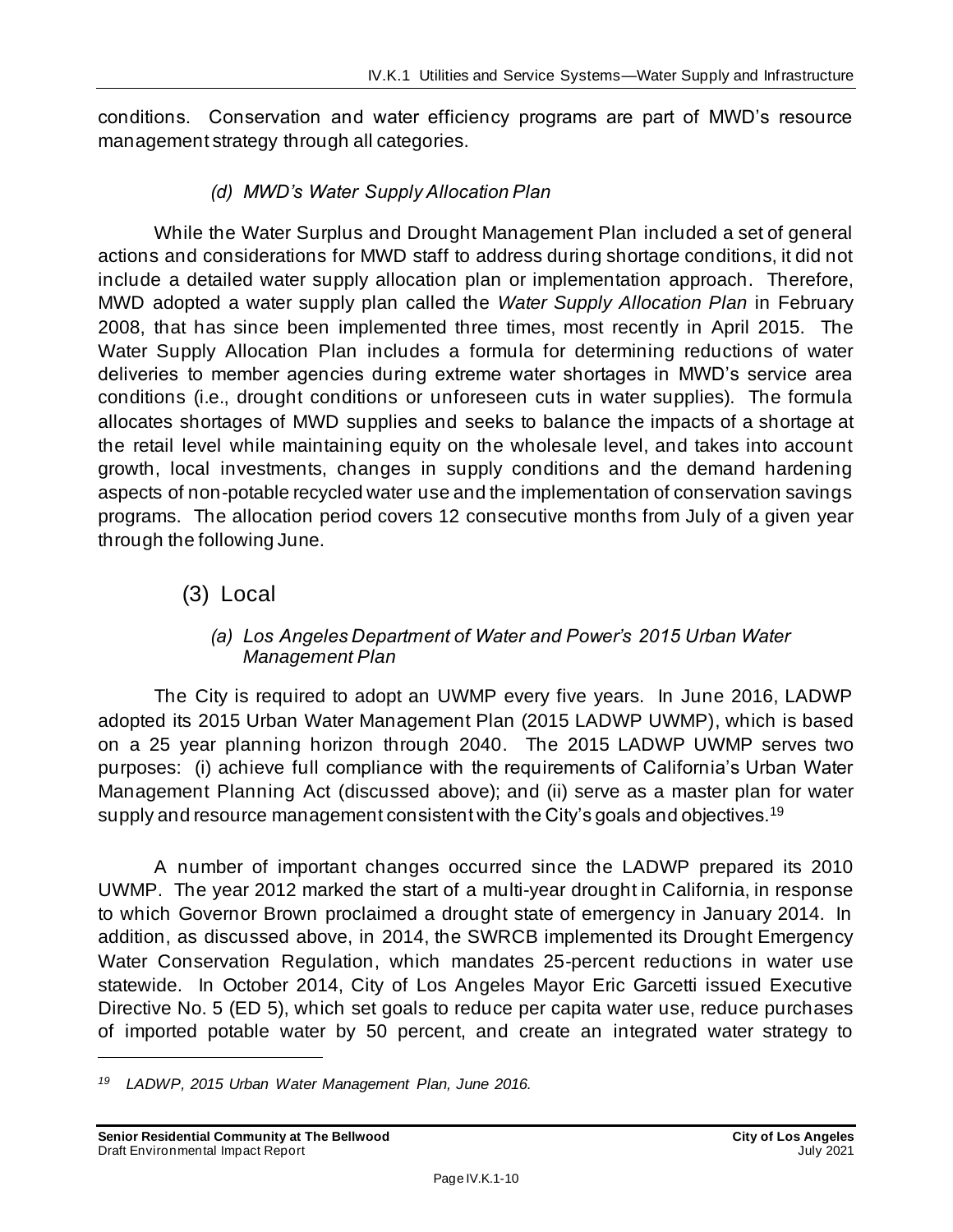increase local supplies and improve water security considering climate change and seismic vulnerability. In addition, in April 2015, Mayor Garcetti released the first Sustainable City pLAn (discussed further below), establishing targets for the City that strengthen and promote sustainability throughout the year 2035. The 2019 L.A.'s New Green Deal, also discussed below, expands on the vision of the Sustainable City pLAn. The 2015 LADWP UWMP incorporates the objectives of these recent initiatives.

#### *(b) Sustainable City pLAn and L.A.'s Green New Deal*

The City's first Sustainable City pLAn released in April 2015 includes a multi-faceted approach to developing a locally sustainable water supply to reduce reliance on imported water, reducing water use through conservation, and increasing local water supply and availability.

In 2019, the first four-year update to the 2015 Sustainable City pLAn was released. This updated document, known as L.A.'s Green New Deal, expands upon the City's vision for a sustainable future and provides accelerated targets and new goals.<sup>20</sup> L.A.'s Green New Deal focuses on environmental justice, renewable energy, local water, clean and healthy buildings, housing and development, mobility and public transit, zero emission vehicles, industrial emissions and air quality monitoring, waste and resource recovery, food systems, urban ecosystems and resilience, and green jobs. In addition, all targets have been aligned with the United Nations Sustainable Development Goals.

L.A.'s Green New Deal provides the following targets related to local water in the City:

- Source 70 percent of L.A.'s water locally and capture 150,000 AFY of stormwater by 2035.
- Recycle 100 percent of all wastewater for beneficial reuse by 2035.
- Build at least 10 new multi-benefit stormwater capture projects by 2025; 100 by 2035; and 200 by 2050.
- Reduce potable water use per capita by 22.5 percent by 2025; and 25 percent by 2035; and maintain or reduce 2035 per capita water use through 2050.
- Install or refurbish hydration stations at 200 sites, prioritizing municipally-owned buildings and public properties such as parks, by 2035.

*<sup>20</sup> City of Los Angeles, L.A.'s Green New Deal, Sustainable City pLAn, 2019.*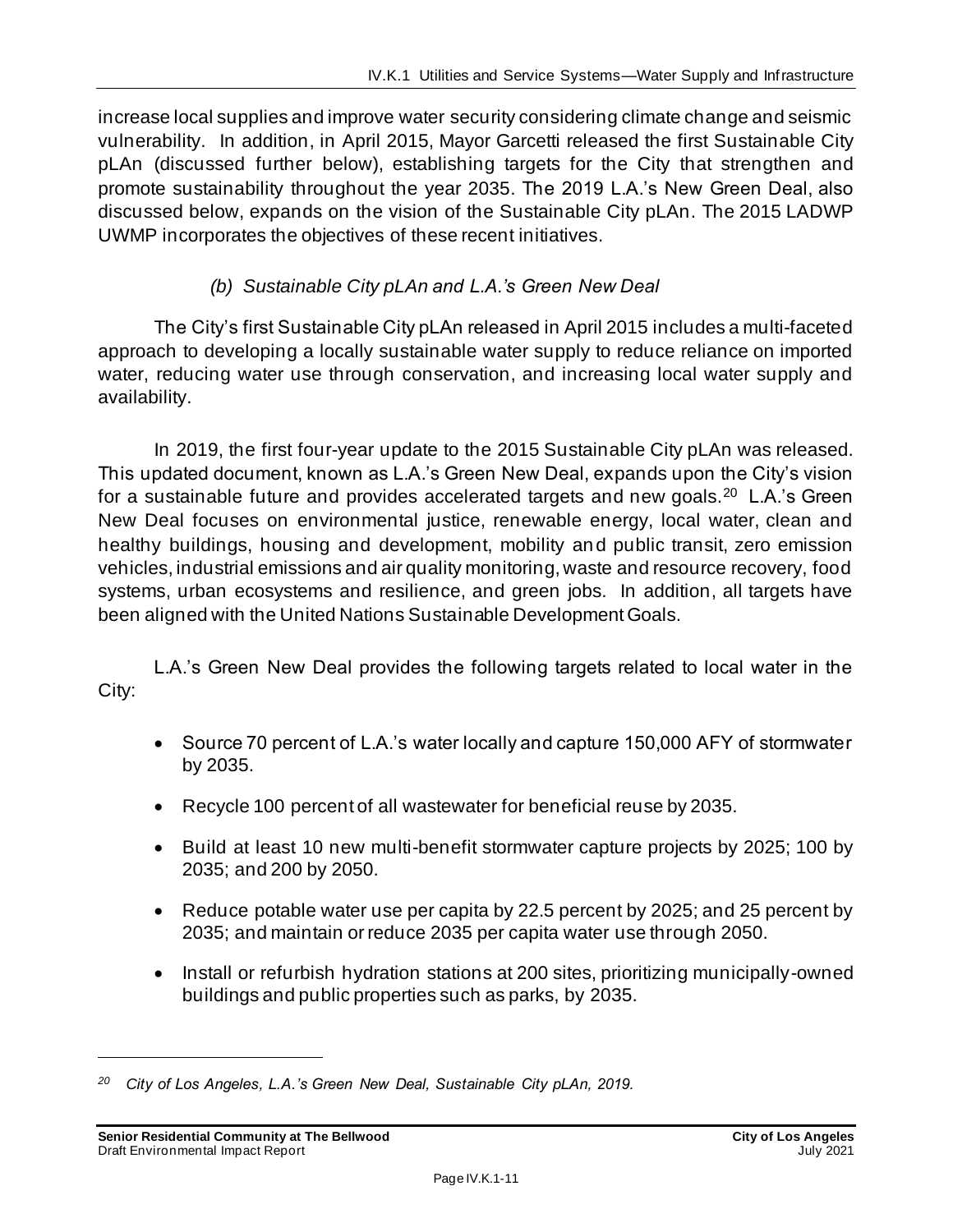L.A.'s Green New Deal also provides specific milestones and initiatives to meet such targets.

#### *(c) Resilient Los Angeles*

In March 2018, the Mayor's office in partnership with 100 Resilient Cities<sup>21</sup> released the Resilient Los Angeles Plan, which includes strategies to fortify the City's infrastructure, protect its economy, and make Los Angeles safer.<sup>22</sup> Goal 11, *Restore, Rebuild, and Modernize Los Angeles' Infrastructure*, includes measures related to water supply. Specific goals include, but are not limited to, expanding the City's seismic resilient pipe network, replacing aging infrastructure, and expanding and protecting water sources to reduce dependence on imported water and strengthen the City's local water supply.

#### *(d) One Water LA 2040 Plan*

The One Water LA 2040 Plan (One Water LA) is an initiative that builds on the progress of the City's Integrated Resources Plan. One Water LA extends the City's IRP planning period from 2020 to year 2040 and takes into consideration an additional emphasis on environmental, social, and sustainability factors.<sup>23</sup> One Water LA is a collaborative approach to develop an integrated framework for managing the City's watersheds, water resources, and water facilities in an environmentally, economically, and socially beneficial manner. One Water LA objectives include the following:<sup>24</sup>

- 1. Integrate management of water resources and policies by increasing coordination and cooperation between all City departments, partners and stakeholders.
- 2. Balance environmental, economic and societal goals by implementing affordable and equitable projects and programs that provide multiple benefits to all communities.
- 3. Improve health of local watersheds by reducing impervious cover, restoring ecosystems, decreasing pollutants in our waterways and mitigating local flood impacts.

*<sup>21</sup> Pioneered by the Rockefeller Foundation, 100 Resilient Cities is dedicated to helping cities around the*  world become more resilient to the physical, social and economic challenges that are a growing part of *the 21st century.*

*<sup>22</sup> City of Los Angeles, Resilient Los Angeles, March 2018.*

*<sup>23</sup> LADWP, Water Supply Assessment—8th, Grand and Hope Project, November 19, 2019.*

*<sup>24</sup> LASAN, About One Water LA, www.lacitysan.org/san/faces/home/portal/s-lsh-es/s-lsh-es-owla/s-lsh-esowla-au?\_adf.ctrl-state=16okwrlh8h\_5&\_afrLoop=510921480353498#!, accessed December 11, 2020.*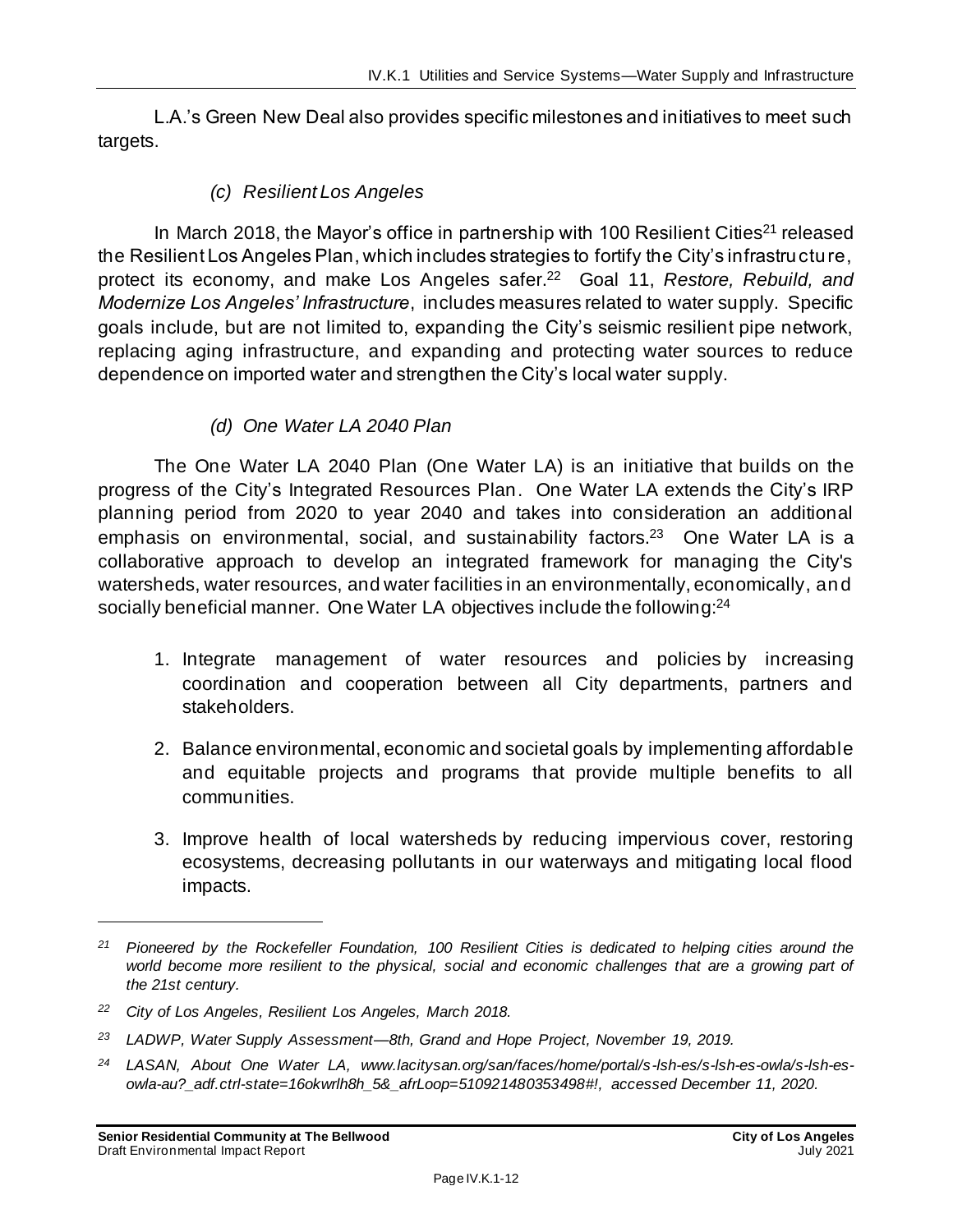- 4. Improve local water supply reliability by increasing capture of stormwater, conserving potable water and expanding water reuse.
- 5. Implement, monitor and maintain a reliable wastewater system that safely conveys, treats and reuses wastewater while also reducing sewer overflows and odors.
- 6. Increase climate resilience by planning for climate change mitigation and adaptation strategies in all City actions.
- 7. Increase community awareness and advocacy for sustainable water by active engagement, public outreach and education.
	- *(e) Los Angeles Municipal Code*

The City has adopted several ordinances in the Los Angeles Municipal Code (LAMC), in an effort to reduce water consumption. A summary of the City's key regulations regarding water conservation is provided below.

- City Ordinance Nos. 166,080, 181,288, 183,608, and 184,250—amending LAMC Chapter XII, Article 1 to clarify prohibited uses of water and modify certain water conservation requirements of the City's Emergency Water Conservation Plan. The City's Emergency Water Conservation Plan sets forth six different phases of water conservation, which shall be implemented based on water conditions. As part of these requirements, watering is limited to specific days and hours.<sup>25</sup> In determining which phase of water conservation shall be implemented, LADWP monitors and evaluates the projected water supply and demand. In addition, the Emergency Water Conservation Plan includes penalties for those that violate its requirements.
- City Ordinance No. 180,822—amended LAMC Chapter XII, Article 5 to establish water efficiency requirements for new development and renovation of existing buildings, and mandate installation of high efficiency plumbing fixtures in residential and commercial buildings.
- City Ordinance No. 181,480—amended LAMC Chapter IX by adding Article 9 (Green Building Code) to the LAMC to incorporate various provisions of the California Green Building Standards Code. This ordinance added mandatory measures for newly constructed low-rise residential and non-residential buildings to reduce indoor water use by at least 20 percent by: (1) using water saving

*<sup>25</sup> Ordinance applies to any person(s), association, corporation or governmental agency supplied/entitled to be supplied with water service by the Department.*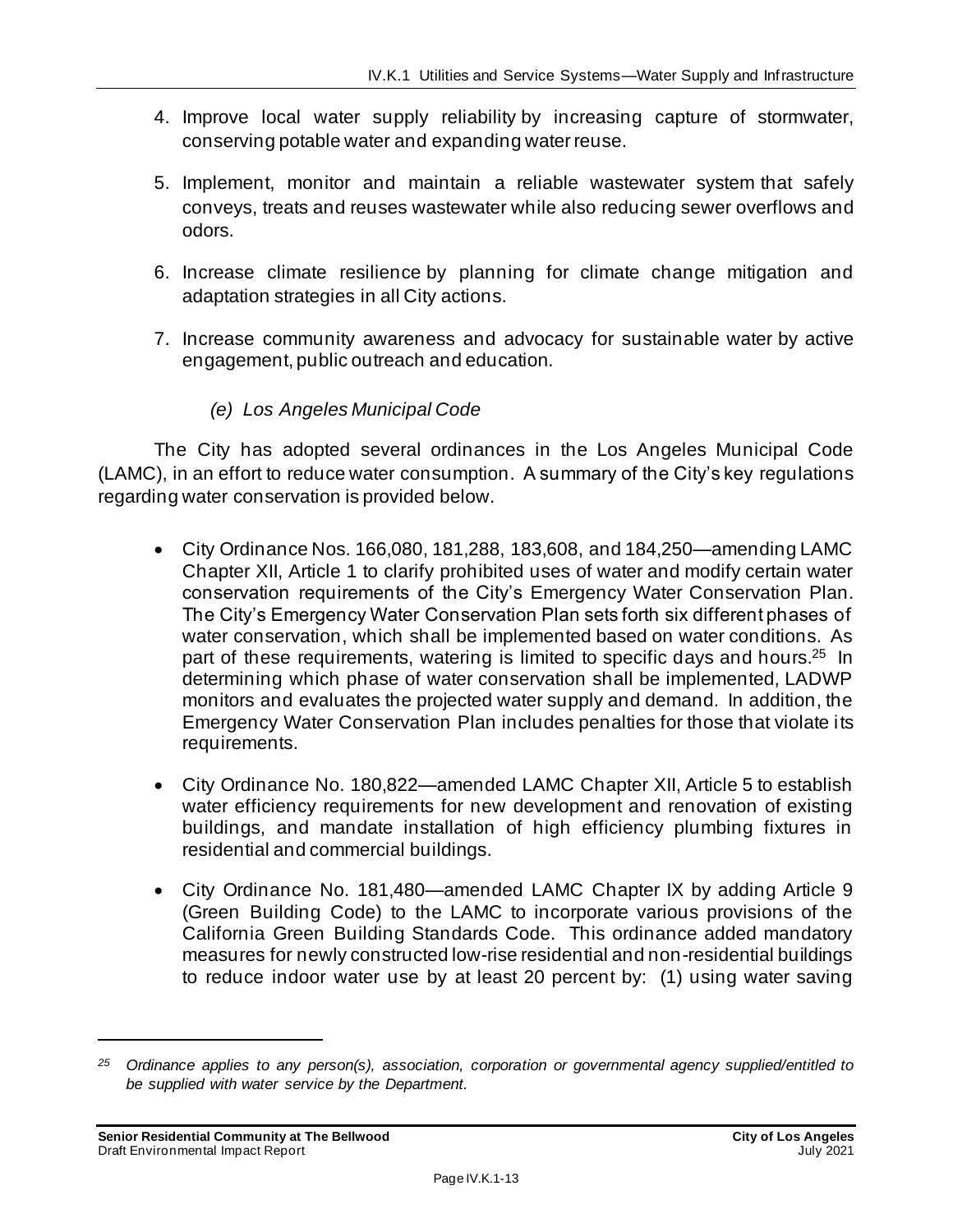fixtures or flow restrictions; and/or (2) demonstrating a 20-percent reduction in baseline water use.

- City Ordinance Nos. 181,899 and 183,833—amended LAMC Chapter VI, Article 4.4, Section 64.72 regarding stormwater and urban runoff to include new requirements, including Low Impact Development (LID) requirements that promote water conservation.
- City Ordinance No. 182,849—amended LAMC Chapter IX, Article 9 (Green Building Code) to mandate that for new water service or for additions or alterations requiring upgraded water service for landscaped areas of at least 1,000 square feet, separate sub-meters or metering devices shall be installed for outdoor potable water use. This ordinance also required that for new non-residential construction with at least 1,000 square feet of cumulative landscaped area, weather- or soil moisture-based irrigation controllers and sensors be installed.
- City Ordinance No. 186,692—amended LAMC Chapter IX, Article 4 (Los Angeles Plumbing Code) by adopting by reference various sections of the 2019 California Plumbing Code, with amendments. This ordinance also added requirements for plumbing fixtures and fixture fitting.
- City Ordinance No. 184,248—amended LAMC Chapter IX, Article 4 (Plumbing Code) and Article 9 (Green Building Code) to establish citywide water efficiency standards and mandate a number of new fixture requirements and methods of construction for plumbing and irrigation systems.

The City of Los Angeles also has adopted numerous requirements related to the provision of water for purposes of fire protection. These requirements are set forth in the Fire Code (LAMC Chapter V, Article 7). LAMC Section 57.507.3.1 establishes fire water flow standards. Fire water flow requirements, as determined by the Los Angeles Fire Department (LAFD), vary by project site as they are dependent on land use (e.g., higher intensity land uses require higher flow from a greater number of hydrants), life hazard, occupancy, and fire hazard level. As set forth in LAMC Section 57.507.3.1, fire water flow requirements vary from 2,000 gallons per minute (gpm) in low density residential areas to 12,000 gpm in high density commercial or industrial areas. A minimum residual water pressure of 20 pounds per square inch (psi) is to remain in the water system with the required gpm flowing. As discussed in Section IV.H.1, Public Services—Fire Protection, of this Draft EIR, as determined by the LAFD, the required fire flow for the Project has been set at 6,000 gpm to 9,000 gpm from four to six hydrants flowing simultaneously with a minimum residual water pressure of 20 psi, which translates to 1,500 gpm per hydrant.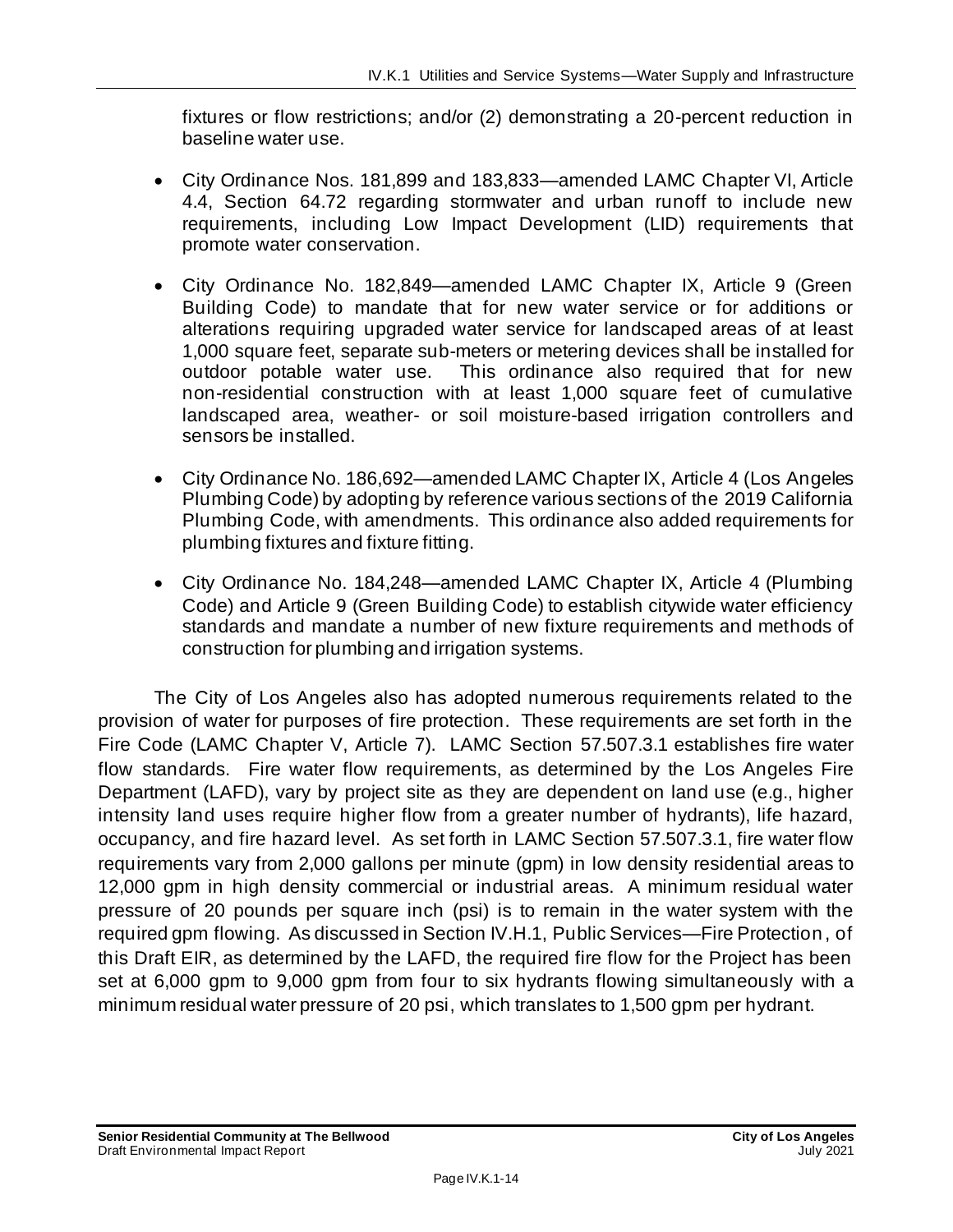#### *(f) Los Angeles Water Rate Ordinance*

The City's Water Rate Ordinance was adopted in June 1995 and last amended in 2016 by the City's Board of Water and Power Commissioners pursuant to Ordinance No. 184,130. Effective since April 15, 2016, this City Water Rate Ordinance restructured water rates to help further promote conservation. Specifically, the goal of the ordinance is to incentivize water conservation while recovering the higher costs of providing water to high volume users and accelerating development of sustainable local water supply. Water rate schedules were established for: single-dwelling unit customers; multi-dwelling unit customers; commercial, industrial, and governmental customers and temporary construction; recycled water service; private water service; publicly-sponsored irrigation, recreational, agricultural, horticultural, and floricultural uses, community gardens and youth sports. The new water rate structure increases the number of tiers from two to four for single-dwelling unit customers. In addition, this ordinance intends to maintain cost-ofservice principles, incremental tier pricing based on the cost of water supply and added pumping and storage costs.

*(g) LADWP 2018–19 Water Infrastructure Plan<sup>26</sup>*

The LADWP 2018–19 Water Infrastructure Plan, revised November 2019, includes infrastructure upgrades that are a part of the \$6.3 billion five-year Water System capital plan. This updated document builds upon the progress of LADWP's 2017–19 Water Infrastructure Plan and provides accelerated targets and new goals. The main elements of the Water Infrastructure Plan include the replacement of distribution mainlines, trunk lines, large valves, and water meters, as well as ongoing maintenance and rehabilitation of facilities such as pump stations, pressure regulators, and in-city reservoirs and tanks.

# **b. Existing Conditions**

### (1) Water Supply

LADWP is responsible for providing water within the City of Los Angeles limits and ensuring that the water quality meets applicable California health standards for drinking water. As the Project Site is located within the City, LADWP is the water provider for the Project Site. Water is supplied to the City from four primary sources: the Los Angeles Aqueducts, local groundwater, purchased water from MWD, and recycled water.<sup>27</sup> As shown in Table IV.K.1-1 on pag[e IV.K.1-16](#page-15-0), in 2018, the most recent year for which data is available, LADWP had an available water supply of 511,517 acre-feet. LADWP water sources are described in further detail below.

*<sup>26</sup> LADWP, 2018-19 Water Infrastructure Plan, revised November 2019.*

*<sup>27</sup> LADWP, Water Supply Assessment—8th, Grand, and Hope Project, November 19, 2019.*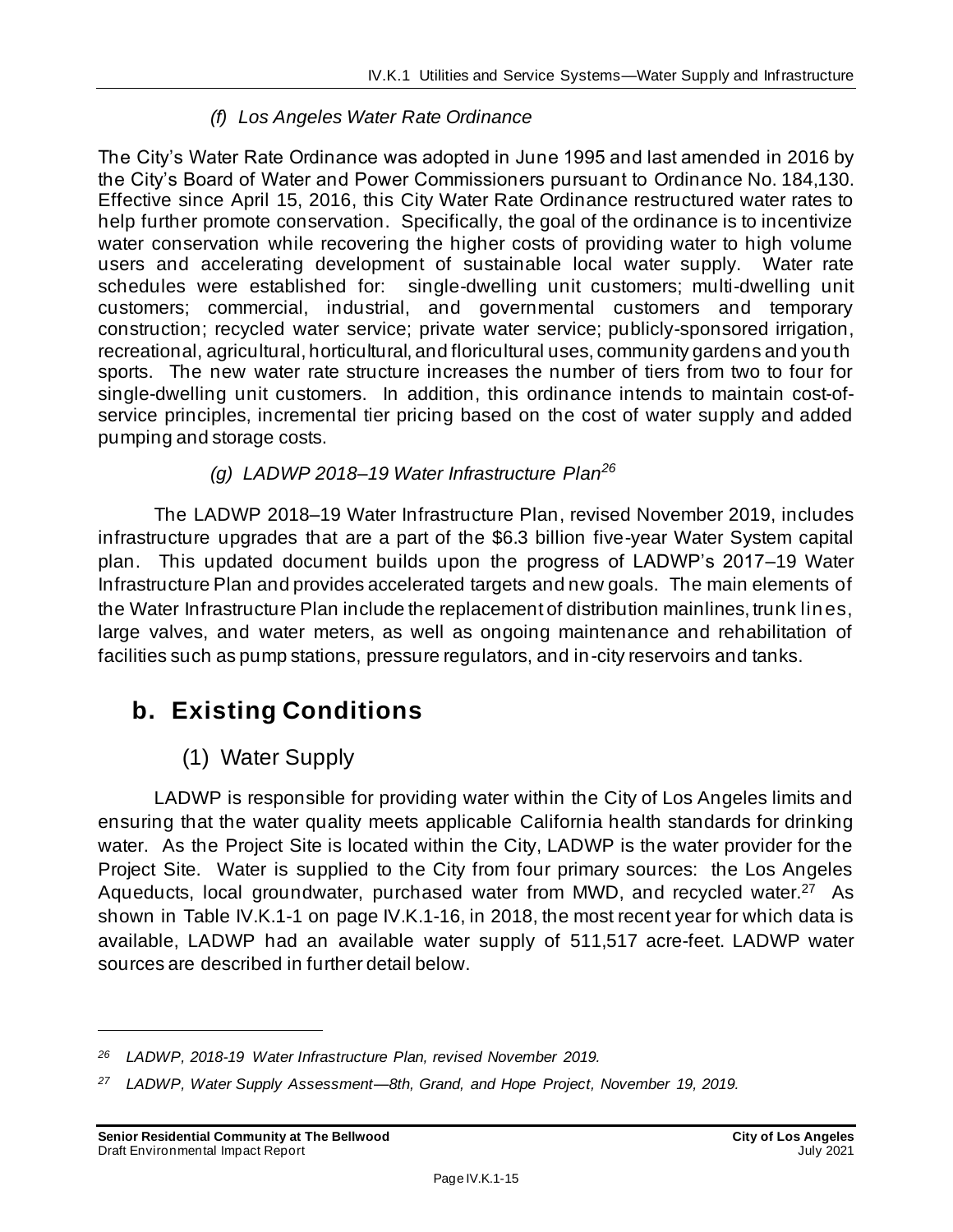<span id="page-15-0"></span>

| Calendar<br>Year | <b>Los Angeles</b><br><b>Aqueducts</b> | Local<br><b>Groundwater</b> | <b>MWD</b> | <b>Recycled</b><br>Water | Transfer,<br>Spread, Spills,<br>and Storage | <b>Total</b> <sup>a</sup> |
|------------------|----------------------------------------|-----------------------------|------------|--------------------------|---------------------------------------------|---------------------------|
| 2007             | 127,392                                | 88,041                      | 439,353    | 3,595                    | 57                                          | 658,438                   |
| 2008             | 148,407                                | 64,604                      | 427,422    | 7,048                    | $-1,664$                                    | 645,817                   |
| 2009             | 137,261                                | 66,998                      | 351,959    | 7,570                    | $-554$                                      | 563,234                   |
| 2010             | 251,126                                | 68,346                      | 205,240    | 6,900                    | 938                                         | 532,550                   |
| 2011             | 357,752                                | 49,915                      | 119,481    | 7,708                    | 153                                         | 535,009                   |
| 2012             | 166,858                                | 59,109                      | 326,122    | 5,965                    | $-1,182$                                    | 556,872                   |
| 2013             | 64,690                                 | 66,272                      | 438,534    | 9,253                    | 2,404                                       | 581,153                   |
| 2014             | 63,960                                 | 96,394                      | 391,307    | 11,307                   | $-2,020$                                    | 560,948                   |
| 2015             | 33,244                                 | 80,155                      | 378,539    | 9,829                    | -430                                        | 501,337                   |
| 2016             | 95,573                                 | 72,503                      | 314,336    | 9,095                    | 981                                         | 492,487                   |
| 2017             | 380,329                                | 14,695                      | 113,033    | 8,509                    | $-5,730$                                    | 510,835                   |
| 2018 b           | 245,941                                | 43,100                      | 214,940    | 8,795                    | $-1,259$                                    | 511,517                   |

**Table IV.K.1-1 LADWP 2007–2018 Water Supply**

*Units are in acre-feet.*

*<sup>a</sup> The figures presented account for the transfer, spread, spill, and storage of the water supply as determined by LADWP.*

*<sup>b</sup> 2018 water supply data are estimated.*

*Source: LADWP, Water Supply Assessment—8th, Grand and Hope Project, November 19, 2019, Table III.*

#### *(a) Los Angeles Aqueducts*

Snowmelt runoff from the Eastern Sierra Nevada Mountains is collected and conveyed to the City via the Los Angeles Aqueducts. The Los Angeles Aqueducts' supplies come primarily from snowmelt and secondarily from groundwater pumping, and can fluctuate yearly due to the varying hydrologic conditions. The City holds water rights in the Eastern Sierra Nevada where the Los Angeles Aqueducts' water supplies originate. These supplies originate from both streams and groundwater. As indicated in Table IV.K.1-1, approximately 245,941 acre-feet of LADWP's water supplies were from the Los Angeles Aqueducts in 2018.

According to LADWP, average deliveries from the Los Angeles Aqueducts system from Fiscal Year (FY) 2011/2012 through FY 2015/2016 were approximately 111,293 acre-feet of water annually.<sup>28</sup> During this period, the record low snowpack for Los

*<sup>28</sup> LADWP, Water Supply Assessment—8th, Grand, and Hope Project, November 19, 2019.*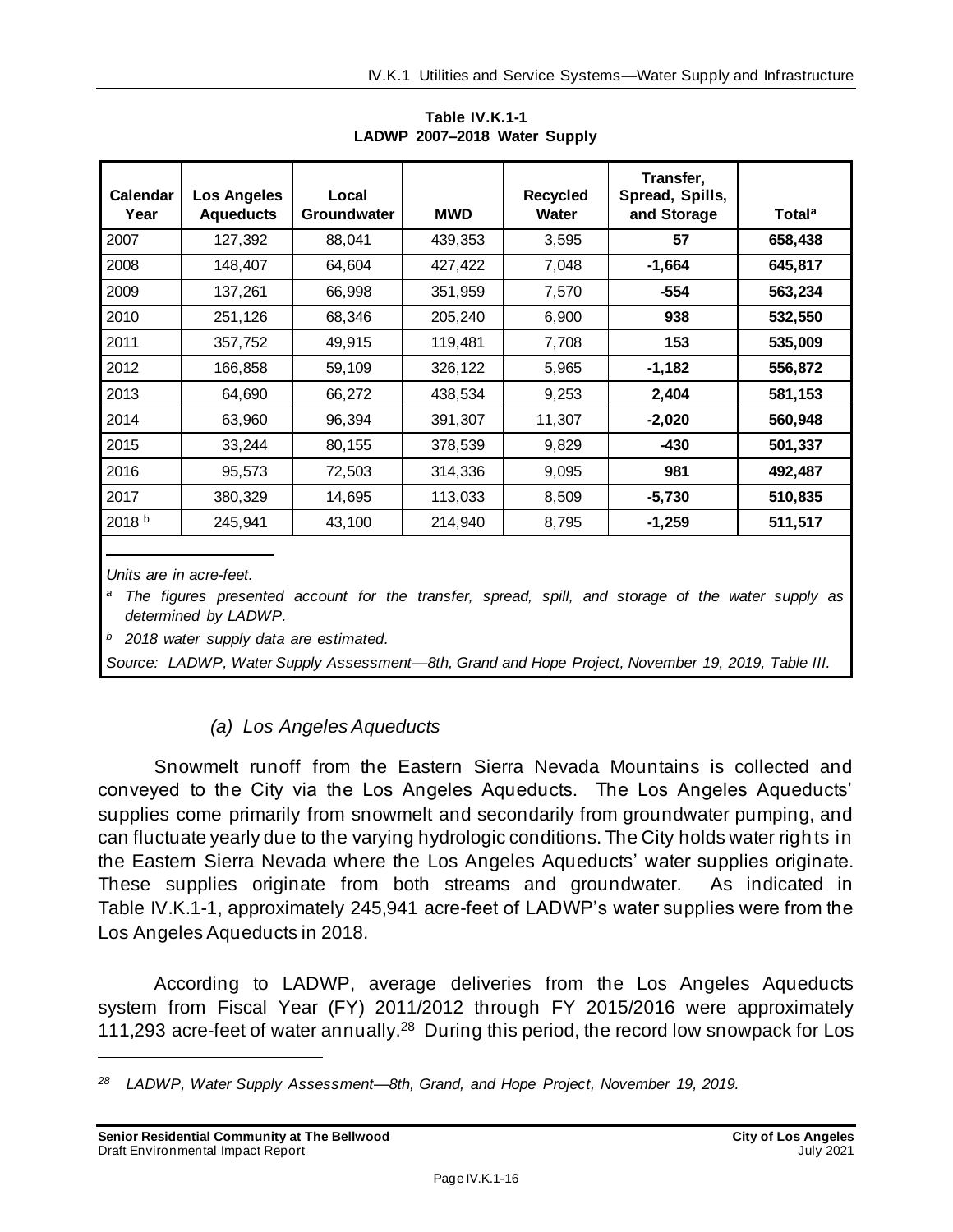Angeles Aqueducts watershed in the Eastern Sierra Nevada Mountains was recorded on April 1, 2015. Supply conditions have changed drastically since 2015. Snowpack in the Eastern Sierra Nevada Mountains was at 100 percent of an average year on April 1, 2020. 29

Various lawsuits and injunctions, and resulting agreements affect water supplies from the Los Angeles Aqueduct. These include an agreement with the County of Inyo regarding groundwater levels and enhancement and mitigation projects in the Owens Valley, and the imposition of new regulatory requirements by the SWRCB regarding export from Mono Lake and restoration and monitoring programs for the Mono Basin. In addition, in November 2014, an agreement between the City and the Great Basin Unified Air Pollution Control District was reached wherein LADWP will continue to implement measures to address dust emissions at Owens Lake and implement additional water conservation through increasing use of water efficient and waterless dust measures. Upon completion of the Phase 9/10 Project on December 31, 2017, LADWP had mitigated dust emissions from 48.6 square-miles of Owens Lake. Based on the agreement, the Great Basin Unified Air Pollution Control District's potential future dust mitigation orders to LADWP cannot exceed an additional 4.8 square miles. As a result, LADWP expects to save significant amounts of water over the next 10 years with implementation of the Owens Lake Master Project and other water conservation projects.<sup>30</sup>

Based on historical hydrological conditions from FY 1961/1962 to FY 2010/2011 LADWP projects that the average annual long-term Los Angeles Aqueducts delivery between 2015 and 2040 is expected to be approximately 278,000 acre-feet per year (AFY) and gradually decline to 267,000 AFY due to projected climate change impacts.<sup>31</sup> However, with completion of the Owens Lake Master Project by 2024, the projected Los Angeles Aqueducts delivery may increase to 286,000 AFY due to water conserved at Owens Lake, which would off-set most of the anticipated long-term losses.<sup>32</sup>

#### *(b) Groundwater*

LADWP pumps groundwater from three adjudicated basins, including the San Fernando, Sylmar, and Central Basins. LADWP has accumulated 523,529 acre-feet of stored water credits in the San Fernando Basin as of October 1, 2016.<sup>33</sup> This water can be

*<sup>29</sup> LADWP, Eastern Sierra Snow Survey Results, April 1, 2020.*

*<sup>30</sup> LADWP, Water Supply Assessment—8th, Grand and Hope Project, November 19, 2019.*

*<sup>31</sup> LADWP, 2015 Urban Water Management Plan, June 2016.*

*<sup>32</sup> LADWP, Water Supply Assessment—8th, Grand and Hope Project, November 19, 2019.*

*<sup>33</sup> LADWP, Water Supply Assessment—8th, Grand, and Hope Project, November 19, 2019.*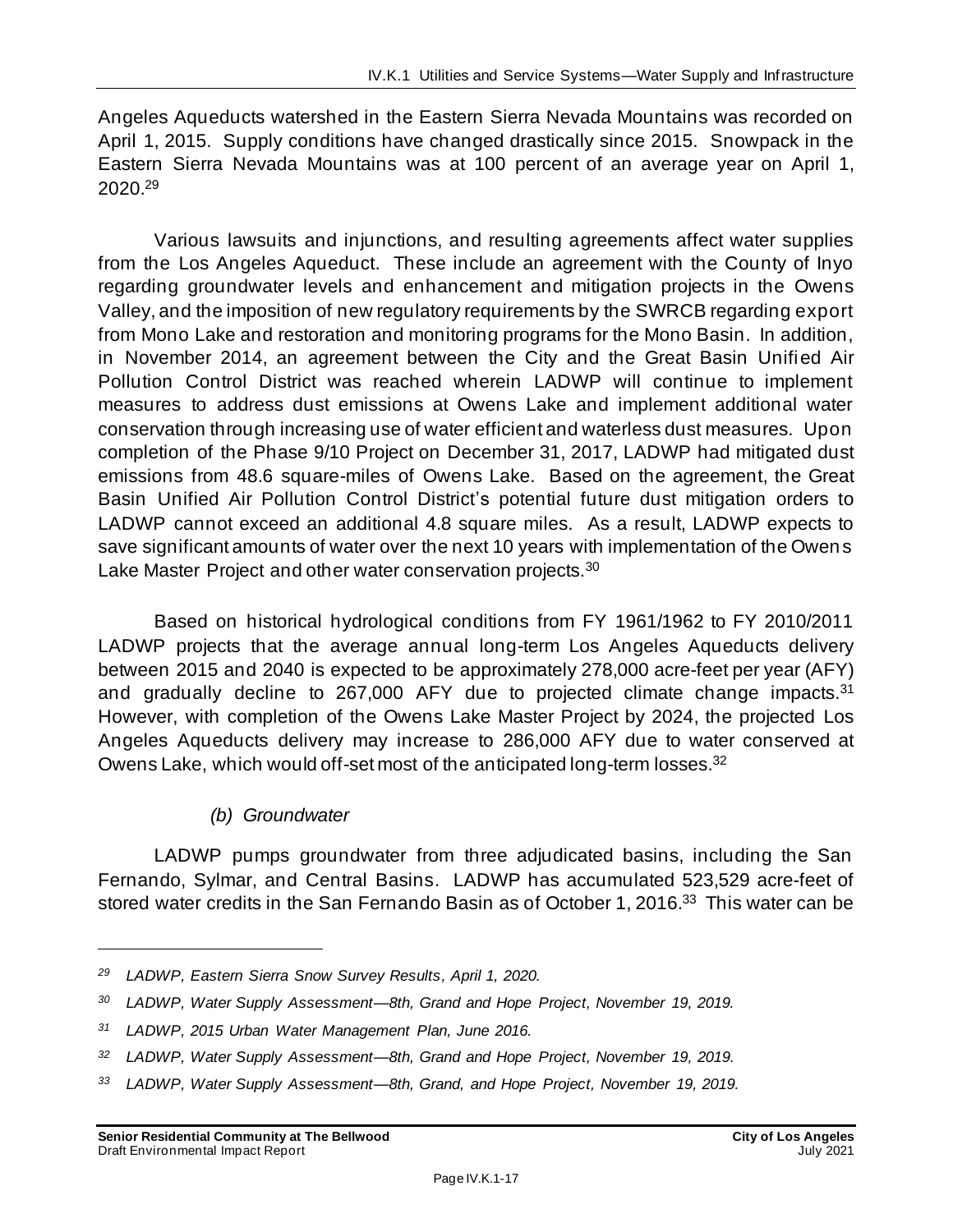withdrawn from the basin during normal and dry years or in an emergency, in addition to LADWP's approximately 87,000 AFY entitlement in the basin. The City's current annual entitlements also include 3,570 AFY from the Sylmar Basin and 17,236 AFY from the Central Basin.

As shown in Table IV.K.1-2 on page [IV.K.1-19,](#page-18-0) during the FY 2017/18 (July through June), LADWP extracted 22,259 acre-feet from the San Fernando Basin and 0.77 acre-feet from the Central Basin.<sup>34</sup> LADWP plans to continue production from its groundwater basins in the coming years to offset reductions in imported water supplies. Extraction from the basins will, however, be limited by water quality and overdraft protection. Both LADWP and DWR have programs in place to monitor wells to prevent overdrafting. LADWP's groundwater pumping practice is based on a "safe yield" operation . Furthermore, basin management is achieved by collective efforts of a court-appointed Watermaster and the Upper Los Angeles River Area (ULARA) Administrative Committee of representatives from five public water supply agencies overlying the ULARA Basins.<sup>35</sup> These efforts include operation of groundwater remediation systems, use of an extensive network of groundwater monitoring wells, routine reporting on groundwater elevation and water quality, management and mitigation of urban runoff water quality, and development of enhanced stormwater recharge and groundwater replenishment.

#### *(c) Metropolitan Water District of Southern California*

MWD is the largest water wholesaler for domestic and municipal uses in Southern California. MWD imports a portion of its water supplies from Northern California through the State Water Project's California Aqueduct and from the Colorado River through MWD's own Colorado River Aqueduct. As one of the 26 member agencies of MWD, LADWP purchases water from MWD to supplement LADWP water supplies from the Los Angeles Aqueducts and local groundwater. As of June 30, 2017, LADWP has a preferential right to purchase 18.51 percent of MWD's total water supply.<sup>36</sup>

The Sustainable City pLAn, discussed above, calls for a reduction in purchased imported water by 50 percent by 2025 from the Fiscal Year 2013-2014 level, which was approximately 441,870 acre-feet.<sup>37</sup> L.A.'s Green New Deal also reaffirms this initiative.<sup>38</sup> To meet these targets, LADWP plans to increase conservation, enhance the ability for

*<sup>34</sup> LADWP, Water Supply Assessment—8th, Grand and Hope Project, November 19, 2019.*

*<sup>35</sup> LADWP, 2015 Urban Water Management Plan, June 2016.*

*<sup>36</sup> LADWP, Water Supply Assessment—8th, Grand and Hope Project, November 19, 2019.*

*<sup>37</sup> LADWP, Water Supply Assessment—8th, Grand and Hope Project, November 19, 2019.*

*<sup>38</sup> City of Los Angeles, L.A.'s Green New Deal, Sustainable City pLAn, 2019.*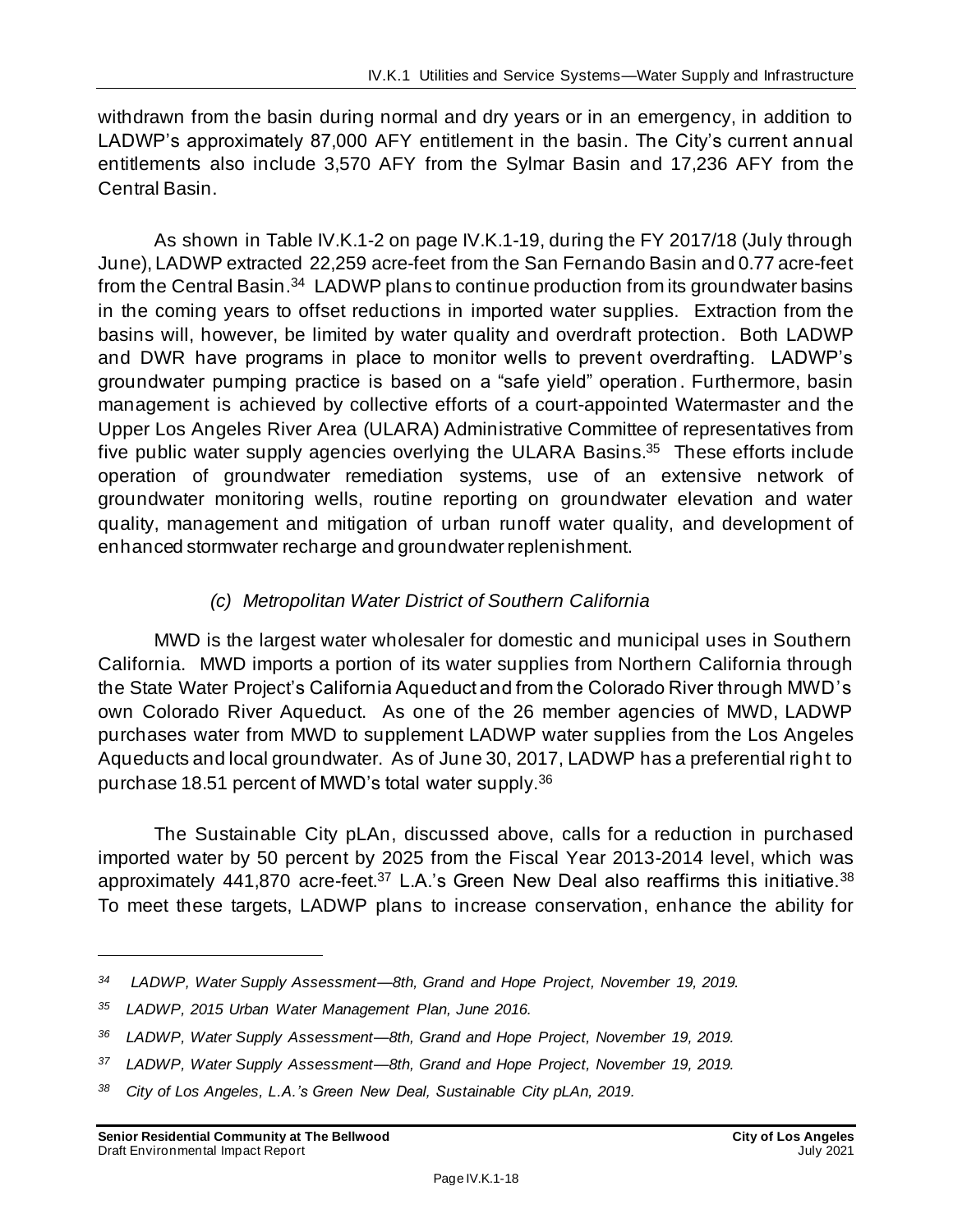<span id="page-18-0"></span>

| <b>Fiscal Year</b><br>(July-June)                                                                                                                                 | San Fernando<br><b>Basin</b> | <b>Sylmar Basin</b> | <b>Central Basin</b> |  |  |  |
|-------------------------------------------------------------------------------------------------------------------------------------------------------------------|------------------------------|---------------------|----------------------|--|--|--|
| 2014-2015                                                                                                                                                         | 80,097                       |                     | 6,948                |  |  |  |
| 2015-2016                                                                                                                                                         | 75,958                       | 683                 | 8,395                |  |  |  |
| 2016-2017                                                                                                                                                         | 55,116                       | 0                   | 3,005                |  |  |  |
| 2017-2018                                                                                                                                                         | 22,259                       | $\Omega$            | 0.77                 |  |  |  |
| 2019-2020*                                                                                                                                                        | 90,000                       | 4,170               | 18,500               |  |  |  |
| 2024-2025*                                                                                                                                                        | 88,000                       | 4,170               | 18,500               |  |  |  |
| 2029-2030*                                                                                                                                                        | 84,000                       | 4,170               | 18,500               |  |  |  |
| 2034-2035*                                                                                                                                                        | 92,000                       | 4,170               | 18,500               |  |  |  |
| 2039-2040*                                                                                                                                                        | 92,000                       | 3,570               | 18,500               |  |  |  |
| Units are in acre-feet.<br>Projected production from 2015 UWMP.<br>а<br>Source: LADWP, Water Supply Assessment-8th, Grand and Hope Project, November<br>19, 2019. |                              |                     |                      |  |  |  |

**Table IV.K.1-2 Local Groundwater Basin Supply**

groundwater pumping through increased stormwater capture projects and groundwater replenishment with highly treated recycled water as well as remediation of contaminated groundwater supplies in the San Fernando Basin. LADWP also plans to increase recycled water use for non-potable purposes. With these initiatives and under average hydrologic conditions, LADWP's 2015 UWMP projects MWD purchases to be approximately 65,930 AFY in 2025.<sup>39</sup>

Through continued and additional local supply development and conservation savings, LADWP's reliance on MWD water supplies may be reduced significantly from the five-year average from Fiscal Years 2010–2011 through 2014–2015 of 57 percent of total demand to 11 percent under average weather conditions and to 44 percent under single-dry year conditions by fiscal year  $2040<sup>40</sup>$  As indicated in Table IV.K.1-1 on page [IV.K.1-16,](#page-15-0) LADWP received approximately 214,940 acre-feet of water from MWD in 2018, which was a reduction from previous years. Summaries of MWD's individual supplies, along with each supply's challenges and specific responsive actions taken by MWD, are presented below.

*<sup>39</sup> LADWP, Water Supply Assessment—8th, Grand and Hope Project, November 19, 2019.*

*<sup>40</sup> LADWP, 2015 Urban Water Management Plan, April 2016.*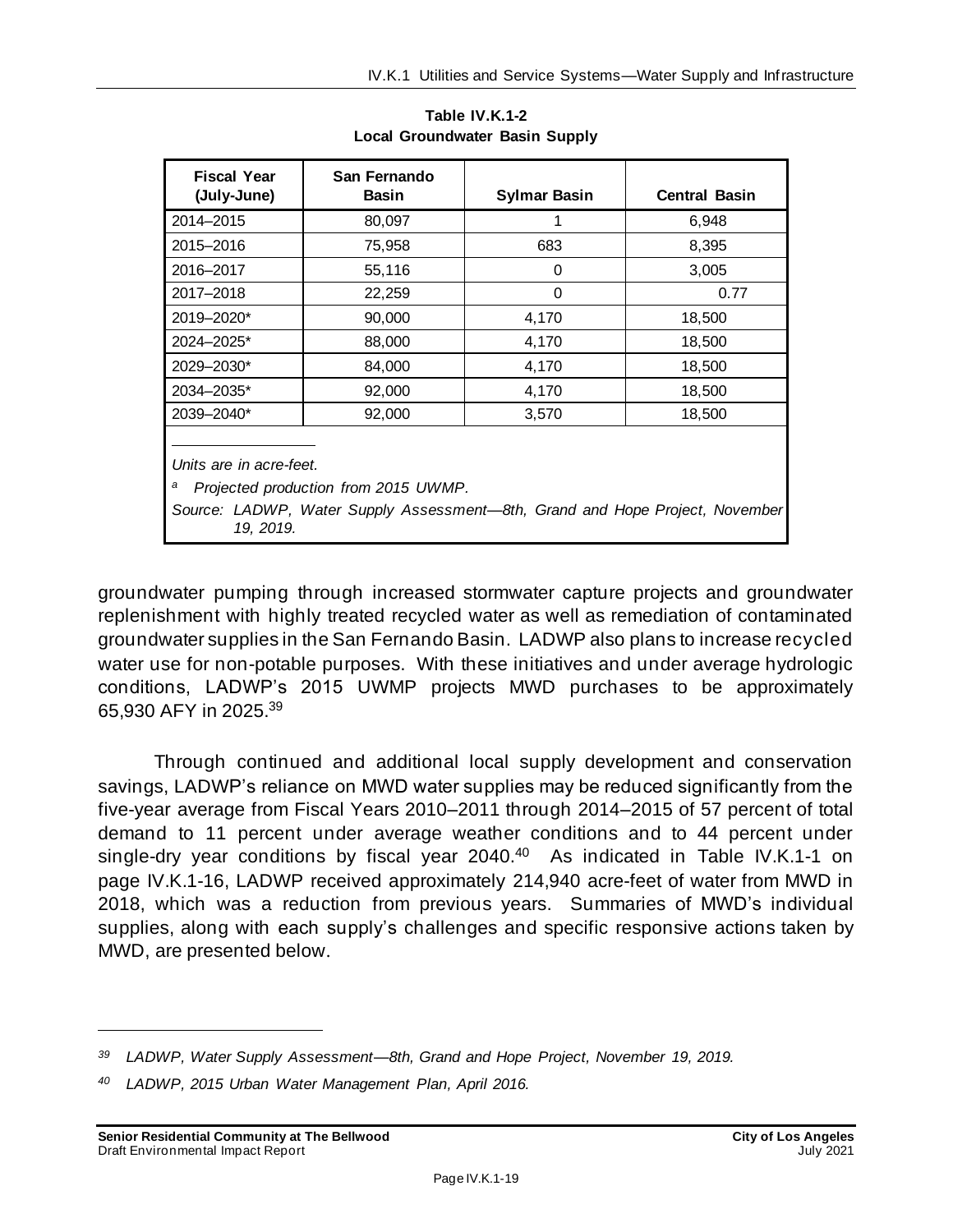#### *(i) State Water Project*

MWD imports water from the State Water Project, owned by the State of California and operated by DWR. The State Water Project is a water storage and delivery system of pump stations, reservoirs, aqueducts, tunnels, and power plants. The main purpose of the State Water Project is to divert and store surplus water during wet periods and distribute it to areas throughout the State. Other purposes of the State Water Project include flood control, power generation, recreation, fish and wildlife protection, and water quality management in the Sacramento–San Joaquin River Delta. The State Water Project transports Feather River water stored in and released from Oroville Dam and conveyed through the Bay-Delta, as well as unregulated flows diverted directly from the Bay-Delta south via the California Aqueduct to four delivery points near the northern and eastern boundaries of MWD's service area.

MWD is one of the 29 agencies that have long-term contracts for water service from DWR, and is the largest agency in terms of the number of people it serves (approximately 18.8 million), the share of the State Water Project that it has contracted to receive (approximately 46 percent), and the percentage of total annual payments made to DWR by agencies with State water contracts (approximately 49 percent for 2018).<sup>41</sup>

The State Water Project, under the original contracted amount at 100 percent allocation, provides MWD with 1,911,500 acre-feet of water each calendar year.<sup>42</sup> However, due to water quality and supply reliability challenges and conflicts from variable hydrology and environmental standards that limit pumping operations, State Water Project deliveries in the most critically dry years have varied. For 2019, DWR allocation levels were initially further reduced to 15 percent in January, but levels were subsequently increased to 35 percent in February and 75 percent in June.<sup>43</sup>

#### *Challenges to State Water Project Supply*

Litigation and various regulations have created challenges for the State Water Project. In particular, the listing of several fish species in the Delta as threatened or endangered under the federal and/or California Endangered Species Acts (ESA/CESA) has constrained State Water Project operations and created more uncertainty in State Water Project supply reliability. Based on DWR's 2015 *State Water Project Delivery Capability Report*, future State Water Project deliveries will continue to be impacted by restrictions on

*<sup>41</sup> LADWP, Water Supply Assessment—8th, Grand, and Hope Project, November 19, 2019.*

*<sup>42</sup> LADWP, Water Supply Assessment—8th, Grand, and Hope Project, November 19, 2019.*

*<sup>43</sup> CA DWR, Notice to State Water Project Contractors, Nos. 19-03, 19-06, and 19-10.*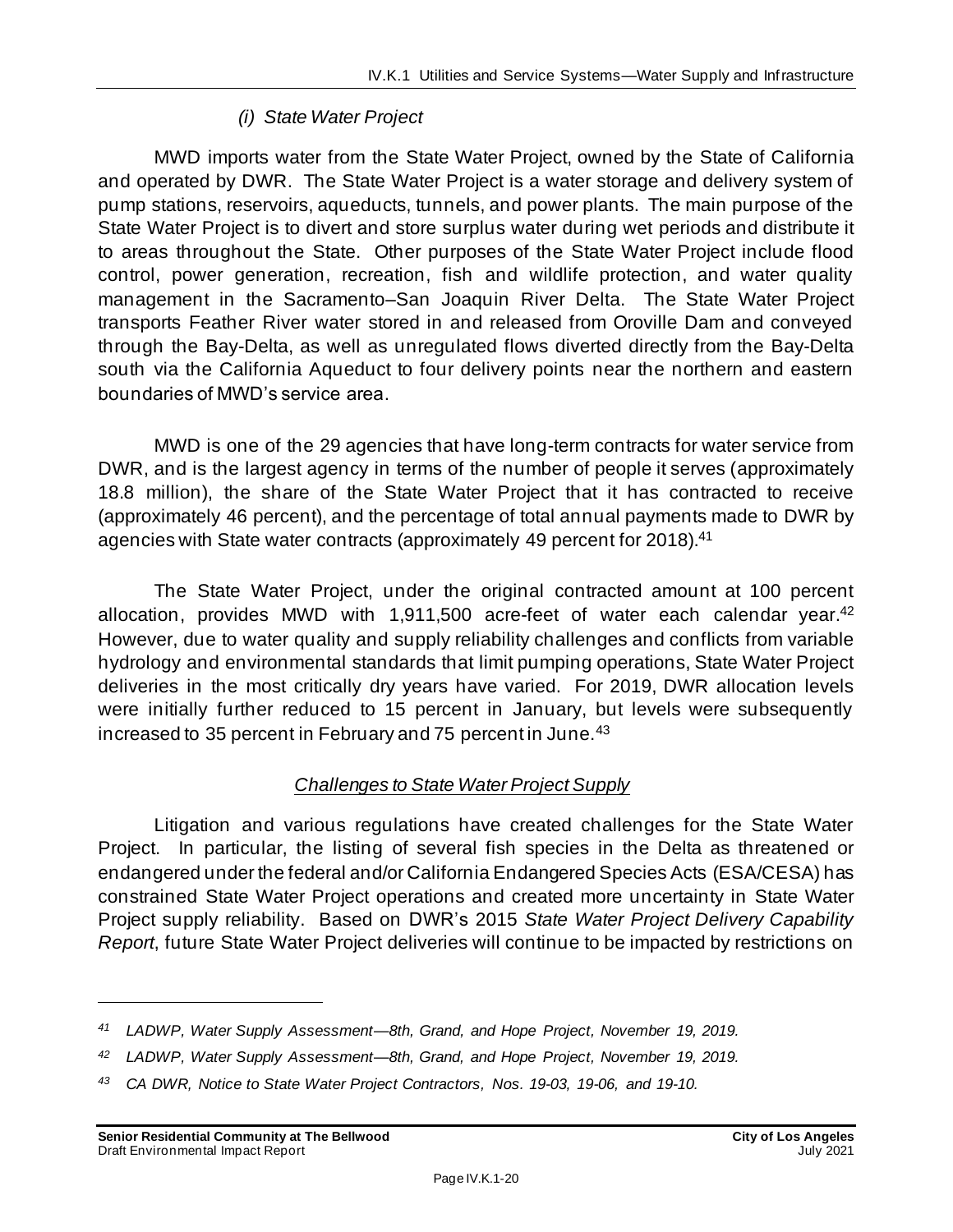State Water Project and Central Valley Project Delta pumping, and climate change, which is altering the hydrologic conditions in the State.

#### *(ii) The Colorado River*

MWD owns and operates the Colorado River Aqueduct, which has delivered water from the Colorado River to Southern California since 1942.<sup>44</sup> The Colorado River currently supplies approximately 17 percent of Southern California's water needs, and on average makes up about 15 percent of LADWP's purchases from MWD.<sup>45</sup> MWD has a legal entitlement to receive water from the Colorado River under a permanent service contract with the Secretary of the Interior. California is apportioned the use of 4.4 million acre-feet of water from the Colorado River each year plus one-half of any surplus that may be available for use collectively in Arizona, California, and Nevada.<sup>46</sup> In addition, California has historically been allowed to use Colorado River water apportioned to, but not used by, Arizona or Nevada. Since 2003, due to increased consumption, no such unused apportioned water has been available to California. Historically, MWD has been able to claim most of its legal entitlement of Colorado River water and could divert over 1.2 million acre-feet in any year, but persistent drought conditions have contributed to a decrease in these claims.<sup>47</sup> MWD's total supply from the Colorado River for Calendar Year 2016 was approximately 985,000 acre-feet.<sup>48</sup> The recent 16-year drought has been so severe that it has resulted in major reductions in water deliveries from the Colorado River. In response, the federal government, states and urban and agricultural water districts that depend on the Colorado River worked together toward a solution. Their efforts resulted in the Drought Contingency Plan adopted and enacted in 2019. The Drought Contingency Plan is a collection of agreements within and among the seven western states in the Colorado River Basin to boost storage levels in Lake Mead and Lake Powell and prevent the reservoirs from reaching critically low levels.

#### *Management of Colorado River Supply*

There are various agreements and guidelines that affect the management of Colorado River water supplies, and MWD has taken steps to augment its share of Colorado River water supplies by entering into agreements with other agencies that have rights to use such water.<sup>49</sup> Specifically, under a 1988 water conservation agreement between MWD

*<sup>44</sup> LADWP, Water Supply Assessment—8th, Grand, and Hope Project, November 19, 2019.*

*<sup>45</sup> LADWP, Water Supply Assessment—8th, Grand and Hope Project, November 19, 2019.*

*<sup>46</sup> LADWP, Water Supply Assessment—8th, Grand and Hope Project, November 19, 2019.*

*<sup>47</sup> LADWP, Water Supply Assessment—8th, Grand and Hope Project, November 19, 2019.*

*<sup>48</sup> LADWP, Water Supply Assessment—8th, Grand and Hope Project, November 19, 2019.*

*<sup>49</sup> LADWP, Water Supply Assessment—8th, Grand and Hope Project, November 19, 2019.*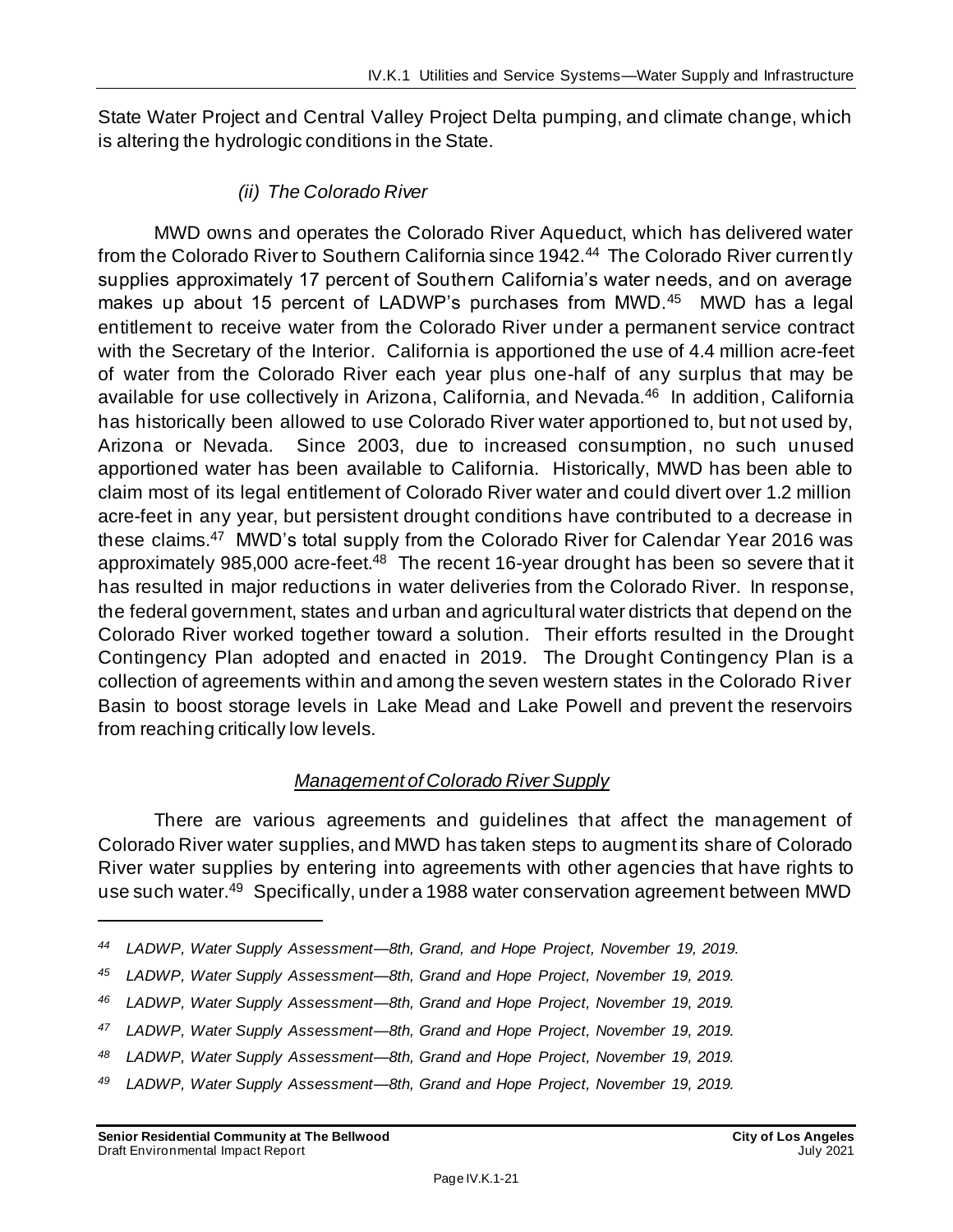and the Imperial Irrigation District, MWD provided funding for the Imperial Irrigation District to construct and operate a number of conservation projects that are currently conserving up to 109,460 acre-feet of water per year that is provided to MWD.<sup>50</sup> In addition, in August 2004, MWD and the Palo Verde Irrigation District signed an agreement for a Land Management, Crop Rotation and Water Supply Program, which provides up to 133,000 acre-feet of water to be available to MWD in certain years. Furthermore, in May 2008, MWD joined the Central Arizona Water Conservation District and the Southern Nevada Water Authority in funding of the Warren H. Brock Reservoir, which conserves approximately 70,000 AFY of water. MWD is also participating in numerous pilot programs to augment its water supplies. Other agreements and guidelines that continue to affect the management of water supplies from the Colorado River include the 2003 Quantification Settlement Agreement, signed by the Department of Fish and Game (now known as the California Department of Fish and Wildlife); the Coachella Valley Water District; the Imperial Irrigation District (IID); and the San Diego County Water Authority (SDWCA) and executed in October 2003 as well as the Transfer Agreement, signed by the IID and the SDWCA and executed in 1998. Additional guidelines and programs that influence management of the Colorado River water supplies include the Interim Surplus Guidelines, issued by the Secretary of the Interior; the Lower Basin Shortage Guidelines and Coordinated Management Strategies for Lake Powell and Lake Mead; the Intentionally Created Surplus Program; and the Quagga Mussel Control Program.

#### *(iii) Additional MWD Actions to Address Supply*

To improve water supply reliability for the entire Southern California region, MWD has also been pursuing voluntary water transfer and exchange programs with State, federal, public and private water districts, and individuals. Programs include the Arvin-Edison Storage Program; the Semitropic Storage Program; the San Bernardino Storage Program; the San Gabriel Valley MWD Exchange Program; the Antelope Valley-East Kern Water Agency Exchange and Storage Program; the Kern-Delta Water District Storage Program; the Mojave Storage Program; and the Central Valley Transfer Programs.<sup>51</sup>

In addition, MWD continues to develop plans and make efforts to provide additional water supply reliability for the entire Southern California region. LADWP coordinates closely with MWD to ensure implementation of these water resource development plans.<sup>52</sup> As discussed above, MWD's long-term plans to meet its member agencies' reliability needs include improvements to the State Water Project, conjunctive management efforts on the

*<sup>50</sup> Metropolitan Water District of Southern California, 2015 Urban Water Management Plan, June 2016.*

*<sup>51</sup> Metropolitan Water District of Southern California, 2015 Urban Water Management Plan, June 2016.*

*<sup>52</sup> LADWP, Water Supply Assessment—8th, Grand and Hope Project, November 19, 2019.*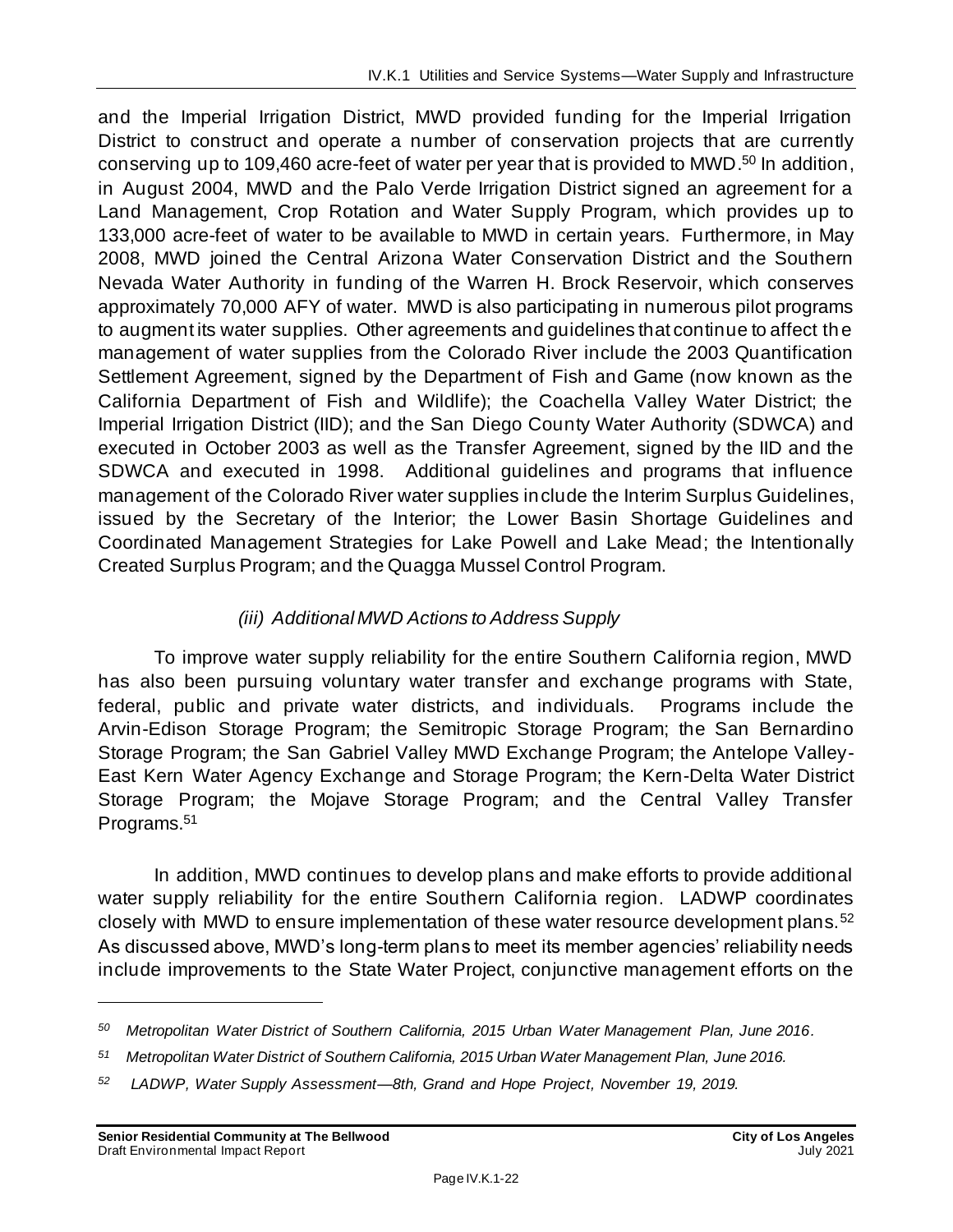Colorado River, water transfer programs and outdoor conservation measures, and development of additional local resources, such as recycling brackish water desalination and seawater desalination.<sup>53</sup>

Additionally, MWD has more than 5 million acre-feet of storage capacity of available reservoirs and banking/transfer programs, with approximately 2.46 million acre-feet of water in Water Surplus Drought Management storage and an additional 626,000 acre-feet in emergency storage as of January 1, 2018.<sup>54</sup> With implementation of new and modified existing storage programs to manage the available surplus supplies, MWD was able to add storage in 2018 and began 2019 with approximately 2.5 million acre-feet of water in its dry-year storage portfolio. As described in the MWD's 2015 UWMP, MWD has supply capabilities that would be sufficient to meet expected demands from 2020 through 2040 under average-year, single dry-year, and multiple dry-year hydrologic conditions.

#### *(d) Precipitation Conditions*

During the 2018 water year (i.e., October 1, 2017, through September 30, 2018), California experienced dry conditions statewide, with nearly all the state experiencing below precipitation and much of Southern California receiving half or less of its average annual precipitation. The 2018 water year followed California's second-wettest year of record as measured by statewide runoff, ending a historic five-year drought.<sup>55</sup> The City of Los Angeles receives an average of 14.77 inches of precipitation per year according to the National Weather Service. As of December 10, 2020, the City had received 0.11 inches of precipitation. 56

The 2019 water year (i.e., October 1, 2018 to September 30, 2019) ended with significantly more water in storage than the previous year due to above-average snow and precipitation.<sup>57</sup> According to the National Drought Mitigation Center, as of December 31, 2019, 96.43 percent of the state was not in a drought condition , and 3.57 percent of the State was considered abnormally dry.<sup>58</sup> This indicates a shift from the previous year on December 25, 2018, when approximately 92.23 percent of the State was abnormally dry,

*<sup>53</sup> LADWP, Water Supply Assessment—8th, Grand and Hope Project, November 19, 2019.*

*<sup>54</sup> LADWP, Water Supply Assessment—8th, Grand and Hope Project, November 19, 2019.*

*<sup>55</sup> DWR, Water Year 2018: Hot and Dry Conditions Return, October 1, 2018.*

*<sup>56</sup> DWR, Daily Precipitation Stations, Los Angeles/USC, https://cdec.water.ca.gov/dynamicapp/Query Daily?s=USC, accessed December 11, 2020.*

*<sup>57</sup> DWR, Water Year 2020 Begins with Robust Reservoir Storage, October 1, 2019, https://water.ca.gov/ News/News-Releases/2019/October-19/Water-Year-2020-Begins-with-Robust-Reservoir-Storage, accessed December 11, 2020.*

*<sup>58</sup> United States Drought Monitor, State Drought Monitor, California, December 31, 2019.*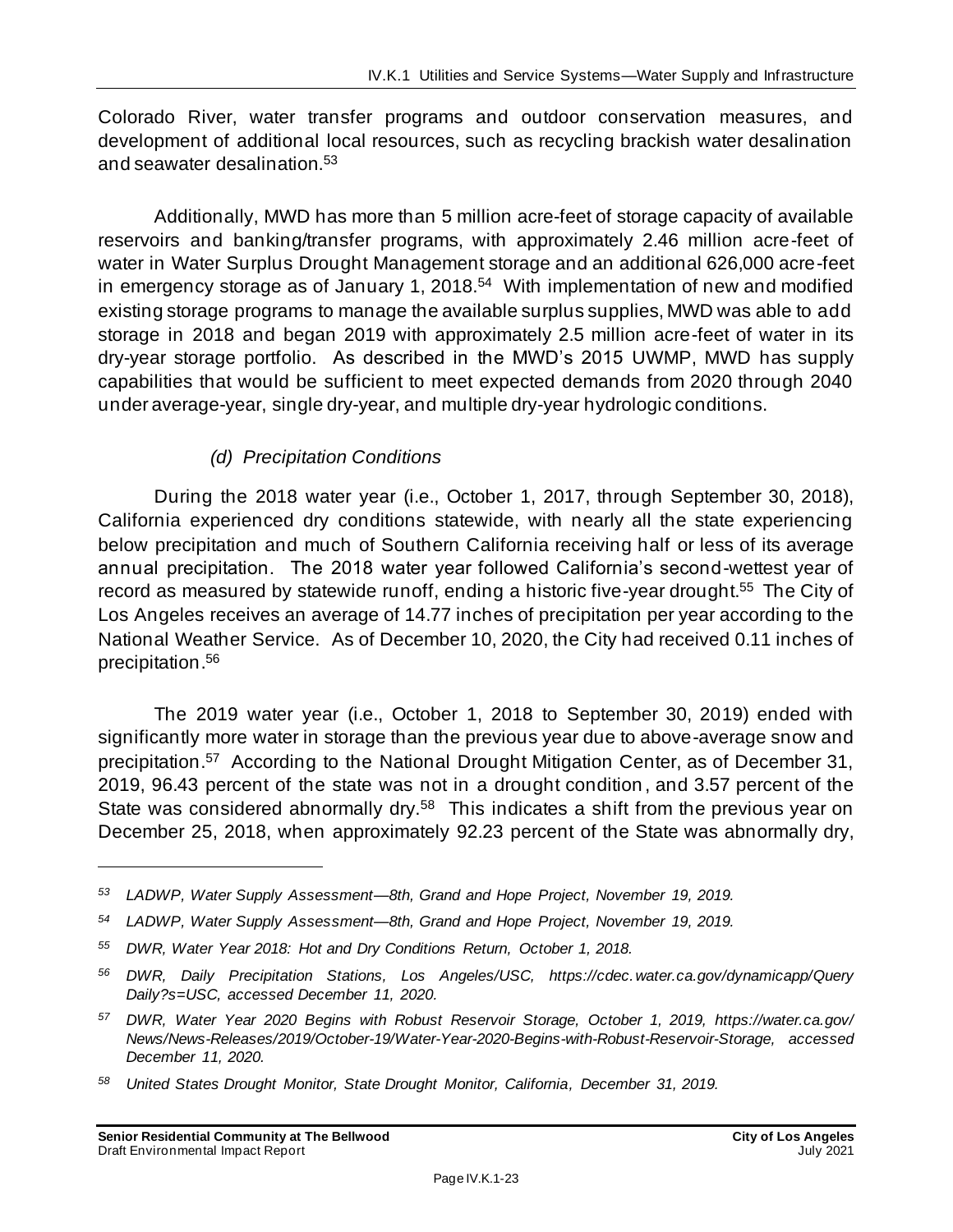75.17 percent was experiencing moderate drought, 16.24 percent was experiencing severe drought, and 2.10 percent was experiencing extreme drought. 59

California continues to experience variable weather and precipitation, as does the City of Los Angeles with its many periods of dry years and wet years. Thus, the State continues to develop and implement necessary strategies and actions to address future drought conditions and account for year-to-year fluctuations in precipitation.

#### *(e) Global Warming and Climate Change*

As discussed in the LADWP's 2015 UWMP, generally speaking, any water supplies that are dependent on natural hydrology are vulnerable to climate change, especially if the water source originates from mountain snowpack. For LADWP, the most vulnerable water sources subject to climate change impacts are imported water supplies from MWD and the Los Angeles Aqueducts, through local sources can also expect to see some changes in the future. In addition to water supply impacts, changes in local temperature and precipitation are expected to alter water demand patterns. However, there is still general uncertainty within the scientific community regarding the potential impacts of climate change within the City. LADWP continues to monitor the latest developments in scientific knowledge and will continue to assess future research for the potential impacts of climate change on its water resources.<sup>60</sup>

MWD and DWR also continue to study climate change and address the implications of climate change on water supplies. MWD has established a technical process to identify key vulnerabilities from various sources, including climate change, in order to provide comprehensive analyses within its Integrated Water Resources Plans. In addition, DWR addresses climate change impacts on water supply in its California Water Plan Updates, which also account for uncertainty, risk, and sustainability in planning for the future.<sup>61</sup> As mentioned above, with updates published every five years, the most recent *California Water Plan Update 2018* built on its predecessor by identifying specific performance tracking metrics, recommending financing methods with stable revenues, and incorporating principles of sustainability.<sup>62</sup>

*<sup>59</sup> United States Drought Monitor, State Drought Monitor, California, December 25, 2018.*

*<sup>60</sup> LADWP, 2015 Urban Water Management Plan, June 2016, p. 12-1.*

*<sup>61</sup> DWR, California Water Plan Update 2013, Investing in Innovation & Infrastructure, Highlights, October 2014.*

*<sup>62</sup> DWR, California Water Plan Update 2018, https://water.ca.gov/Programs/California-Water-Plan/Update-2018, accessed December 11, 2020.*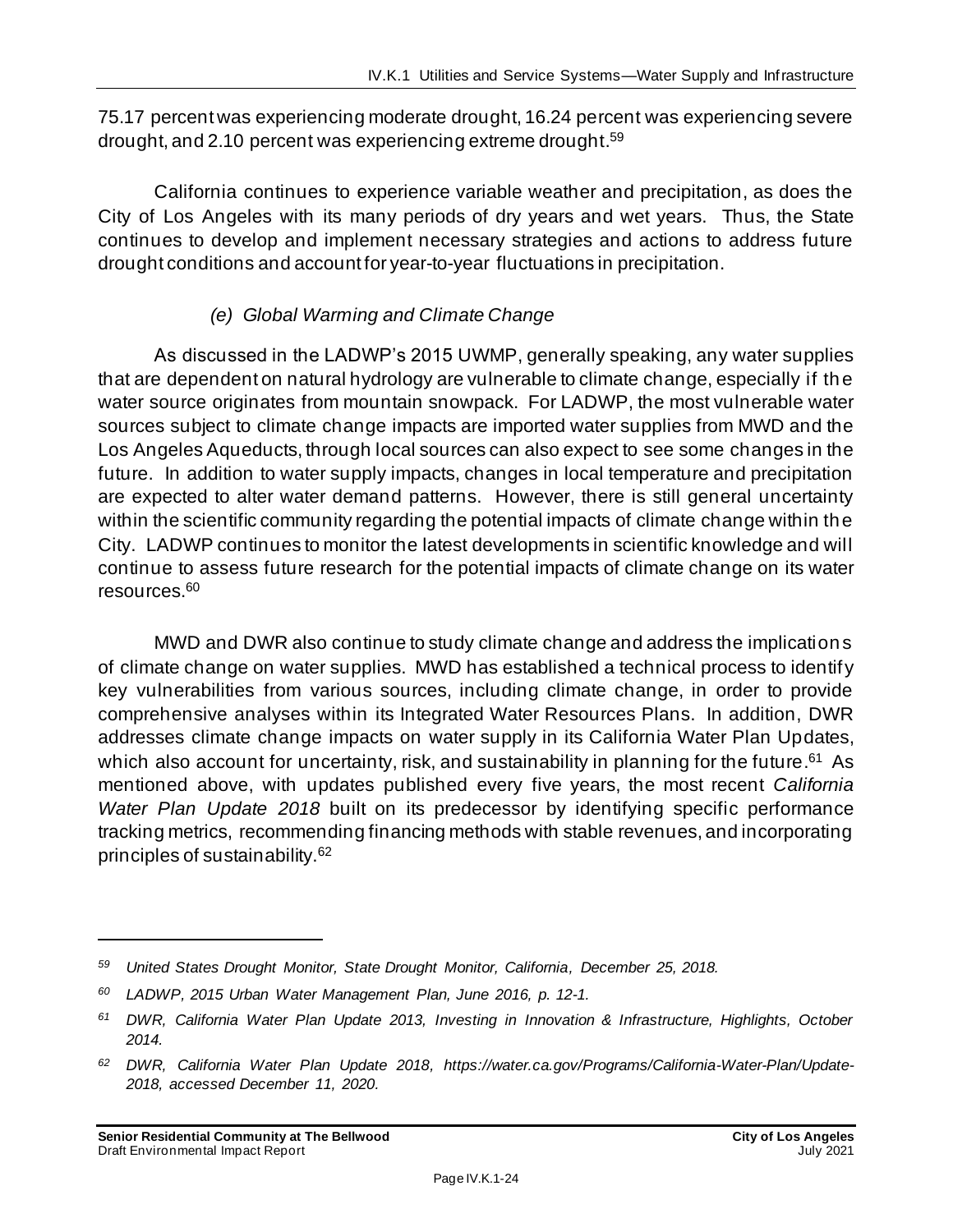DWR has also been in the process of completing its Climate Action Plan since 2012. Phases I and II of the Climate Action Plan include the guidance of DWR in reducing greenhouse gas emission and the expertise of a climate change technical advisory group formed in 2012, respectively. Phase III of the plan was completed in 2017 with a vulnerability assessment and adaptation plan DWR assets and activities, as related to the projected changes in temperature, wildfire, sea level rise, hydrology, and water supply.<sup>63</sup> As such, climate change and its impacts on water supplies are key factors of new water supply regulations and urban water management plans.

#### *(f) Water Conservation and Recycling*

LADWP's 2015 UWMP details the City's efforts to promote the efficient use and management of its water resources and provides the basic policy principles that guide LADWP's decision-making process to secure a sustainable water supply for the City of Los Angeles in the next 25 years. To meet multiple water conservation goals established in ED 5, the Sustainable City pLAn, and the Water Conservation Act of 2009, LADWP's 2015 UWMP aims to reduce per capita potable water use by 22.5 percent by 2025 and by 25 percent by 2035.<sup>64</sup> Following the target reduction of potable water use per capita by 25 percent by 2035, L.A.'s Green New Deal adds an additional target for the City to maintain or reduce 2035 per capita water use through 2050. The City also intends to build upon the success of Save the Drop and develop additional water conservation campaigns; continue benchmarking customer use and recognizing innovative water reduction initiatives; improve data gathering to identify program effectiveness; expand top performing conservation incentive programs for landscape transformation, washing machines, etc.; and expand sub-metering and evaluate smart water meter technologies.<sup>65</sup>

Based on LADWP's 2015 UWMP, recycled water use is projected to reach 59,000 AFY by 2025 and further increase to 75,400 AFY by 2040.<sup>66</sup> Overall, the 2015 LADWP UWMP projects a seven percent lower water demand trend than what was projected in the previous 2010 UWMP.<sup>67</sup> In addition, based on programs and improvements contemplated in the 2015 LADWP UWMP, locally developed water supplies would increase from the current 14 percent to 49 percent in dry years, or to 47 percent in average years by 2040.<sup>68</sup> L.A.'s Green New Deal also has a target to recycle 100 percent

- *<sup>66</sup> LADWP, 2015 Urban Water Management Plan, June 2016.*
- *<sup>67</sup> LADWP, 2015 Urban Water Management Plan, June 2016.*
- *<sup>68</sup> LADWP, 2015 Urban Water Management Plan, June 2016.*

*<sup>63</sup> DWR, DWR Climate Action Plan, www.water.ca.gov/Programs/All-Programs/Climate-Change-Program/ Climate-Action-Plan, accessed December 11, 2020.*

*<sup>64</sup> LADWP, 2015 Urban Water Management Plan, June 2016.*

*<sup>65</sup> City of Los Angeles, L.A.'s Green New Deal, Sustainable City pLAn, 2019.*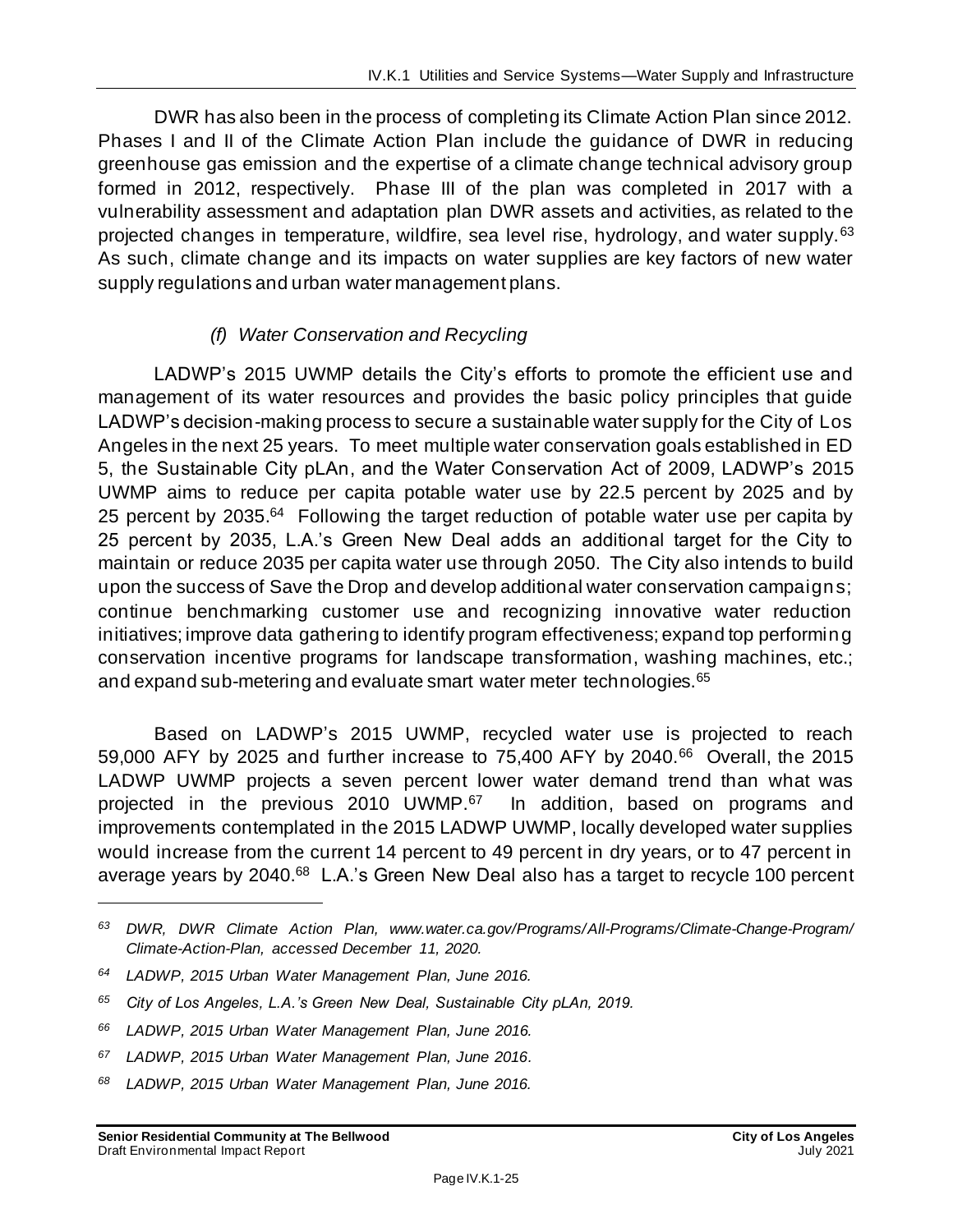of all wastewater for beneficial reuse by 2035.<sup>69</sup> Beneficial reuse includes, but is not limited to, non-potable reuse, groundwater recharge, and supporting environmental and recreational uses such as those in the L.A. River. 70

### (2) Water Demand

#### *(a) Regional Water Demand*

LADWP's 2015 UWMP provides water supply and demand projections in five-year increments to 2040, based on projected population estimates provided by the Southern California Association of Governments (SCAG) in its 2012–2035 Regional Transportation Plan/Sustainable Communities Strategy (2012-2035 RTP/SCS).<sup>71</sup> Table IV.K.1-3 on page [IV.K.1-27](#page-26-0) shows the projected water demand from the year 2020 through 2040 for the City of Los Angeles.

As shown in Table IV.K.1-3, in 2040 during average year hydrologic conditions, the City's water demand is forecasted to be approximately 675,700 AFY. Use of the current demand per capita within this demand forecast provides a conservative estimate of projected future water demand to ensure that water supplies are available to meet projected demands. LADWP's 2015 UWMP anticipates adequate water supplies would be available to meet the projected demands of the service areas under normal, single-dry, and multi-dry year conditions through 2040. 72

#### *(b) On-Site Water Demand*

As discussed in Section II, Project Description, the Project Site is currently occupied by three existing multi-family residential developments totaling 43,939 square feet, including 112 residential units comprised of 95 studio units, 15 one-bedroom units, and two two-bedroom units. The Project would remove the 43,939 square feet of existing residential use to accommodate the Project. As provided in Table IV.K.1-4 on page [IV.K.1-28,](#page-27-0) the existing residential developments on the Project Site generated a water demand of approximately 16,800 gallons per day or approximately 18.82 acre-feet per year.

*<sup>69</sup> Baseline from LASAN: In Fiscal Year 2017–2018, 27 percent of wastewater was recycled.*

*<sup>70</sup> LADWP, Water Supply Assessment—8th, Grand and Hope Project, November 19, 2019.*

*<sup>71</sup> Since preparation of the 2015 Urban Water Management Plan, new growth forecasts have become available in SCAG's 2016–2040 and 2020–2045 Regional Transportation Plan/Sustainable Communities Strategy (RTP/SCS). However, the 2016–2040 and 2020–2045 RTP/SCS forecasts are only marginally higher than the 2012 forecasts, in terms of current estimates and future projections and would, therefore, not significantly affect water demand projections.*

*<sup>72</sup> LADWP, 2015 Urban Water Management Plan, June 2016, Exhibits 11E–11K.*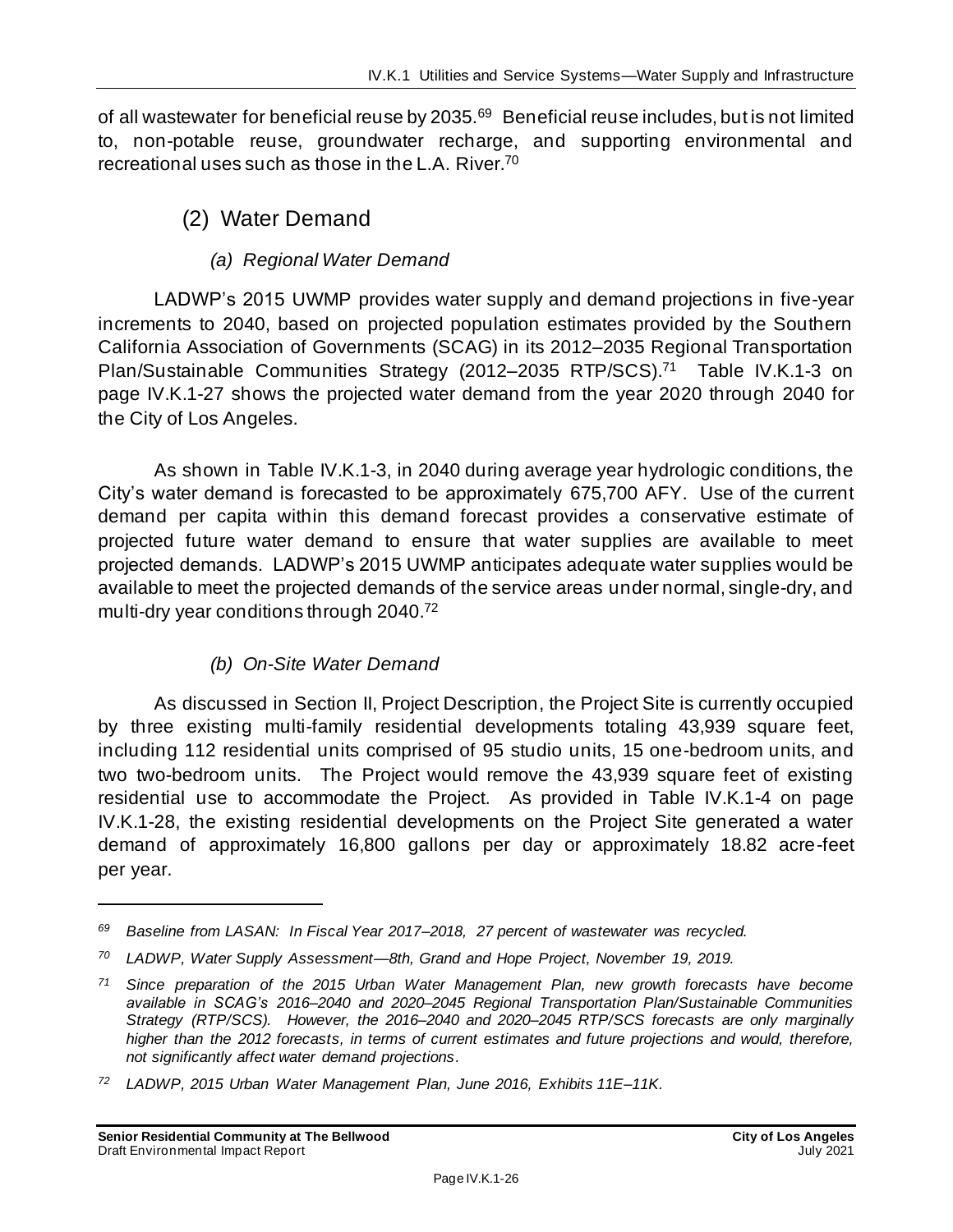|                                                                                                                                                              | Year  |       |       |       |       |
|--------------------------------------------------------------------------------------------------------------------------------------------------------------|-------|-------|-------|-------|-------|
| <b>Hydrologic Conditions</b>                                                                                                                                 | 2020  | 2025  | 2030  | 2035  | 2040  |
| Average Year                                                                                                                                                 | 611.8 | 644.7 | 652.9 | 661.8 | 675.7 |
| Single Dry Year                                                                                                                                              | 642.4 | 676.9 | 685.5 | 694.9 | 709.5 |
| Multi-Dry Year                                                                                                                                               | 642.4 | 676.9 | 685.5 | 694.9 | 709.5 |
| $AFY = acre-feet per year$<br>Demands include existing passive conservation.<br>Source: LADWP, 2015 Urban Water Management Plan, Exhibits 11F, 11G, and 11H. |       |       |       |       |       |

<span id="page-26-0"></span>**Table IV.K.1-3 City of Los Angeles Water Demand Projections Based on Hydrologic Conditions (thousand AFY)**

# (3) Water Infrastructure

Water infrastructure in the vicinity of the Project Site is maintained and operated by LADWP. LADWP ensures the reliability and quality of its water supply through an extensive distribution system that includes 117 storage tanks and reservoirs, 84 pump stations, 7,326 miles of distribution mains and trunk lines within the City, and a total storage capacity of 311,000 acre-feet.<sup>73</sup> Much of the water flows north to south, entering Los Angeles at the Los Angeles Aqueduct Filtration Plant in Sylmar, which is owned and operated by LADWP. Water entering the Los Angeles Aqueduct Filtration Plant undergoes treatment and disinfection before being distributed throughout the LADWP's water service area.<sup>74</sup>

Domestic water service is available to the Project Site via LADWP water lines within the adjacent streets. According to the Utility Report, there is a 4-inch water line that splits the northerly and southerly portions of the Project Site in the existing Bellwood Avenue alignment, connecting to a 6-inch main line on Olympic Boulevard. Additionally, another existing 12-inch main line runs along the southbound side of Olympic Boulevard.

In addition to providing domestic water service, LADWP also provides water for fire protection services in accordance with the City's Fire Code (LAMC Chapter V, Article 7). According to the Utility Report, there are currently two existing fire hydrants located within 300 feet of the Project Site boundary along the north side of Olympic Boulevard fronting the neighboring properties.

*<sup>73</sup> LADWP, Briefing Book 2018–2019.*

*<sup>74</sup> LADWP, 2015 Urban Water Management Plan, June 2016.*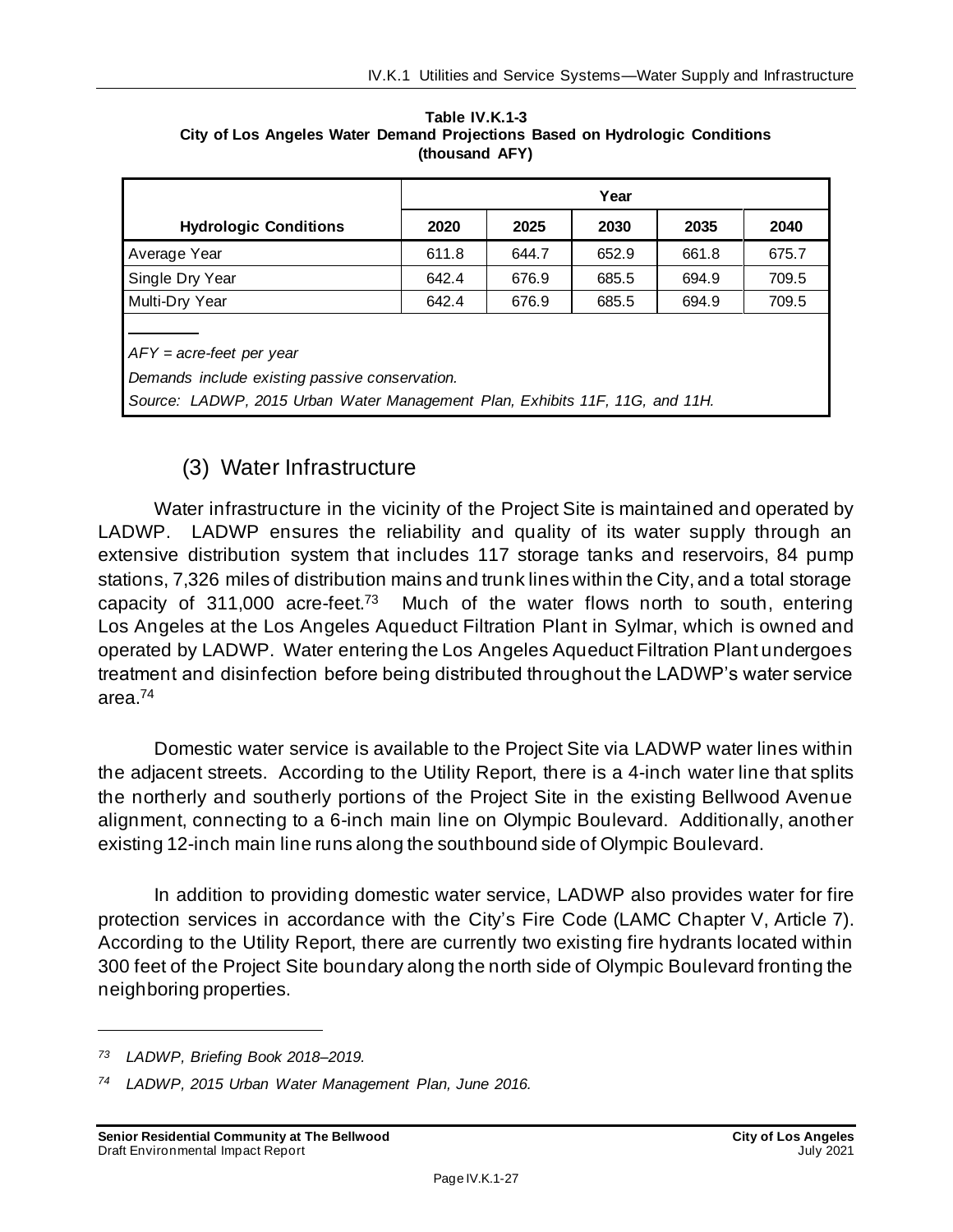**Table IV.K.1-4 Estimated Project Water Demand**

<span id="page-27-0"></span>

| <b>Land Use</b>                                | No. of Units/<br><b>Floor Area</b> | Water<br><b>Demand Rate</b><br>(gpd/unit) $a$ | Demand<br>(gpd) |
|------------------------------------------------|------------------------------------|-----------------------------------------------|-----------------|
| <b>Existing Uses to Be Removed</b>             |                                    |                                               |                 |
| Residential                                    | 112 units                          | 150                                           | 16,800          |
| <b>Total Existing to Be Removed</b>            |                                    |                                               | 16,800          |
| <b>Proposed</b>                                |                                    |                                               |                 |
| Senior Independent Units                       | 71 units                           | 110                                           | 7,810           |
| <b>Assisted Living Guest Rooms</b>             | 75 units                           | 110                                           | 8,250           |
| Memory Care Guest Rooms                        | 46 units                           | 110                                           | 5,060           |
| <b>Indoor Common Areas</b>                     | 50,463 sf                          | 0.05                                          | 2,523           |
| <b>Outdoor Common Areas</b>                    | 14,630 sf                          | 0.05                                          | 732             |
| Indoor Swimming Pool                           | 1 units                            | 16,458                                        | 16,458          |
| Indoor Spa                                     | 1 units                            | 1,908                                         | 1,908           |
| <b>Total Proposed Water Demand</b>             |                                    |                                               | 42,741          |
| <b>Total Existing Water Demand</b>             |                                    |                                               | 16,800          |
| Project Net Water Demand (Proposed – Existing) |                                    |                                               | 25,941          |

*gpd = gallons per day*

*sf = square feet*

*Note: Some numbers do not add up perfectly due to rounding.*

*<sup>a</sup> Based on 2012 LASAN Sewer Generation Rates.*

*<sup>b</sup> Based on correspondence from BOS to Department of City Planning regarding the projected wastewater discharges for the proposed Project dated July 11, 2019.*

*Source: Fuscoe Engineering, Inc, Senior Residential Community at The Bellwood Water, Sewer, and Energy Infrastructure Assessment Report; Eyestone Environmental, 2021.*

# **3. Project Impacts**

# **a. Thresholds of Significance**

In accordance with the State CEQA Guidelines Appendix G, the Project would have a significant impact related to water supply and infrastructure if it would:

#### *Threshold (a): Require or result in the relocation or construction of new or expanded water, wastewater treatment or storm water drainage, electric power, natural gas, or telecommunications facilities, the construction or relocation of which could cause significant environmental effects.*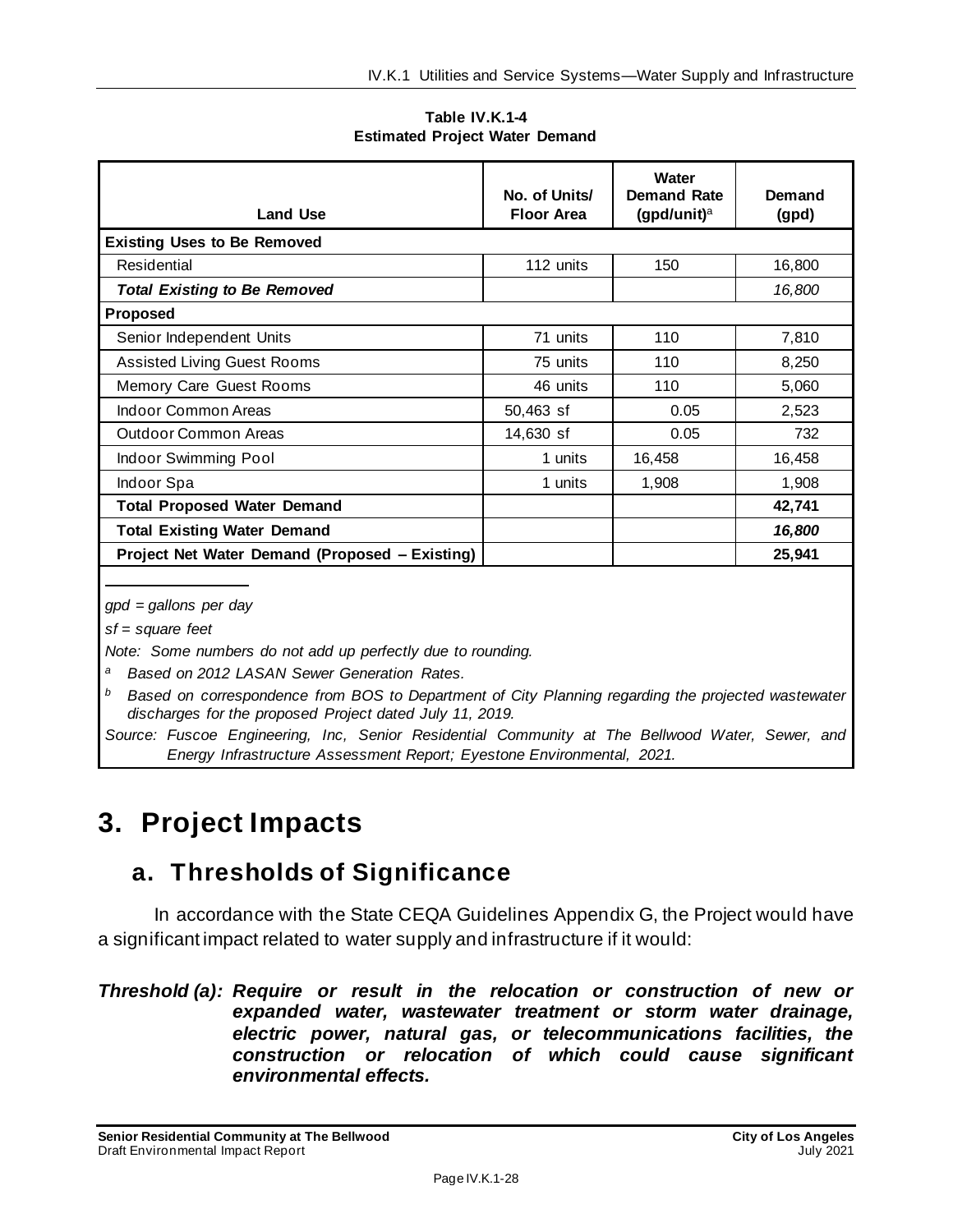#### *Threshold (b): (Not) Have sufficient water supplies available to serve the project and reasonably foreseeable future development during normal, dry, and multiple dry years.*

For this analysis, the Appendix G Thresholds listed above are relied upon. The analysis utilizes factors and considerations identified in the City's 2006 L.A. CEQA Thresholds Guide, as appropriate, to assist in answering the Appendix G Threshold questions. Refer to Section IV.K.2, Utilities and Service Systems—Wastewater, of this Draft EIR for a discussion of wastewater impacts; Section IV.C, Energy Conservation and Infrastructure of this Draft EIR for a discussion of electric power and natural gas infrastructure; and Section VI, Other CEQA Considerations for a discussion of stormwater and telecommunications facility infrastructure.

The *L.A. CEQA Thresholds Guide* identifies the following criteria to evaluate water supply and infrastructure impacts:

- The total estimated water demand for the project;
- Whether sufficient capacity exists in the water infrastructure that would serve the project, taking into account the anticipated conditions at project buildout;
- The amount by which the project would cause the projected growth in population, housing or employment for the Community Plan area to be exceeded in the year of project completion; and,
- The degree to which scheduled water infrastructure or project design features would reduce or offset service impacts.

# **b. Methodology**

The analysis of the Project's impact relative to water supply is based on a calculation of the Project's anticipated net water demand. Consistent with LADWP's methodology, the estimated net water demand for the Project is calculated by applying the City of Los Angeles Bureau of Sanitation's (LASAN) sewer generation factors to the Project's proposed uses. The water demand of the existing uses to be removed was then subtracted from the Project's total water demand to determine the Project's net water demand. The resulting net demand for water associated with the Project is then analyzed relative to LADWP's existing and future water supplies to determine if LADWP would be able to accommodate the Project's water demands during average, single-dry, and multiple-dry years hydrologic conditions.

The analysis with regard to water infrastructure is based on the Utility Report prepared for the Project by Fuscoe Engineering, Inc., which is included in Appendix J of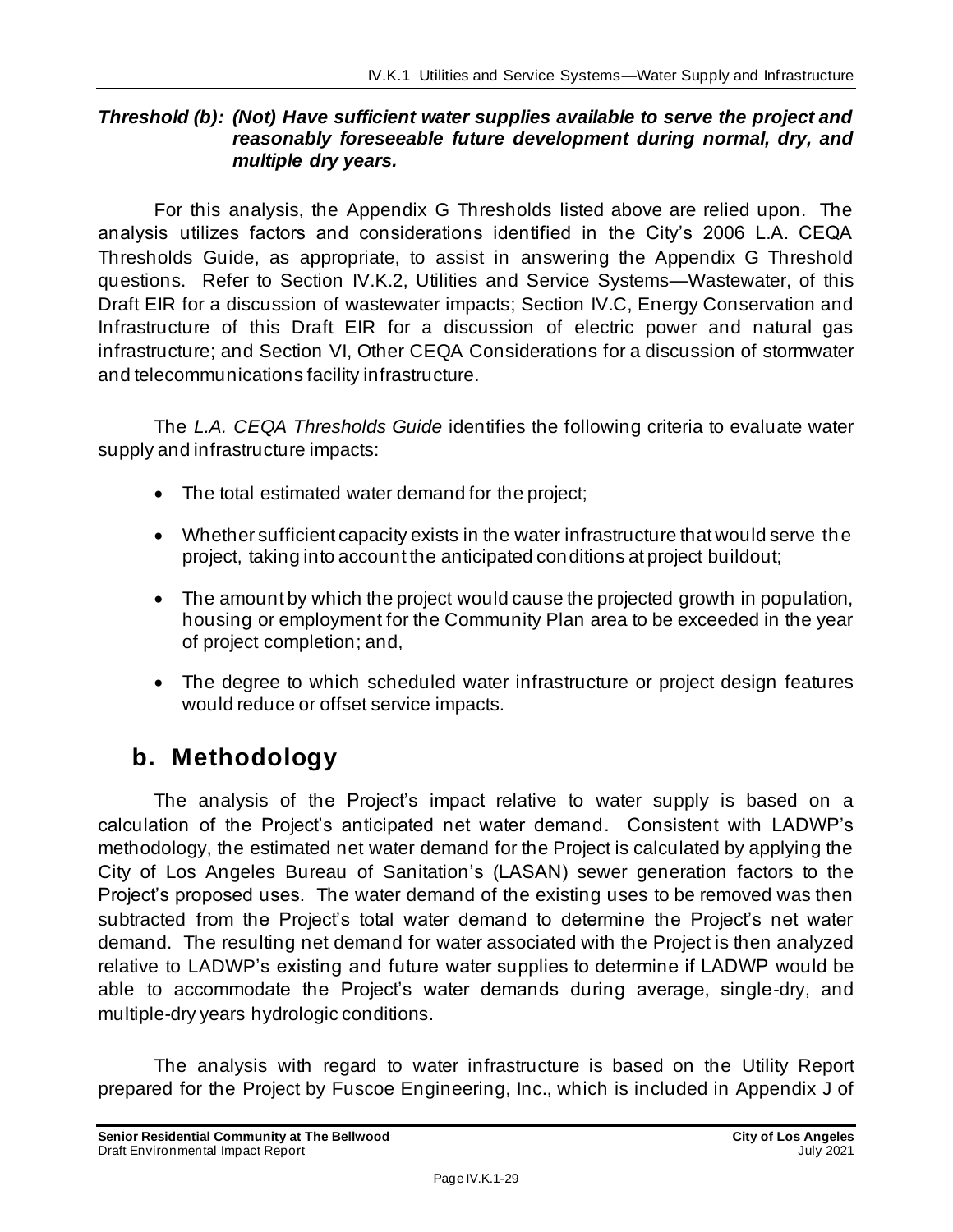this Draft EIR. The Utility Report includes a comparison of the estimated net water demand for the Project to the available capacity of the existing water infrastructure.

# **c. Project Design Features**

No specific project design features are proposed with regard to water supply.

# **d. Analysis of Project Impacts**

- *Threshold (a): Would the Project require or result in the relocation or construction of new or expanded water, wastewater treatment or storm water drainage, electric power, natural gas, or telecommunications facilities, the construction or relocation of which could cause significant environmental effects?<sup>75</sup>*
	- (1) Impact Analysis
		- *(a) Construction*

During construction, water will be required intermittently for dust control, equipment cleaning, soil grading and preparation during the early phases of the Project. The latter phases of construction require less water usage. As discussed in the Utility Report, the Project would require the relocation of the existing water lines that serve the Project Site as well as construction of new on-site water distribution lines to serve the new buildings and uses due to the proposed realignment of Bellwood Avenue, which currently bisects the north and south portions of the Project Site. Specifically, construction of the Project would require the existing 4-inch line to be decommissioned, removed, and replaced with two new distinct water main extensions, including approximately 250 feet of new 8-inch line to be installed in the easterly half of Bellwood Avenue and approximately 213 feet of new 8-inch line to be installed in the westerly drive aisle of Bellwood Avenue. These two new 8-inch main lines would tie into the existing 12-inch main in Olympic Boulevard.

Construction impacts associated with the installation of water distribution lines would primarily involve trenching to place the lines below surface. Installation of new water infrastructure would be limited to on-site water distribution and off-site work associated with installation of the new 8-inch water lines and connections to the public main. Prior to ground disturbance, Project contractors would coordinate with LADWP to identify the

*<sup>75</sup> Refer to Section IV.K.2, Utilities and Service Systems – Wastewater of this Draft EIR for a discussion of wastewater impacts; Section IV.K.3, Utilities and Service Systems—Energy Infrastructure of this Draft EIR for a discussion of electric power and natural gas infrastructure; and Section VI, Other CEQA Considerations for a discussion of stormwater and telecommunications facility infrastructure.*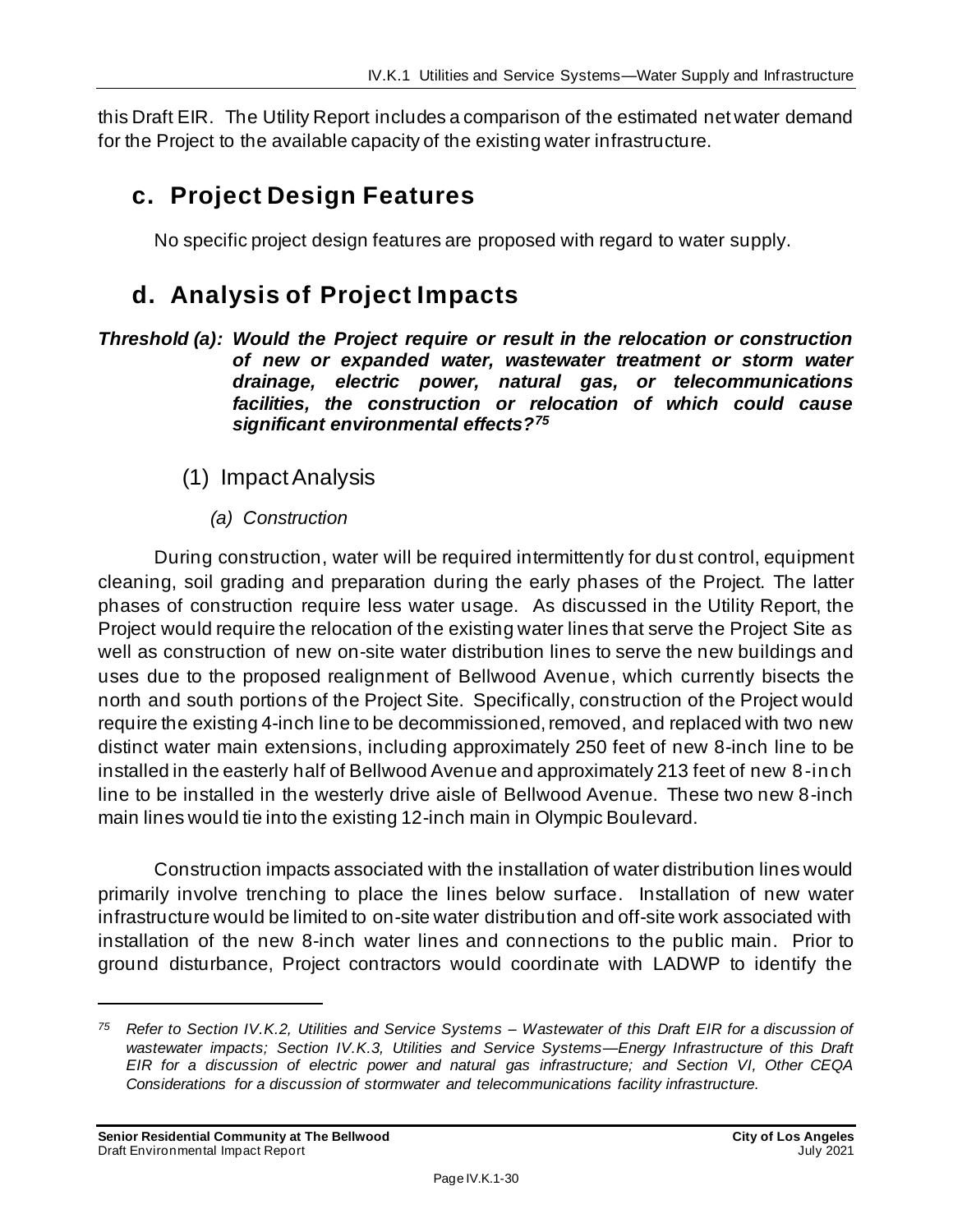locations and depths of all lines and to avoid existing water lines and disruption of water service. LADWP would review and approve all appropriate connection requirements, pipe depths, and connection location(s). The limited off-site connection activities could also temporarily affect access in adjacent rights-of-way. Therefore, as discussed in Section IV.I, Transportation, of this Draft EIR, a Construction Traffic Management Plan would be implemented during Project construction pursuant to Project Design Feature TR-PDF-1 to reduce any temporary pedestrian and traffic impacts. The Construction Traffic Management Plan would ensure safe pedestrian access and vehicle travel in general, and emergency vehicle access, in particular, throughout the construction period. **Overall, construction activities associated with the Project would not require or result in the relocation or construction of new water facilities or expansion of existing facilities that could have a significant impact on the environment. As such, constructionrelated impacts to water infrastructure would be less than significant.**

#### *(b) Operation*

Water service to the Project Site would continue to be supplied by LADWP for domestic and fire protection uses. As discussed in the Utility Report, while domestic water demand is typically the main contributor to operational water consumption, fire flow demands have a much greater instantaneous impact on infrastructure, and therefore, are the primary means for analyzing infrastructure capacity.

Fire flow to the Project would be required to meet City fire flow requirements. Specifically, the Project would comply with LAMC Section 57.507.3.1, which establishes fire flow standards by development type. As previously described, LAFD has determined the Project's required fire flow is 6,000 gpm to 9,000 gpm from four to six hydrants flowing simultaneously with a residual pressure of 20 psi. This translates to a required flow of 1,500 gpm for each hydrant. As previously discussed, there are two existing fire hydrants within 300 feet of the Project Site. As part of the Utility Report, an Information of Fire Flow Availability Request (IFFAR) was submitted to LADWP to determine available fire hydrant flow from the two existing fire hydrants as well as the two proposed fire hydrants. Based on the completed IFFAR (see Attachment A of the Utility Report), the two existing fire hydrants as well as the two proposed fire hydrants flowing simultaneously are able to deliver combined flows of 6,000 gpm, which would meet the minimum fire flow requirement of 6,000 gpm. Therefore, based on the IFFAR, there is adequate fire flow available for the Project to comply with the fire flow requirements identified in accordance with LAMC Section 57.507.3.1.

In addition, a Service Advisory Report (SAR) was submitted to LADWP to determine if the existing domestic water infrastructure would meet the Project's demands for fire and domestic water use. Based on the results of the SAR (see Attachment A of the Utility Report), LADWP has indicated that the existing infrastructure would need to be upgraded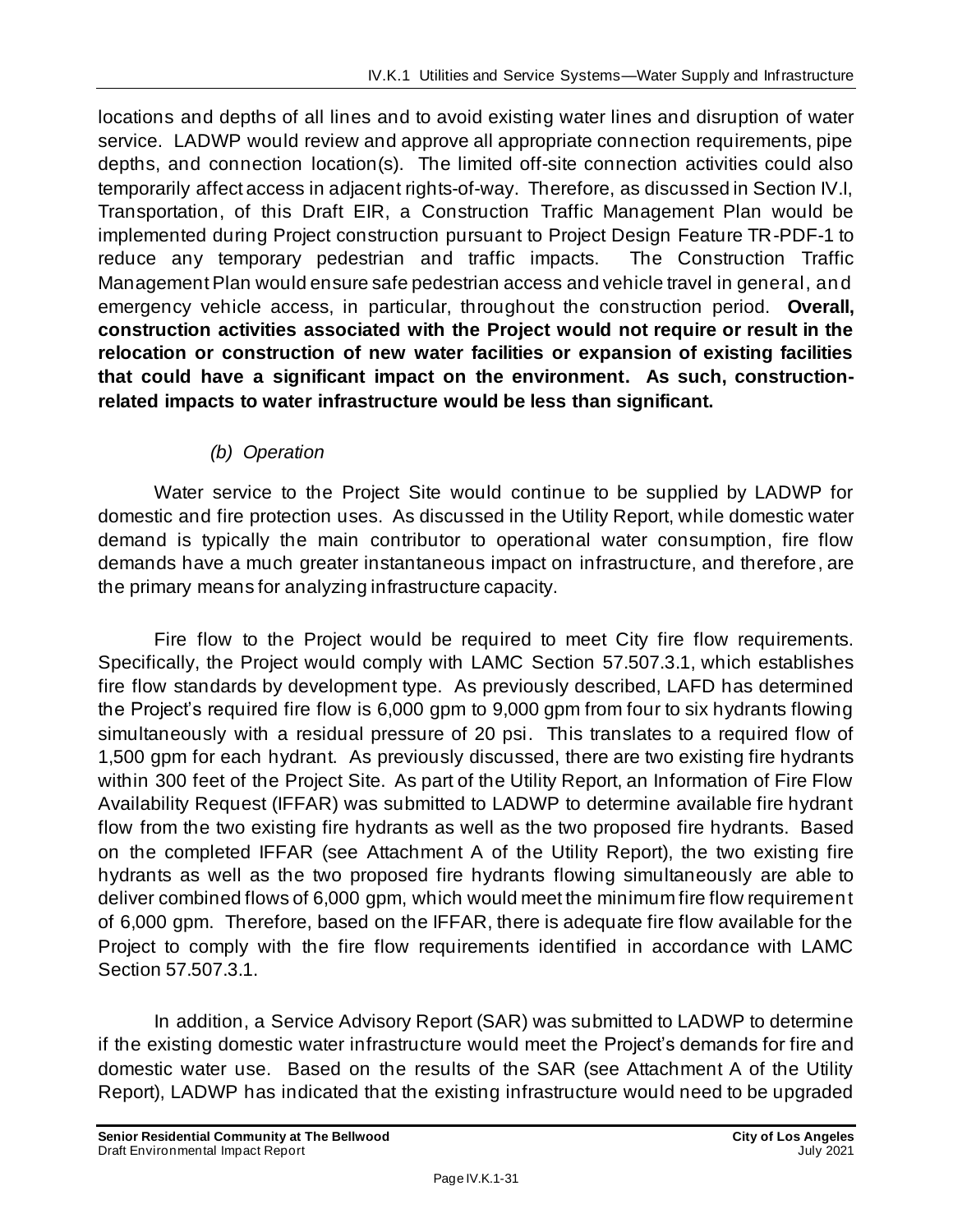in order to adequately serve the proposed development. Specifically, as discussed above, the existing 4-inch line in Bellwood Avenue would be abandoned and replaced with an 8-inch line approximately 250 feet in length within the easterly drive aisle of Bellwood Avenue and approximately 213 feet of a new 8-inch line in the westerly drive aisle of Bellwood Avenue. The two new 8-inch lines would tie into the existing 12-inch main in Olympic Boulevard. These upgrades, identified by LADWP as a part of the SAR, would ensure adequate water capacity is provided for the Project. In addition, LADWP provided a will-serve letter confirming that water service would be available for the Project (see Attachment C of the Utility Report).

**Based on the above, operation of the Project would not result in significant environmental effects associated with the construction of expanded water facilities. Therefore, the Project's operational impacts to water infrastructure would be less than significant.**

# (2) Mitigation Measures

Project-level impacts related to water infrastructure would be less than significant. Therefore, no mitigation measures are required.

# (3) Level of Significance After Mitigation

Project-level impacts related to water infrastructure were determined to be less than significant without mitigation. Therefore, no mitigation measures were required or included, and the impact level remains less than significant.

#### *Threshold (b): Would the Project have sufficient water supplies available to serve the project and reasonably foreseeable future development during normal, dry, and multiple dry years.*

- (1) Impact Analysis
	- *(a) Construction*

Construction activities for the Project would result in a temporary demand for water associated with dust control, equipment and site cleanup, excavation and export, soil compaction and earthwork, mixing and placement of concrete, irrigation for plant and landscaping establishment, testing of water connections and flushing, and other short-term related activities. These activities would occur incrementally throughout construction of the Project (from the start of construction to Project buildout). The amount of water used during construction would vary depending on soil conditions, weather, and the specific activities being performed. However, given the temporary nature of construction activities and the short-term and intermittent water use during construction of the Project, the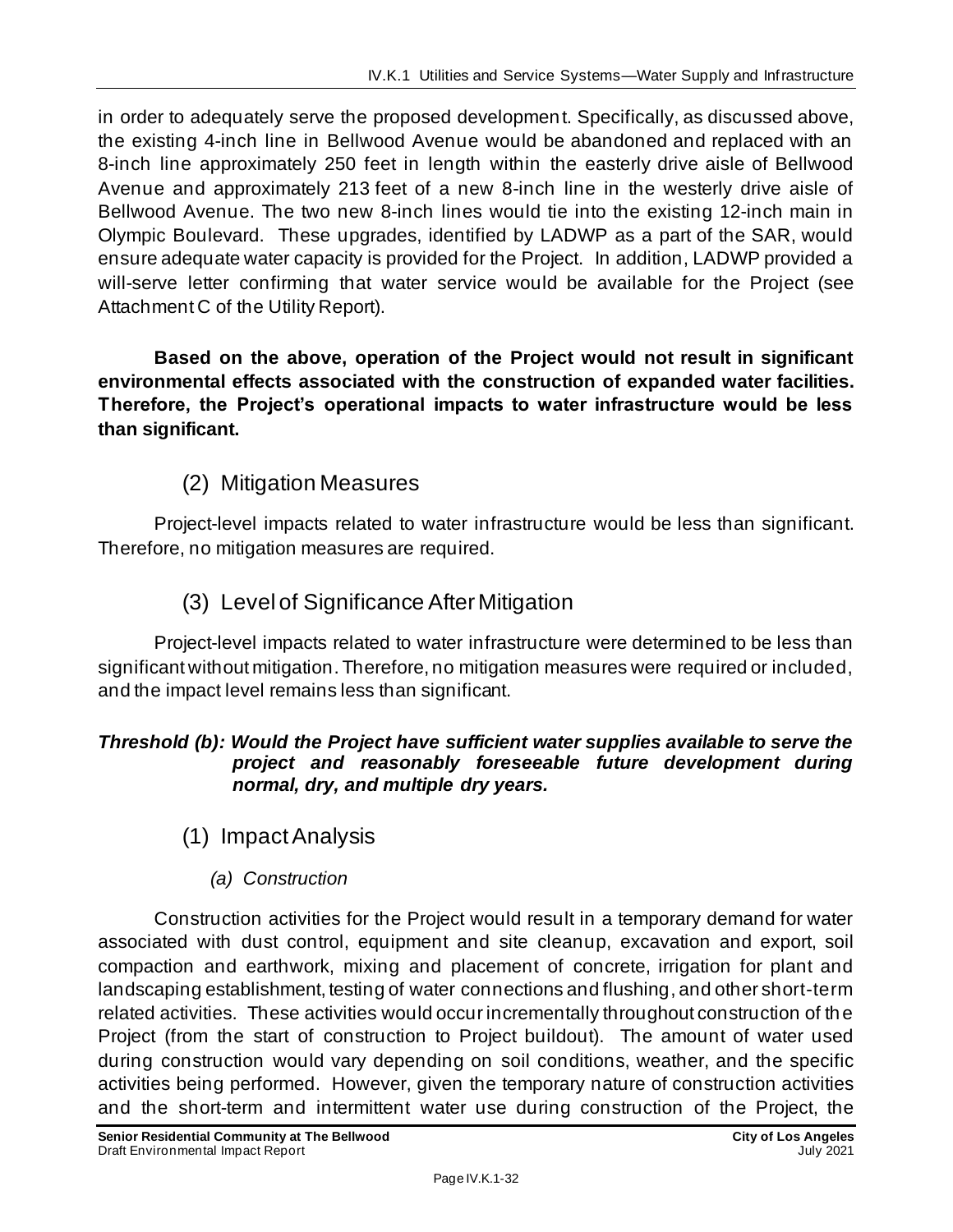anticipated water demand during construction would be less than the 25,941 gpd of the Project's net new water consumption at buildout provided in Table IV.K.1-4 on page IV.K.1-28.<sup>76</sup> Furthermore, as concluded in LADWP's 2015 UWMP, projected water demand for the City would be met by the available supplies during an average year, single-dry year, and multiple-dry year in each year from 2020 through 2040. Project construction is anticipated to begin in 2021 and to be completed in 2023. Therefore, the Project's temporary and intermittent demand for water during construction could be met by the City's available supplies during each year of Project construction.

**Based on the above, LADWP would have sufficient water supplies available to serve the project and reasonably foreseeable future development during normal, dry, and multiple dry years. Therefore, the Project's construction-related impacts on water supply would be less than significant.**

#### *(b) Operation*

As described in Section II, Project Description, of this Draft EIR, the Project would remove the existing uses on the Project Site to develop 192 senior housing residential units, including 71 senior-independent dwelling units, 75 assisted living guest rooms, and 46 memory care guest rooms. Based on the size of the land uses and the Project's resulting estimated water demand, the Project is not subject to the requirements of SB 610 regarding preparation of a WSA.

Development of the Project would result in an increase in long-term water demand for consumption, operational uses, maintenance, and other activities on the Project Site. Consistent with LADWP's methodology, the analysis of the Project's impacts relative to water supply is based on a calculation of the Project's water demand by applying the sewage generation factors established by LASAN, which also serve to estimate water demand to the proposed uses.

As shown in Table IV.K.1-4, when accounting for the removal of existing uses, the Project would result in a net average daily water demand of approximately 25,941 gpd, or approximately 29.1 AFY. This is a conservative calculation as it does not account for water conservation measures such as the mandatory indoor water reduction rates required by the City of Los Angeles Green Building Code.

*<sup>76</sup> Based on the site disturbance area and size of the Project Site, construction activities are estimated to generate a peak water demand value of 1,000 GPD associated with earthwork activities, dust control, and concrete placement. Refer to the Utility Report provided in Appendix J, of this Draft EIR.*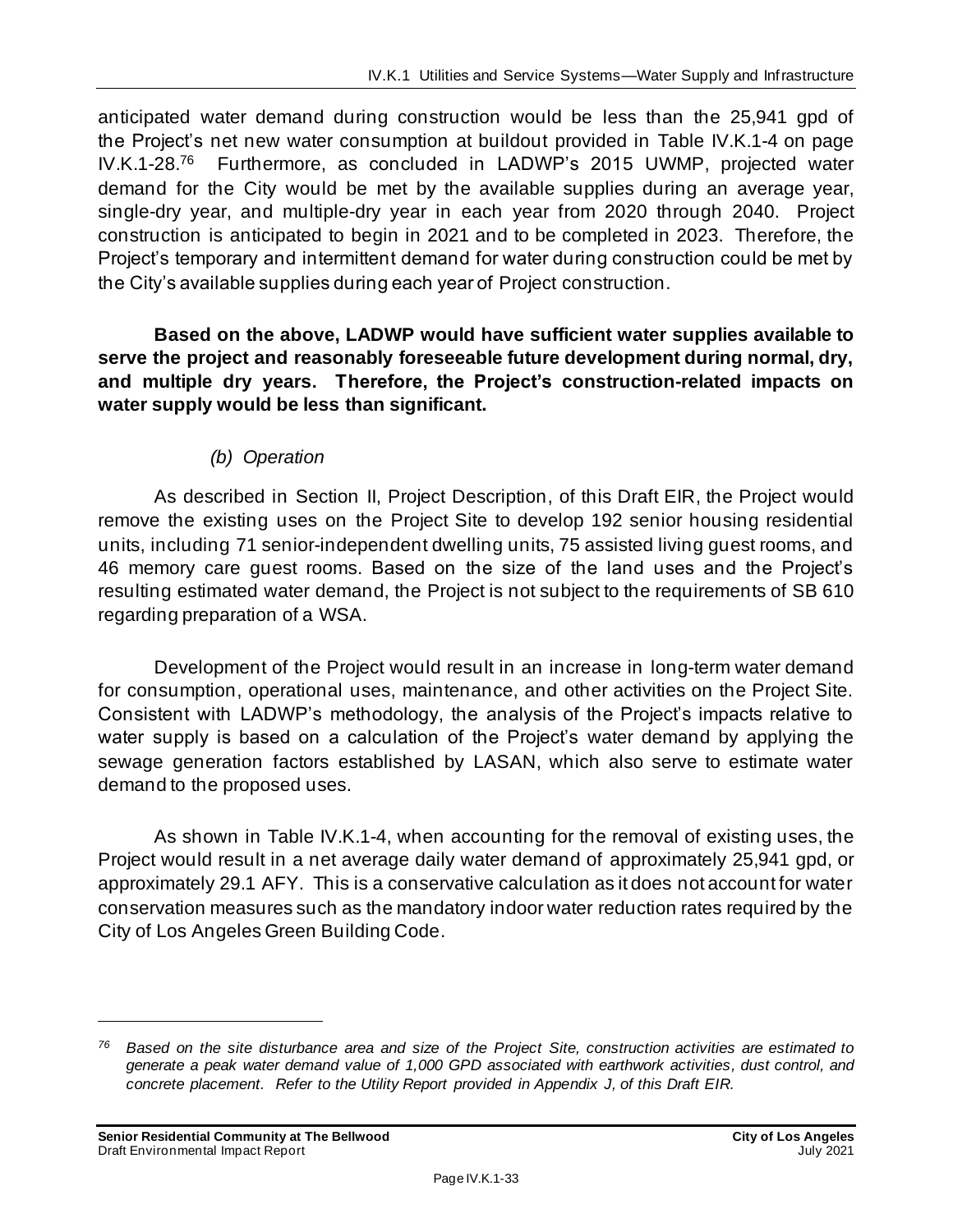LADWP's 2015 UWMP forecasts adequate water supplies to meet all projected water demands in the City for normal, single-dry, and multiple-dry years through the year 2040. Furthermore, as outlined in their 2015 UWMP, LADWP is committed to providing a reliable water supply for the City. LADWP's 2015 UWMP takes into account climate change and the concerns of drought and dry weather and notes that the City of Los Angeles will meet all new demand for water due to projected population growth through a combination of water conservation and water recycling.<sup>77</sup> LADWP's 2015 UWMP also furthers the goals of the City's Executive Directive and L.A.'s Green New Deal. LADWP's 2015 UWMP also addresses the current and future SWP supply shortages and concludes that MWD's actions in response to the threats to the SWP would ensure continued reliability of its water deliveries. By focusing on demand reduction and alternative sources of water supplies, LADWP would further ensure that long-term dependence on MWD supplies will not be exacerbated by potential future shortages.<sup>78</sup> Additionally, as described above, water conservation and recycling will play an increasing role in meeting future water demands in the City.

LADWP's 2015 UWMP utilized SCAG's RTP data that provide for comprehensive water demand forecasts, taking into account changes in population, housing units and employment.<sup>79</sup> As discussed in Section VI, Other CEQA Considerations, of this Draft EIR, based on the generation rates used in the City of Los Angeles VMT Calculator , the Project would generate approximately 231 new residents<sup>80</sup>, 192 new households, and approximately 88 employees<sup>81</sup> at Project buildout in 2023, and would be consistent with SCAG's 2016-2040 RTP/SCS growth projections for the City of Los Angeles Subregion. Per the 2016–2040 RTP/SCS, the estimated 231 new residents generated by the Project would represent approximately 0.21 percent of the population growth forecasted by SCAG

*<sup>80</sup> Refer to the VMT calculation worksheets included in the Transportation Study provided in Appendix H. The VMT Calculator assumption of 231 Project residents is more conservative in evaluating VMT per capita; however, if full occupancy of the Project is assumed with one person per bedroom, the Project could generate up to 244 residents, which would represent approximately 0.22 percent of SCAG's projected population growth for the City of Los Angeles Subregion between 2019 and 2023 as compared to approximately 0.21 percent. As such, it would be well within SCAG's projections for the City of Los Angeles Subregion, and the conclusions of the analysis would remain the same.*

*<sup>77</sup> LADWP, 2015 Urban Water Management Plan, June 2016, p. ES-1 through ES-30.*

*<sup>78</sup> Ibid.*

*<sup>79</sup> The demand projections in LADWP's 2015 Urban Water Management Plan are based on demographic growth projections in SCAG's 2012–2035 RTP/SCS, the 2000 U.S. Census data and the 2010 U.S. Census data. Since preparation of LADWP's 2015 Urban Water Management Plan, new growth forecasts have become available in SCAG's 2016–2040 RTP/SCS and SCAG's 2020–2045 RTP/SCS. However, the growth forecasts in SCAG's 2016–2040 RTP/SCS and 2020–2045 RTP/SCS only marginally higher than the 2012–2035 RTP/SCS. Therefore, the growth forecasts of the 2016–2040 RTP/SCS and 2020–2045 RTP/SCS would not significantly affect water demand projections.*

*<sup>81</sup> Refer to the VMT calculation worksheets included in the Transportation Study provided in Appendix H.*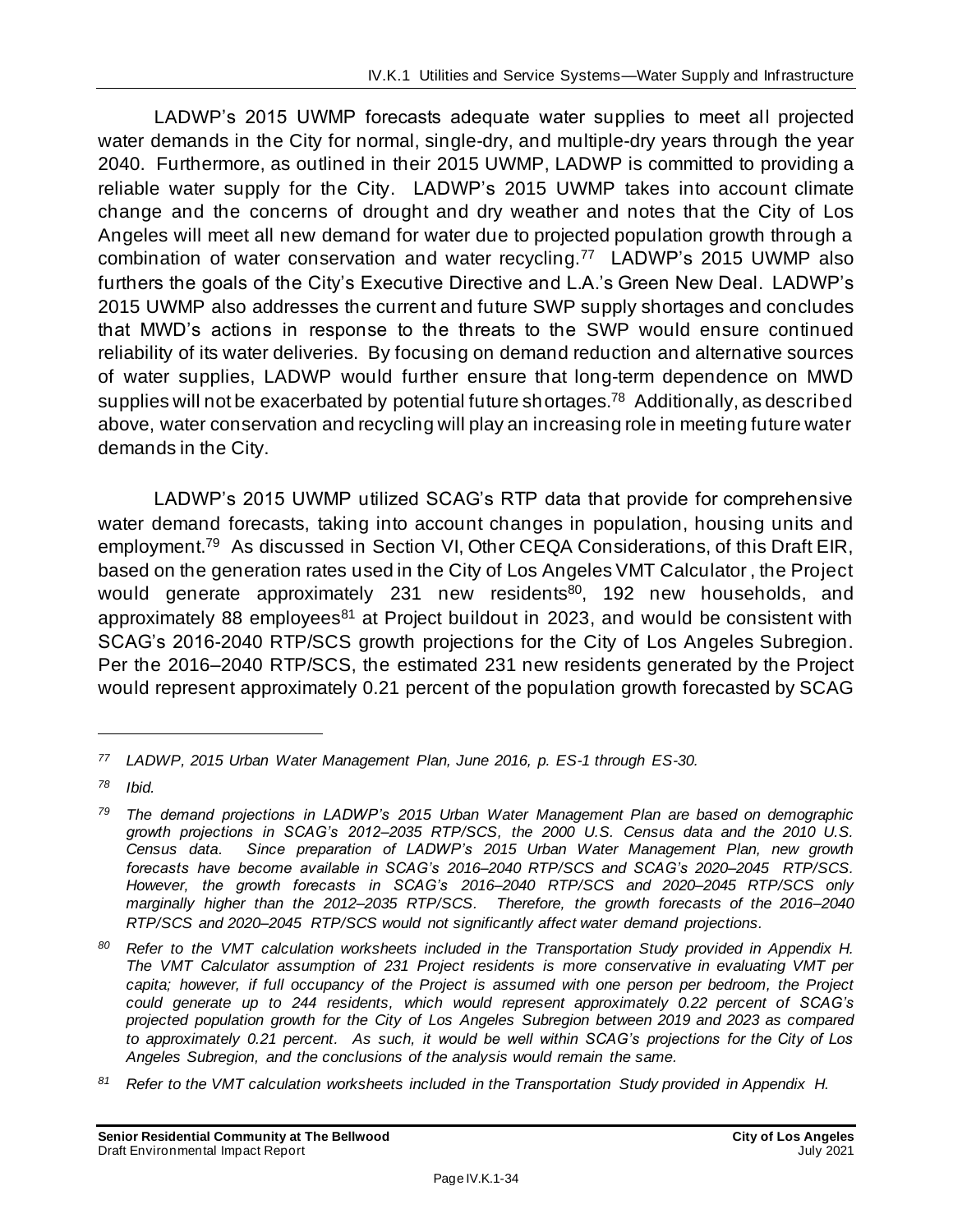in the City of Los Angeles Subregion between 2019 and 2023, the Project's estimated 192 new households would constitute approximately 0.37 percent of the household growth forecasted between 2019 and 2023, and the Project's estimated 88 employees would constitute approximately 0.13 percent of the employment growth forecasted between 2019 and 2023. 82

Per the 2020–2045 RTP/SCS, the estimated 231 new residents generated by the Project would represent approximately 0.20 percent of the population growth forecasted by SCAG in the City of Los Angeles Subregion between 2019 and 2023, the estimated 192 new households would constitute approximately 0.33 percent of the household growth forecasted between 2019 and 2023, and the estimated 88 employees would constitute approximately 0.22 percent of the employment growth forecasted between 2019 and 2023.<sup>83</sup> As such, the Project would be well within SCAG's projections for the City of Los Angeles Subregion.

*Household growth between 2019 (1,416,700 households) and 2023 (1,468,814 households) is approximately 52,114 households. The Project's 192 new households would represent approximately 0.37 percent of this growth [(192 52,114) × 100 = 0.368].*

*Employment growth between 2019 (1,814,575 jobs) and 2023 (1,882,104 jobs) is approximately 67,529 jobs.* The Project's 88 new employees would represent approximately 0.13 percent of this growth [(88  $\div$ *67,529) × 100 = 0.130].*

*<sup>83</sup> Based on a linear interpolation of SCAG's 2016–2045 data. The 2019 values for population and housing are calculated using SCAG's 2016 and 2045 values to find the average increase between years and then applying that annual increase to each year until 2019.*

*Population growth between 2019 (4,020,438 persons) and 2023 (4,135,955 persons) is approximately 115,517 persons. The Project's 231 new residents would represent approximately 0.20 percent of this growth [(231 115,517) × 100 = 0.199]. As noted above the VMT Calculator assumption of 231 Project residents is more conservative in evaluating VMT per capita; however, if full occupancy of the Project is assumed with one person per bedroom, the Project could generate up to 244 residents, which would represent approximately 0.21 percent of SCAG's projected population growth for the City of Los Angeles Subregion between 2019 and 2023 as compared to approximately 0.20 percent. As such, it would be well within SCAG's projections for the City of Los Angeles Subregion, and the conclusions of the analysis would remain the same.*

*Household growth between 2019 (1,411,069 households) and 2023 (1,469,828 households) is approximately 58,759 households. The Project's 192 new households would represent approximately 0.33 percent of this growth [(192 58,759) × 100 = 0.326].*

*(Footnote continued on next page)*

*<sup>82</sup> Based on a linear interpolation of SCAG's 2012–2040 data. The 2019 values for population, housing, and employment are calculated using SCAG's 2012 and 2040 values to find the average increase between years and then applying that annual increase to each year until 2019.*

*Population growth between 2019 (4,036,475 persons) and 2023 (4,145,604 persons) is approximately 109,129 persons. The Project's 231 new residents would represent approximately 0.21 percent of this growth [(231 109,129) × 100 = 0.211].*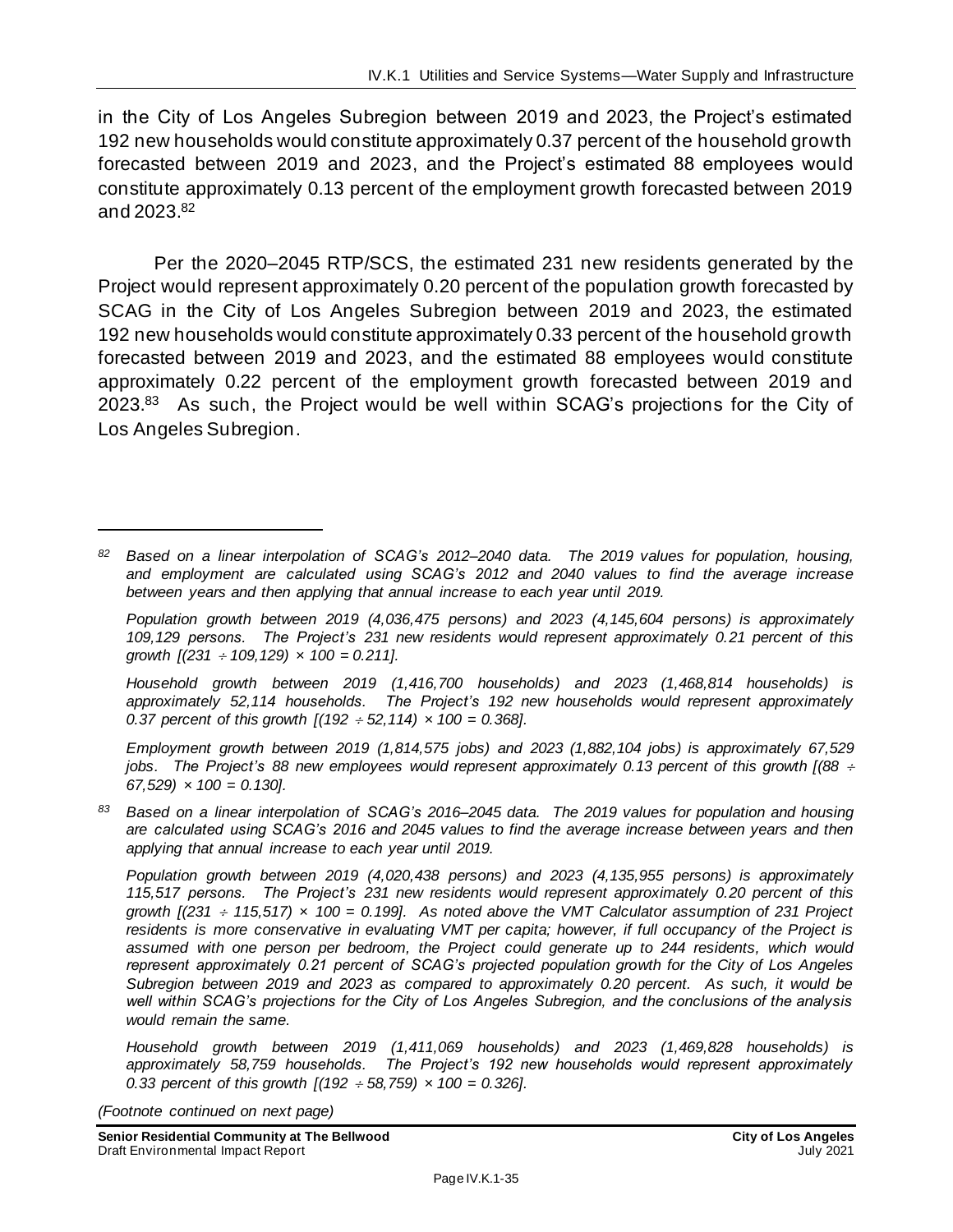Based on the above, the Project's net water demand of 25,941 gpd (approximately 29.1 AFY) has been accounted for in the City's overall total demand projections set forth in its 2015 UWMP. Specifically, the 2015 LADWP UWMP forecasts adequate water supplies to meet all projected water demands in the City through the year 2040 during average years, single-dry years, and multiple-dry years. Therefore, the increase in water demand for the Project falls within the available and projected water supplies during an average year, single-dry year, and multiple-dry year through the year 2040, as well as the intervening years (i.e., 2023), as described in the 2015 LADWP UWMP.

**Based on the above, LADWP would have sufficient water supplies available to serve the Project and reasonably foreseeable future development during normal, dry, and multiple dry years. Therefore, the Project's operation-related impacts on water supply would be less than significant.**

### (2) Mitigation Measures

Project-level impacts related to water supply would be less than significant. Therefore, no mitigation measures are required.

# (3) Level of Significance After Mitigation

Project-level impacts related to water supply were determined to be less than significant without mitigation. Therefore, no mitigation measures were required or included, and the impact level remains less than significant.

# **e. Cumulative Impacts**

### (1) Impact Analysis

The Project, in conjunction with growth forecasted in the City through 2023 (i.e., the Project's buildout year), would cumulatively increase the demand for water, thus potentially resulting in cumulative impacts on water supplies and water infrastructure. Cumulative growth in the Project Site vicinity through 2023 includes specific known development projects as well as general ambient growth projected to occur. As discussed in Section III, Environmental Setting, of this Draft EIR, the projected growth reflected by Related Project Nos. 1 through 6 is a conservative assumption, as some of the related projects may not be built out by 2023, may never be built, or may be approved and built at reduced densities.

*Employment growth between 2019 (1,878,052 jobs) and 2023 (1,917,721 jobs) is approximately 39,669 jobs.* The Project's 88 new employees would represent approximately 0.22 percent of this growth [(88  $\div$ *39,669) × 100 = 0.221].*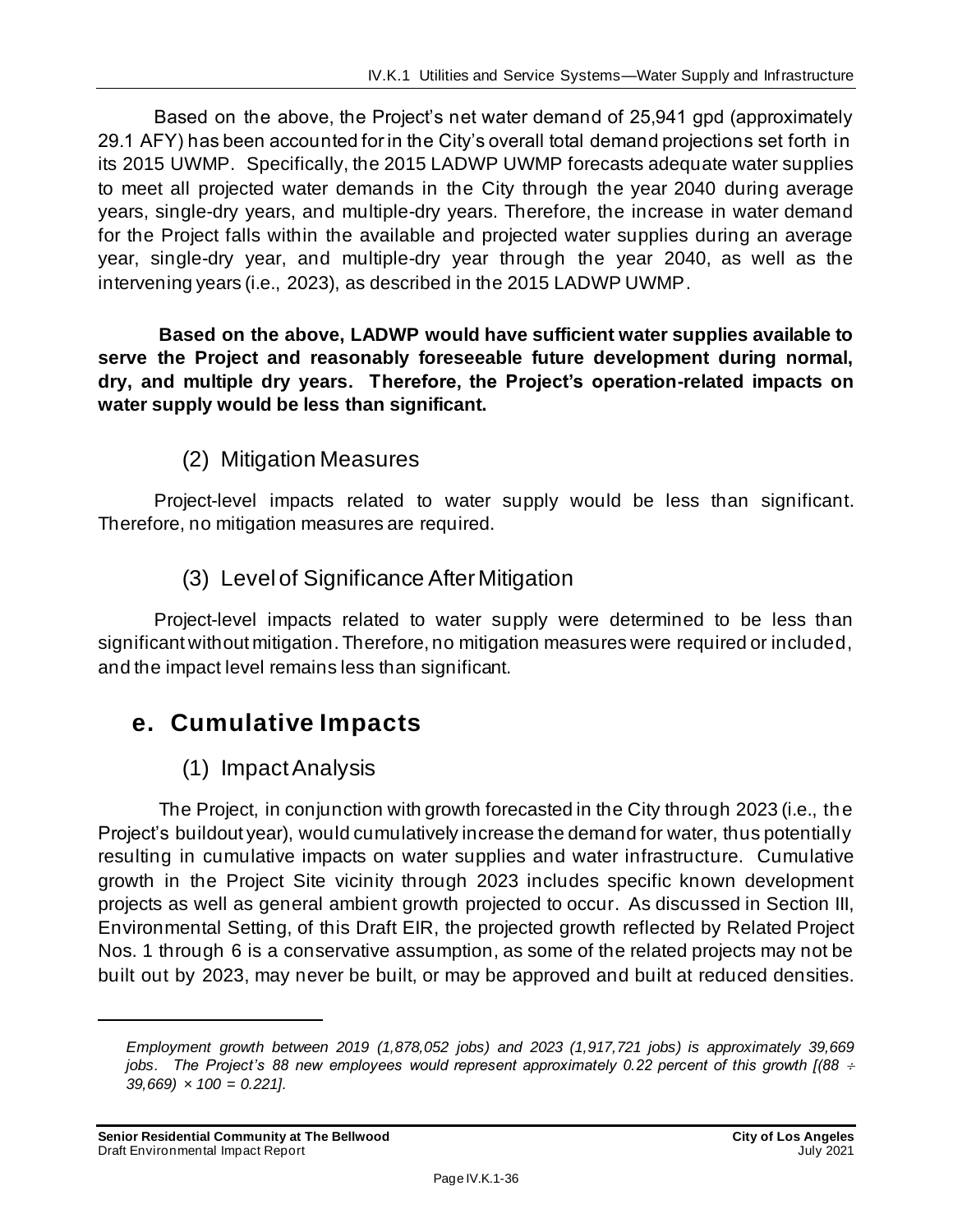To provide a conservative forecast, the future baseline forecast assumes that Related Project Nos. 1 through 6 are fully built out by 2023, unless otherwise noted.

#### *(a) Water Infrastructure*

The geographic context for the cumulative impact analysis on water infrastructure is the vicinity of the Project Site (i.e., the water infrastructure that would serve the Project and related projects). Development of the Project and future new development in the vicinity of the Project Site would cumulatively increase demands on the existing water infrastructure system. However, as with the Project, other new development projects would be subject to LADWP review to ensure that the existing public infrastructure would be adequate to meet the domestic and fire water demands of each project, and individual projects would be subject to LADWP and other City requirements regarding infrastructure improvements needed to meet respective water demands, flow and pressure requirements, etc. Furthermore, to ensure its infrastructure is sufficient to meet ongoing demand, LADWP will continue to implement its \$6.3 billion five-year Water System capital improvement plan, which includes replacement of distribution mainlines, trunk lines, large valves, and water meters, as well as ongoing maintenance and rehabilitation of facilities such as pump stations, pressure regulators, and in-city reservoirs and tanks.<sup>84</sup> In addition, in accordance with City requirements, prior to ground disturbance, related projects would also coordinate with LADWP to identify the locations and depths of all lines. Furthermore, LADWP would be notified in advance of proposed ground disturbance activities to avoid disruption of water service associated with the related projects. LADWP would also review and approve all appropriate connection requirements, pipe depths, and connection location(s) associated with the related projects. **Therefore, the Project and related projects would not result in significant cumulative impacts related to the construction or expansion of water infrastructure. As such, the Project's contribution would not be cumulatively considerable, and cumulative impacts would be less than significant.**

#### *(b) Water Supply*

The geographic context for the cumulative impact analysis on water supply is the LADWP service area (i.e., the City and portions of the cities of West Hollywood, Culver City, South Pasadena, and the Owens Valley). As discussed above, LADWP, as a public water service provider, is required to prepare and periodically update its urban water management plan to plan and provide for water supplies to serve existing and projected demands. LADWP's 2015 UWMP accounts for existing development within the City, as well as projected growth through the year 2040. Additionally, under the provisions of Senate Bill 610, LADWP is required to prepare a comprehensive WSA for every new development "project" (as defined by Section 10912 of the Water Code) within its service

*<sup>84</sup> LADWP, 2018–19 Water Infrastructure Plan, revised November 2019.*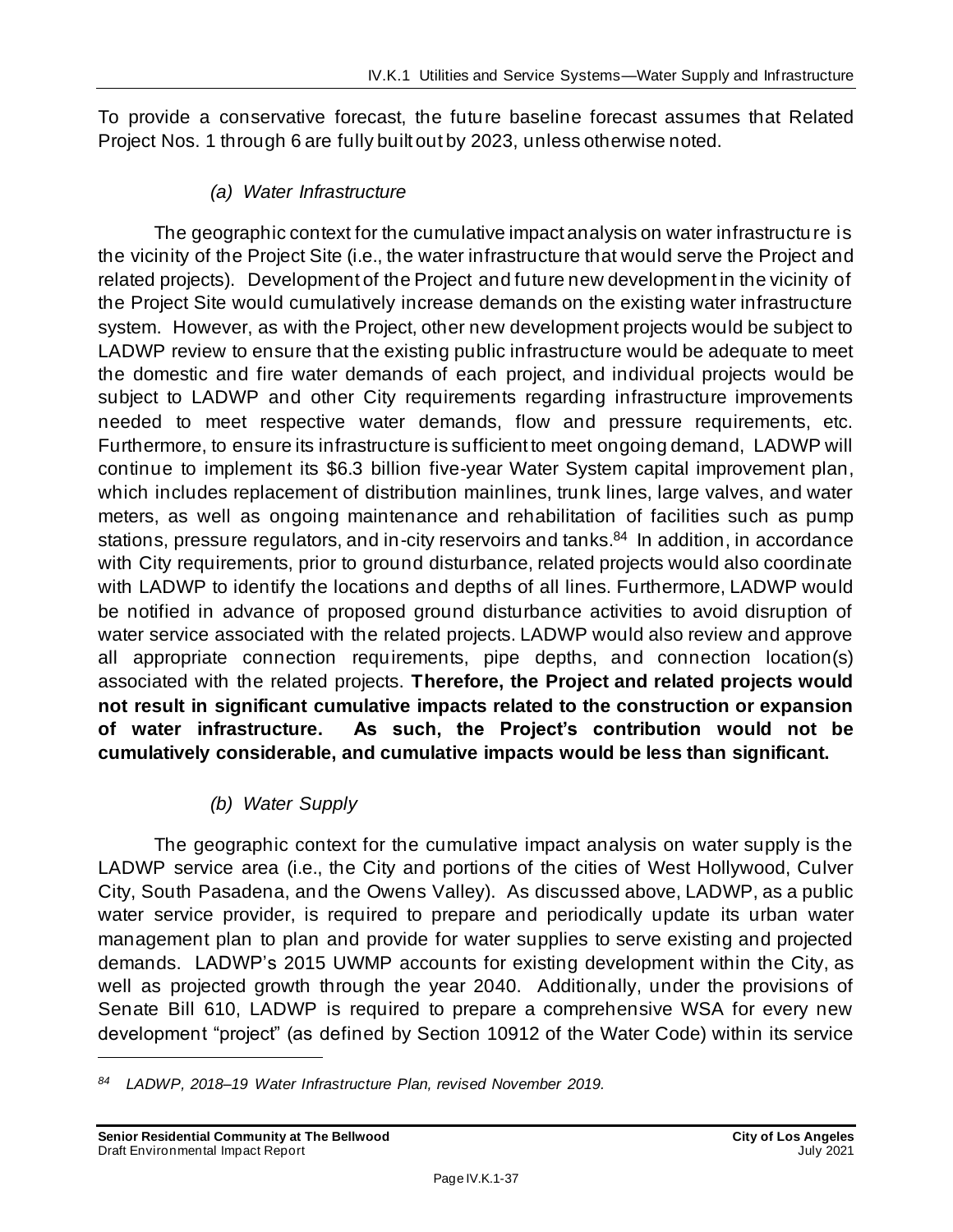area that reaches certain thresholds. The WSA for such projects would evaluate the quality and reliability of existing and projected water supplies, as well as alternative sources of water supply and measures to secure alternative sources if needed.

The estimated water demand of the related projects is shown in Table IV.K.1-5 on page IV.K.1-39. As shown therein, the related projects would generate a total average water demand of approximately 358,540 gpd (401.6 AFY). The estimate of the related projects' water demand is conservative as it does not account for water conservation measures such as the mandatory indoor water reduction rates required by the City of Los Angeles Green Building Code or the water demand of the existing uses on related project sites that the related projects may remove. The related projects' demand combined with the Project's net increase in water demand of 25,941 gpd (approximately 29.1 AFY) would result in a cumulative increase in average daily water use of approximately 384,481 gpd (430.7 AFY).

As previously stated, based on water demand projections through 2040 in LADWP's 2015 UWMP, LADWP determined that it will be able to reliably provide water to its customers through the year 2040, as well as the intervening years (i.e., 2023, the Project's buildout year) based on demographic growth projections in SCAG's 2012–2035 RTP/SCS<sup>85</sup>, which includes the Project and related projects. Based on the 2015 LADWP UWMP water demand forecasts, it is anticipated that the LADWP's water demand in 2023 would be approximately 631,550 gpd (approximately 707.4 AFY).<sup>86</sup> The related projects' demand combined with the Project's net increase in water demand of 25,941 gpd (approximately 29.1 AFY) would result in a cumulative increase in average daily water use of approximately 384,481 gpd (430.7 AFY), or 0.07 percent of LADWP's projected demand of 631,550 AFY in 2023.

In addition, compliance of the Project and other future development projects with the numerous regulatory requirements that promote water conservation described above would also reduce water demand on a cumulative basis. For example, certain related projects would be subject to the City's Green Building Code requirement to reduce indoor water use

*<sup>85</sup> Since preparation of the 2015 Urban Water Management Plan, new growth forecasts have become available in SCAG's 2016–2040 and 2020–2045 Regional Transportation Plan/Sustainable Communities Strategy (RTP/SCS). However, the 2016–2040 and 2020–2045 RTP/SCS forecasts are only marginally higher than the 2012 forecasts, in terms of current estimates and future projections and would, therefore, not significantly affect water demand projections.*

*<sup>86</sup> LADWP, 2015 Urban Water Management Plan, Exhibit 2L, Water Demand Forecast with Passive Conservation Savings from Codes, Ordinances, and Conservation Phases for LADWP Service Area. Based on a straight-line interpolation of the projected demand for 2020 (approximately 611,815 AFY) and 2025 (approximately 644,706 AFY). The 2023 value is extrapolated from 2020 and 2025 values: [(644,706 AFY – 611,815 AFY) 5) \* 3] + 611,815 = ~ 631,550 AFY.*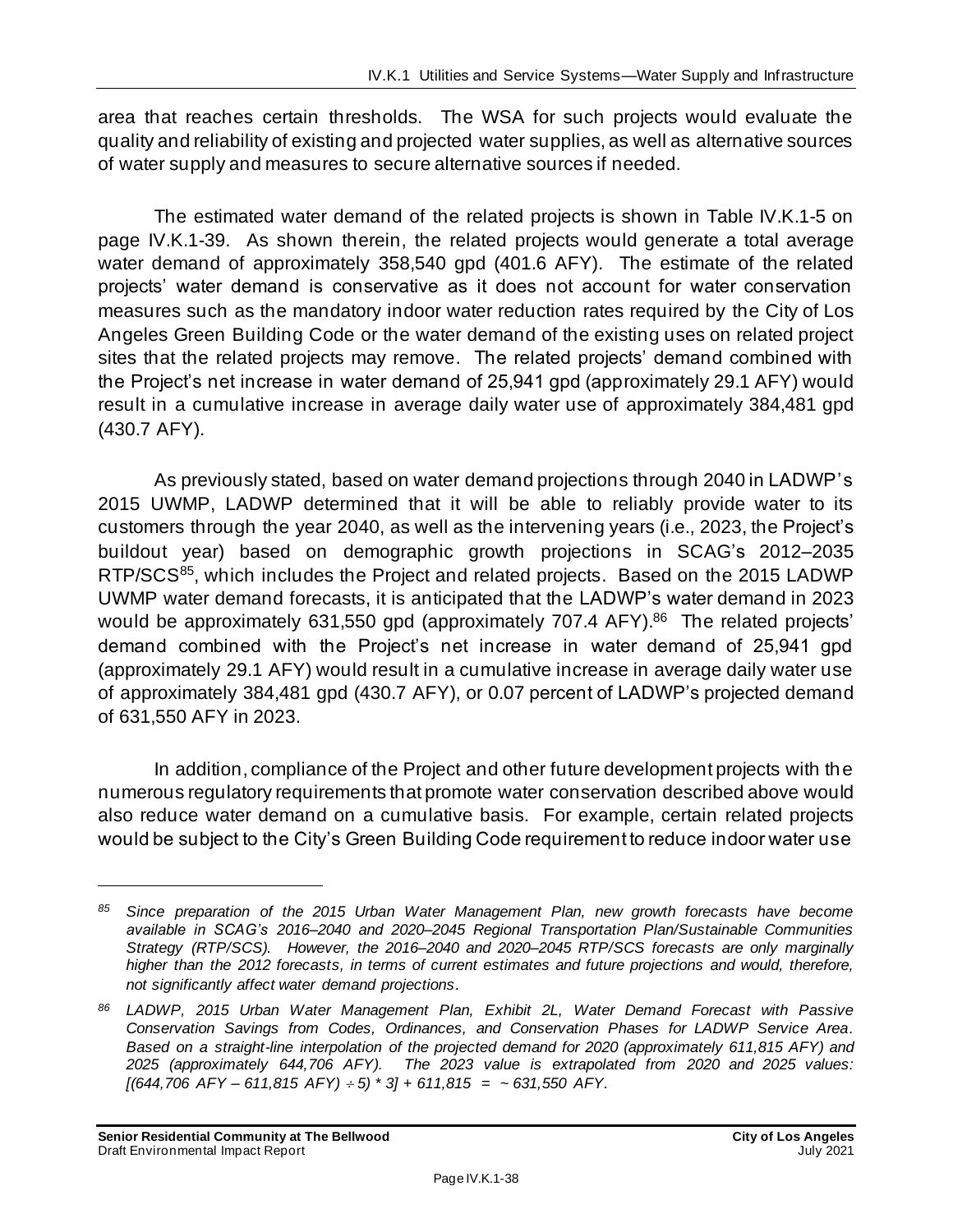|                                | Table IV.K.1-5 |  |
|--------------------------------|----------------|--|
| <b>Cumulative Water Demand</b> |                |  |

| No.                                  | Project                                                                                                           | <b>Land Use</b>                                                                                                   | <b>Size</b>  | Generation Rate <sup>a,b</sup> | <b>Water Demand</b><br>(gpd) |
|--------------------------------------|-------------------------------------------------------------------------------------------------------------------|-------------------------------------------------------------------------------------------------------------------|--------------|--------------------------------|------------------------------|
| 1                                    | Westfield Century City New Century Plan                                                                           | Condominiums                                                                                                      | 262 du       | 190 gpd/du                     | 49,780                       |
|                                      | Project<br>10250 Santa Monica Boulevard, 1801 Avenue<br>of the Stars, and 1930 Century Park West<br><b>Street</b> | <b>Shopping Center</b>                                                                                            | 358,881 sf   | $0.05$ gpd/sf                  | 17,944                       |
| $\mathbf{2}$                         | Century City Center <sup>c</sup>                                                                                  | Office                                                                                                            | 725,830 sf   | $0.12$ gpd/sf                  | 87,100                       |
|                                      | 1950 S. Avenue of the Stars                                                                                       | Retail                                                                                                            | 4,120 sf     | $0.025$ gpd/sf                 | 103                          |
|                                      |                                                                                                                   | <b>Mobility Hub</b>                                                                                               | $1,300$ sf   |                                |                              |
| 3                                    | Apartments<br>10306 W. Santa Monica Boulevard                                                                     | Apartments                                                                                                        | 116 du       | 190 gpd/du                     | 22,040                       |
| 4                                    | Century Plaza (Hyatt Regency Hotel)<br>2025 S. Avenue of the Stars                                                | Condominiums                                                                                                      | 193 du       | 190 gpd/du                     | 36,670                       |
|                                      |                                                                                                                   | Hotel                                                                                                             | 240 rm       | 120 gpd/rm                     | 28,800                       |
|                                      |                                                                                                                   | Office                                                                                                            | 117,647 sf   | $0.12$ gpd/sf                  | 14,118                       |
|                                      |                                                                                                                   | Retail                                                                                                            | 93,814 sf    | $0.025$ gpd/sf                 | 2,345                        |
|                                      |                                                                                                                   | Spa/Fitness <sup>d</sup>                                                                                          | 16,800 sf    | $0.65$ gpdsf                   | 10,920                       |
|                                      |                                                                                                                   | Restaurant (15,463 sf) <sup>e</sup>                                                                               | 516 seat     | 30 gpdseat                     | 15,480                       |
| 5                                    | Apartments<br>10400 W. Santa Monica Boulevard                                                                     | Apartments                                                                                                        | 96 du        | 190 gpd/du                     | 18,240                       |
| 6                                    | Fox Studios Master Plan 2016<br>10201 W. Pico Boulevard                                                           | Commercial (may include<br>creative office, specialty<br>space, stage space, and<br>facility and utility support) | 1,100,000 sf | $0.05$ gpd/sf                  | 55,000                       |
| <b>Related Projects Water Demand</b> |                                                                                                                   |                                                                                                                   |              |                                | 358,540                      |
|                                      | <b>Project Net Water Demand</b>                                                                                   |                                                                                                                   |              |                                | 25,941                       |
| <b>Project</b>                       | <b>Total Water Demand for Related Projects and</b>                                                                |                                                                                                                   |              |                                | 384,481                      |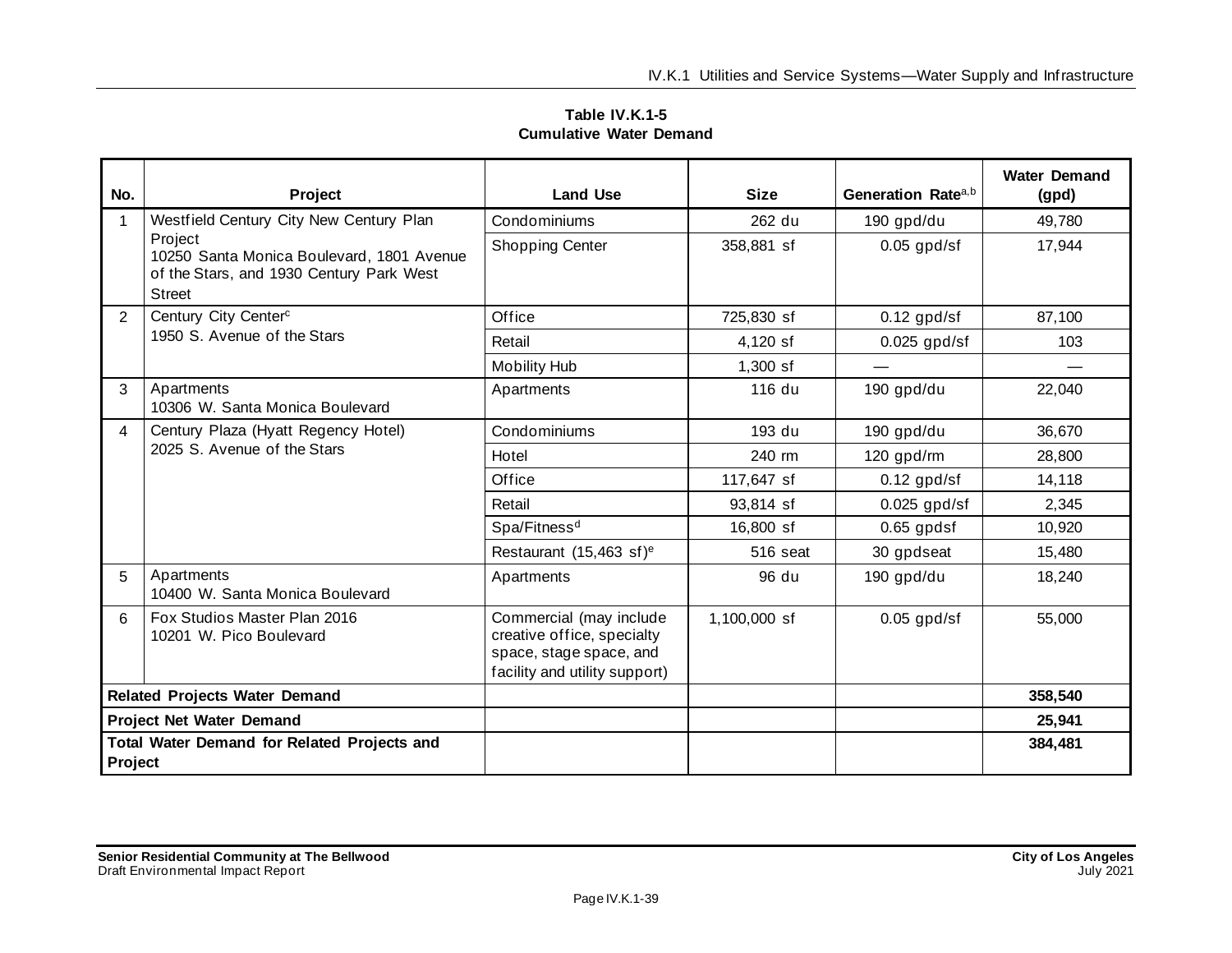| Table IV.K.1-5 (Continued)     |
|--------------------------------|
| <b>Cumulative Water Demand</b> |

| No.         | Project                                                                                                                                                                                                                                                                                                                                                                                                                                                                                                                                                                                                                                                                                                                                                                                                                                                                                                                                                                                                                                                                                                                                                                                                                                                                                                         | <b>Land Use</b> | <b>Size</b> | Generation Rate <sup>a,b</sup> | <b>Water Demand</b><br>(gpd) |  |  |  |
|-------------|-----------------------------------------------------------------------------------------------------------------------------------------------------------------------------------------------------------------------------------------------------------------------------------------------------------------------------------------------------------------------------------------------------------------------------------------------------------------------------------------------------------------------------------------------------------------------------------------------------------------------------------------------------------------------------------------------------------------------------------------------------------------------------------------------------------------------------------------------------------------------------------------------------------------------------------------------------------------------------------------------------------------------------------------------------------------------------------------------------------------------------------------------------------------------------------------------------------------------------------------------------------------------------------------------------------------|-----------------|-------------|--------------------------------|------------------------------|--|--|--|
|             | $du = dwelling$ units<br>$gpd = gallons$ per day<br>$rm = rooms$<br>$sf = square feet$<br>This analysis is based on sewage generation rates provided by LASAN's Sewerage Facilities Charge, Sewage Generation Factor for Residential<br>and Commercial Categories, effective April 6, 2012.                                                                                                                                                                                                                                                                                                                                                                                                                                                                                                                                                                                                                                                                                                                                                                                                                                                                                                                                                                                                                     |                 |             |                                |                              |  |  |  |
| b<br>c<br>e | This analysis conservatively assumes that all dwelling units are 3-bedroom units.<br>The related project information reflects the modified Century City Center project that was entitled in January 2015 as part of the Final<br>Subsequent Environmental Impact Report. An alternative residential project, which proposes the development of 483 dwelling units, was also<br>entitled for this site. Based on 2012 LASAN Sewer Generation Rates, the proposed alternative would generate a water demand of<br>approximately 91,770 gpd, as compared to the 87,203 gpd shown above. Based on water demand projections through 2040 in LADWP's 2015<br>UWMP, LADWP determined that it will be able to reliably provide water to its customers through the year 2040, as well as the intervening years<br>based on the growth projections in SCAG's RTP/SCS. Therefore, it is anticipated LADWP would be able to supply the additional demands of the<br>alternative residential project.<br>The rate of 650 gallons per 1,000 square feet for "Health Club/Spa" is applied.<br>Restaurant space is assumed to be all full-service restaurant and assumed to be equivalent to 30 sf per seat for a conservative estimate.<br>Source: Gibson Transportation Consulting, Inc., 2020; Eyestone Environmental, 2021. |                 |             |                                |                              |  |  |  |